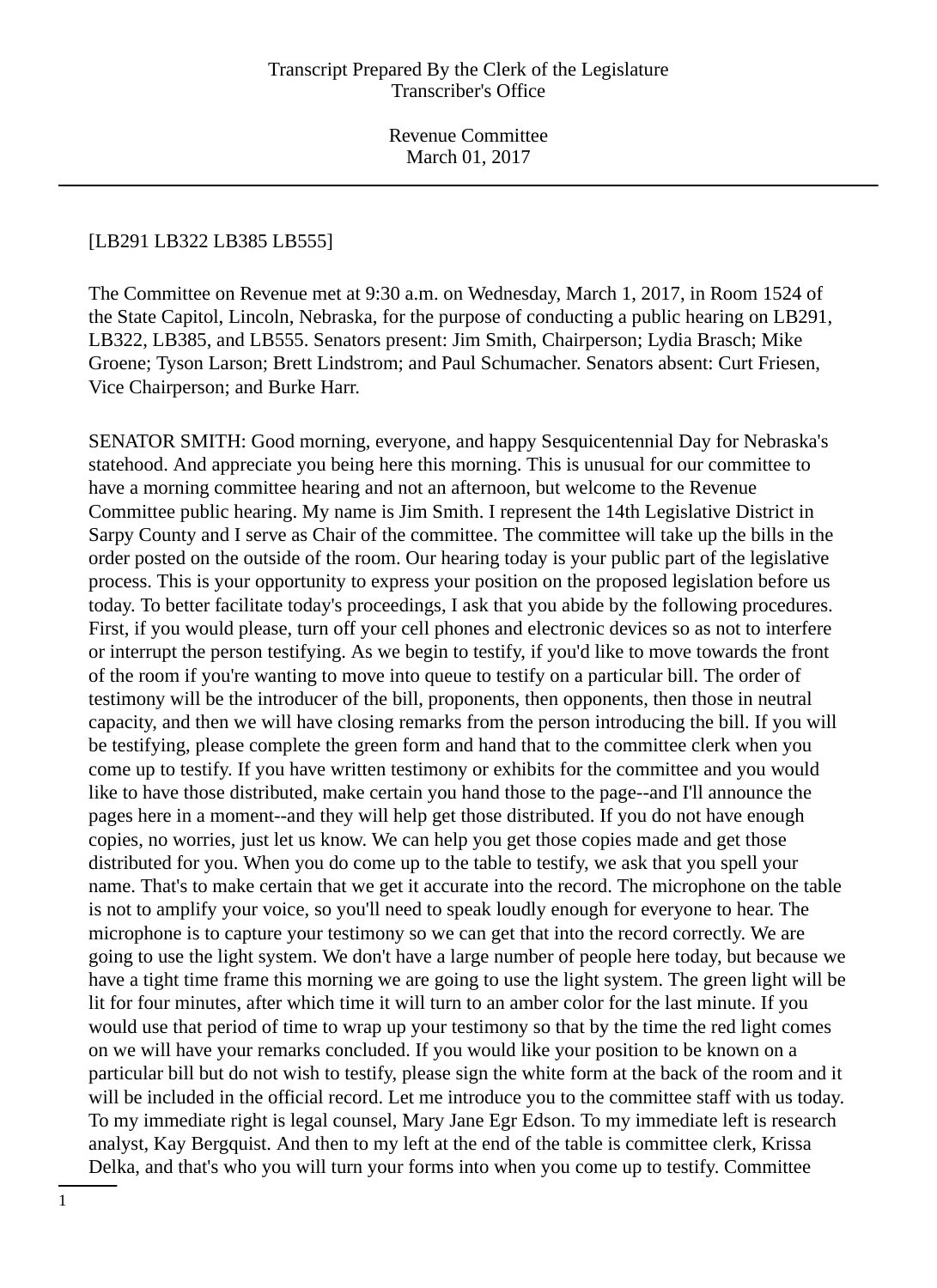members with us today, I'm going to let them introduce themselves, but I'll first tell you that Senator Groene is introducing a bill in another committee and I believe he will be with us shortly. Senator Friesen is out today, as is Senator Harr, so we will have neither of those committee members with us today. And I'll let senators introduce themselves.

SENATOR LARSON: Tyson Larson.

SENATOR LINDSTROM: Brett Lindstrom, District 18, northwest Omaha.

SENATOR BRASCH: Lydia Brasch, District 16, Burt County, Cuming County, Washington County.

SENATOR SCHUMACHER: Paul Schumacher, District 22, that's Platte and parts of Colfax and Stanton County.

SENATOR SMITH: All right, very good. And our pages with us today, assisting us and assisting you, are Angela Ching, a junior at UNL, an English and political science major from Hawaii, and she brought all the wonderful weather to us. And Carlin Daharsh, a junior at Wesleyan, Spanish and political science major from Gothenburg, Nebraska. So we appreciate them being with us today and helping. And with that we're going to begin our hearings with the introduction of LB291 by Senator Larson. It relates to adopting the Special Economic Impact Zone Act. Welcome, Senator Larson. [LB291]

SENATOR LARSON: Good morning, Chairman Smith and members of the Revenue Committee. My name is Tyson Larson, T-y-s-o-n L-a-r-s-o-n, and I am here today to present LB291, a bill that creates and proposes to adopt the Special Economic Impact Zone Act. The purpose of this bill is to utilize the tax incentives provided within the act to encourage the formation and expansion of businesses on reservations in this state. I would like to share with the committee my motivation behind introducing such legislation. The Santee Sioux Indian Reservation, the Ponca headquarters, as well as a portion of the Winnebago Indian Reservation fall within the boundaries of Legislative District 40 and as such I have become familiar with the vast array of economic concerns which they all face. I have reached out to our Nebraska tribal leaders and have had the opportunity to meet with them, as well as representatives from all the tribes to discuss their similar concerns. It is my intent to provide both incentives and solutions through LB291, an attempt to promote economic growth and stability as well as maintain sovereignty within designated, special economic impact zones, as addressed in the bill. Pursuant to similar legislation introduced during the previous session and recommendations of the LR547 Tribal Economic Committee, LB291 was drafted with consideration given to the original testimony as well as suggested input provided by the Department of Revenue. LB291 provides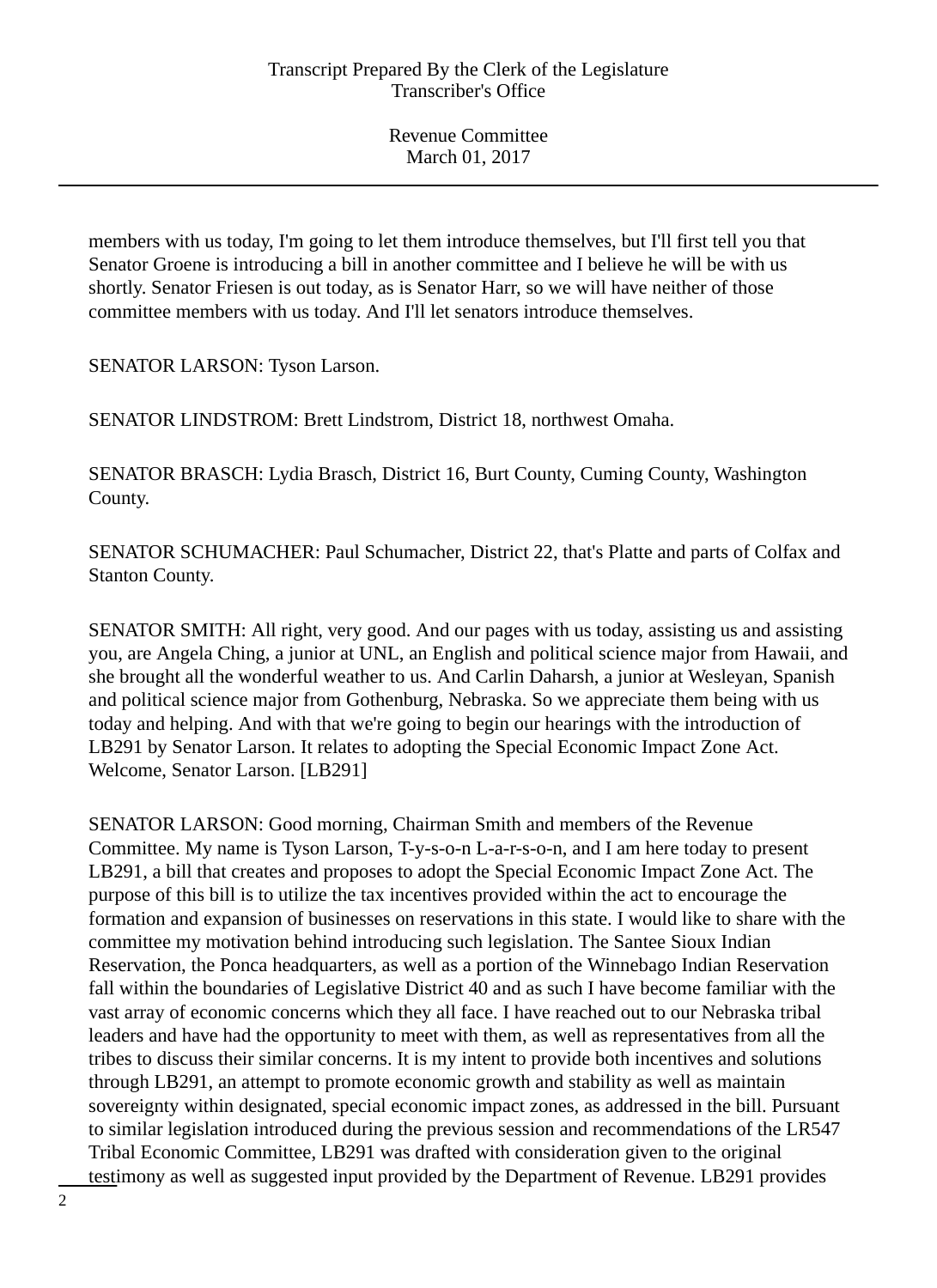various tax incentives for qualified businesses operating on an Indian reservation or special economic impact zone, as established by the bill. Qualified businesses, as defined in part, means such entity shall be located within a special economic impact zone on or after the effective date of this act shall, "Derive no more than 5 percent of its income from the sale of agricultural grain which it or one of its subsidiaries actively produced; and does not engage in Class III gaming activity authorized by the federal Indian Gaming Regulatory Act". LB291 also provides a preference for NIFA projects located on an Indian reservation and authorizes sales and revenue sharing agreement between state and Indian tribes. I would greatly appreciate the committee's consideration of this bill and I am happy to answer any questions. [LB291]

SENATOR SMITH: Thank you, Senator Larson, for your opening on LB291. Questions from the committee? I see none. [LB291]

SENATOR LARSON: Thank you. [LB291]

SENATOR SMITH: We move to proponents of LB291. Proponents are those wishing to testify in support of LB291. Anyone wishing to testify in support of LB291? Welcome, Mr. Wesely. [LB291]

DON WESELY: Chairman Smith, members of the Revenue Committee, my name is Don Wesely, D-o-n W-e-s-e-l-y. I'm here representing the Winnebago Tribe. And we want to thank Senator Larson for your leadership again in introducing LB291. I think many of you may have attended the luncheon we had with the Winnebago Tribe where Lance Morgan and Ho-Chunk were represented. We're very proud of the economic progress we've made over the last 20 years in part, large part, due to the success of the Ho-Chunk, but we have so much further to go. I think all of the tribes in Nebraska recognize the economic challenges that we face. And any assistance that could come from the state Legislature is much appreciated. Senator Larson here is trying to provide different tools that could be valuable to us as we continue to address those challenges. So just as we did last year with LB1104, we continue to support this effort in supporting LB291 and would encourage your support as well, so. [LB291]

SENATOR SMITH: Thank you, Mr. Wesely. [LB291]

DON WESELY: Thank you. [LB291]

SENATOR SMITH: Questions from the committee? Senator Schumacher. [LB291]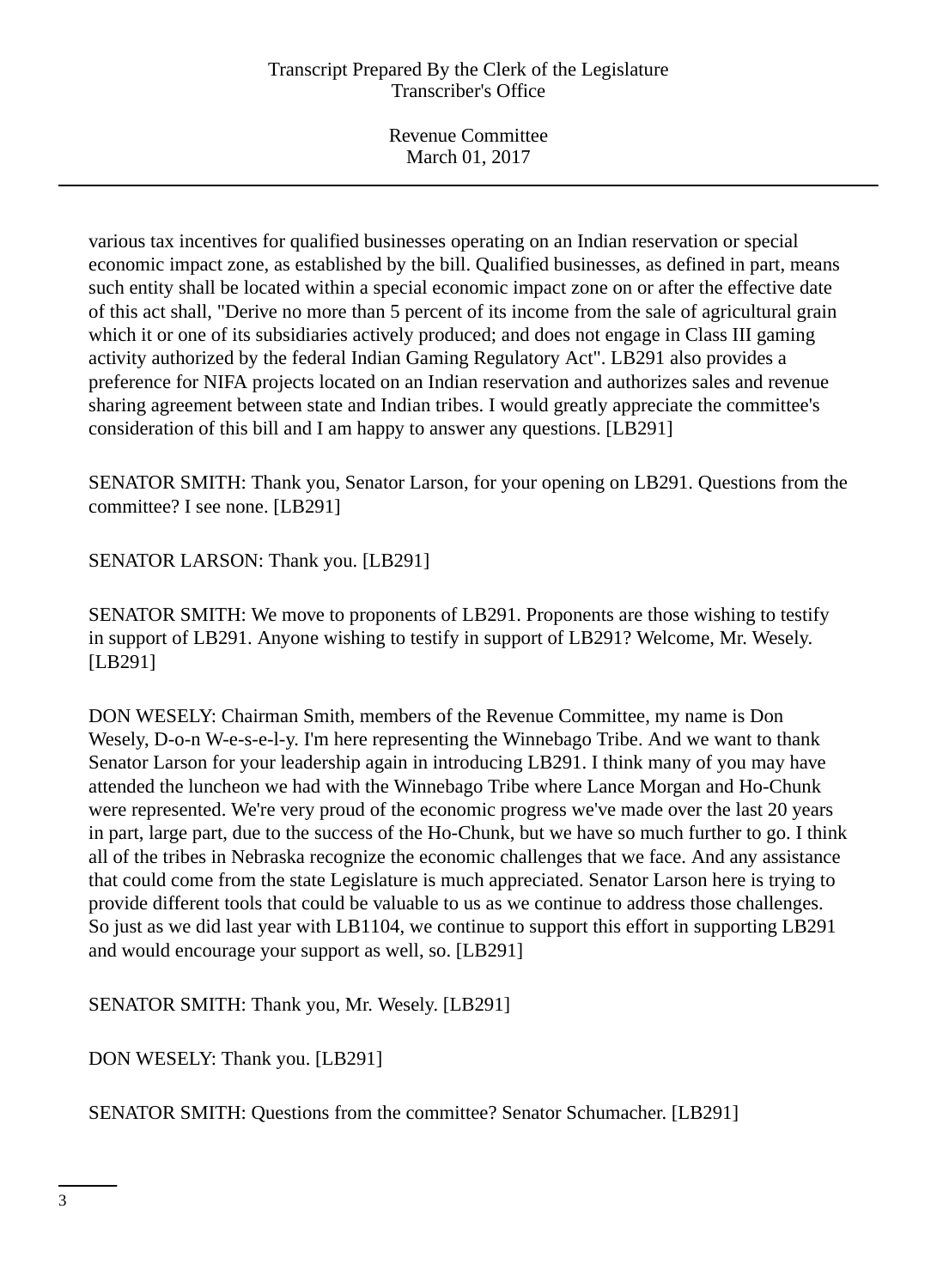SENATOR SCHUMACHER: Thank you, Chairman Smith. And thank you for your testimony, Mr. Wesely. Essentially, this makes a company that locates on the reservation income tax exempt in an unlimited amount of income? [LB291]

DON WESELY: I'm uncertain about that, but yeah, it would provide incentives for companies to locate on the reservation. [LB291]

SENATOR SCHUMACHER: I'm just trying to sort...unlimited income tax exemption for a business that locates on tribal land. [LB291]

DON WESELY: I'm not sure about that. [LB291]

SENATOR SCHUMACHER: Okay. And the first \$10 million worth of purchases on sales tax each year, sales tax exempt. [LB291]

DON WESELY: Yeah. [LB291]

SENATOR SCHUMACHER: And then, if a tribe presents an agreement with certain minimal requirements, the department shall--not may, but shall--approve the agreement. And one of the requirements regarding for purchases that are transacted on the tribal land is that it have a tribal tax that is less than the state sales tax. So am I right in thinking it could impose a tribal tax of, say, .00001 percent? [LB291]

DON WESELY: I think that's a possibility. [LB291]

SENATOR SCHUMACHER: Okay, so all...for all functional purposes then, all transactions made on tribal lands are exempt from Nebraska sales tax. And of that, if they do is a little tax, it would be 20 percent. And then what else is in the economic incentive here? Now, if someone...let's just suppose that we now have a nearly all exempt sales tax on purchases on tribal land. If someone sets up a business there and acts...makes the purchases there, but has the product delivered to another state, do you know what tax consequence there is in the other state? Is it tax free there, too? [LB291]

DON WESELY: I'm not sure about that. [LB291]

SENATOR SCHUMACHER: Thank you. [LB291]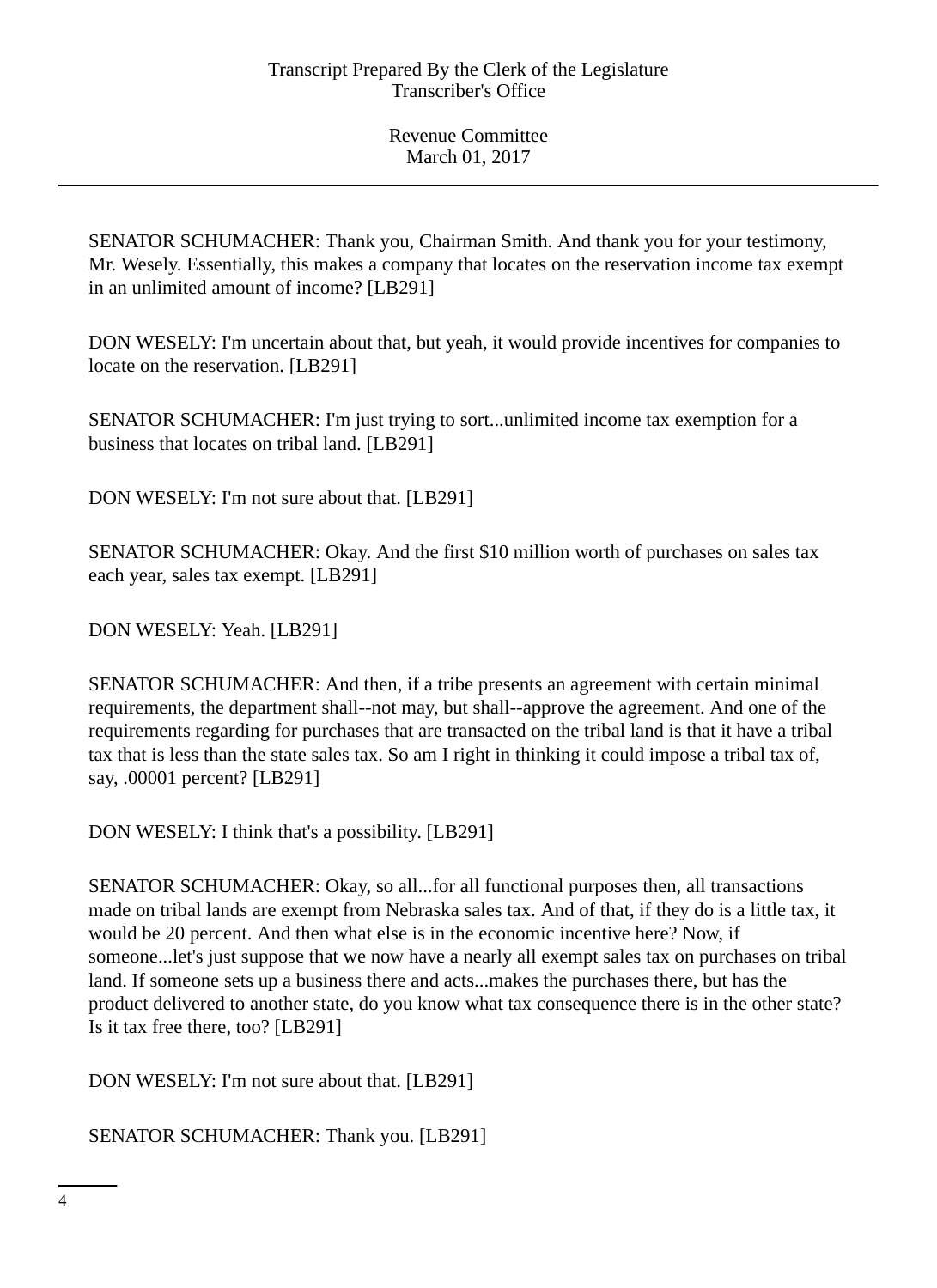SENATOR SMITH: Further questions? I see none. Thank you, Mr. Wesely. [LB291]

DON WESELY: Thank you. [LB291]

SENATOR SMITH: Next proponent of LB291. Next person wishing to testify in support of LB291. Welcome. [LB291]

LUCAS LaROSE: (Exhibit 1) Thank you. Good morning. My name is Lucas LaRose, L-u-c-a-s L-a-R-o-s-e. I want to thank the committee for allowing me to testify this morning, providing my testimony on LB291. I'm a member of the Northern Cheyenne Tribe of Montana and I am a descendant of the Winnebago Tribe of Nebraska; you heard our lobbyist. I've lived on the Winnebago Tribe pretty much all my childhood life and then I moved to the Sioux City area. As of a few weeks ago, I was appointed a commissioner on the Nebraska Commission on Indian Affairs by our Governor. I also am a licensed attorney here in the state of Nebraska; I work at Ho-Chunk, Inc. as an attorney. They're aware of my presence, however I do not represent them here at this hearing. Before joining Ho-Chunk I specialized in getting my law degree in Indian and tribal law. So I consider myself a little bit more learned in this field than a typical attorney. I went into this whole line of work to better my people, so. I come here today to express my support for the first nine sections of LB291. I can't speak to the other provisions; I'm not an expert on NIFA nor tax revenue. You'll have to speak to the tribes themselves about negotiating an agreement with them. That's a government to government relationship. However, I believe the creation of economic impact zones will support economic development in Indian country which includes Indian reservations; service areas; and individually held trusts. Currently, under the Department of the Revenue's guidance, a transaction is exempt from the sales and use tax only if the transaction is made within the reservation and if it's also to a Native American. The department's guidance doesn't explicitly include service areas or individually owned trusts. However, LB291 would permit qualified businesses, even those located on those types of land service areas and individually owned trusts, to receive the sales and use tax exemption if it's (inaudible) within the zone. As such, I believe LB291's provisions could help establish a regime of entrepreneurs who need to buy goods and services and who are not already eligible for the provided exemption under state law. Moreover, certain tribes whose lands are not included within the already provided exemption will benefit as well. Finally, I believe that bills like LB291 will help cultivate stronger relationships between our state and the tribes of the state, so I encourage you to continue to cooperate with all the tribal governments. Thank you. [LB291]

SENATOR SMITH: Thank you, Mr. LaRose, for your testimony. Senator Schumacher. [LB291]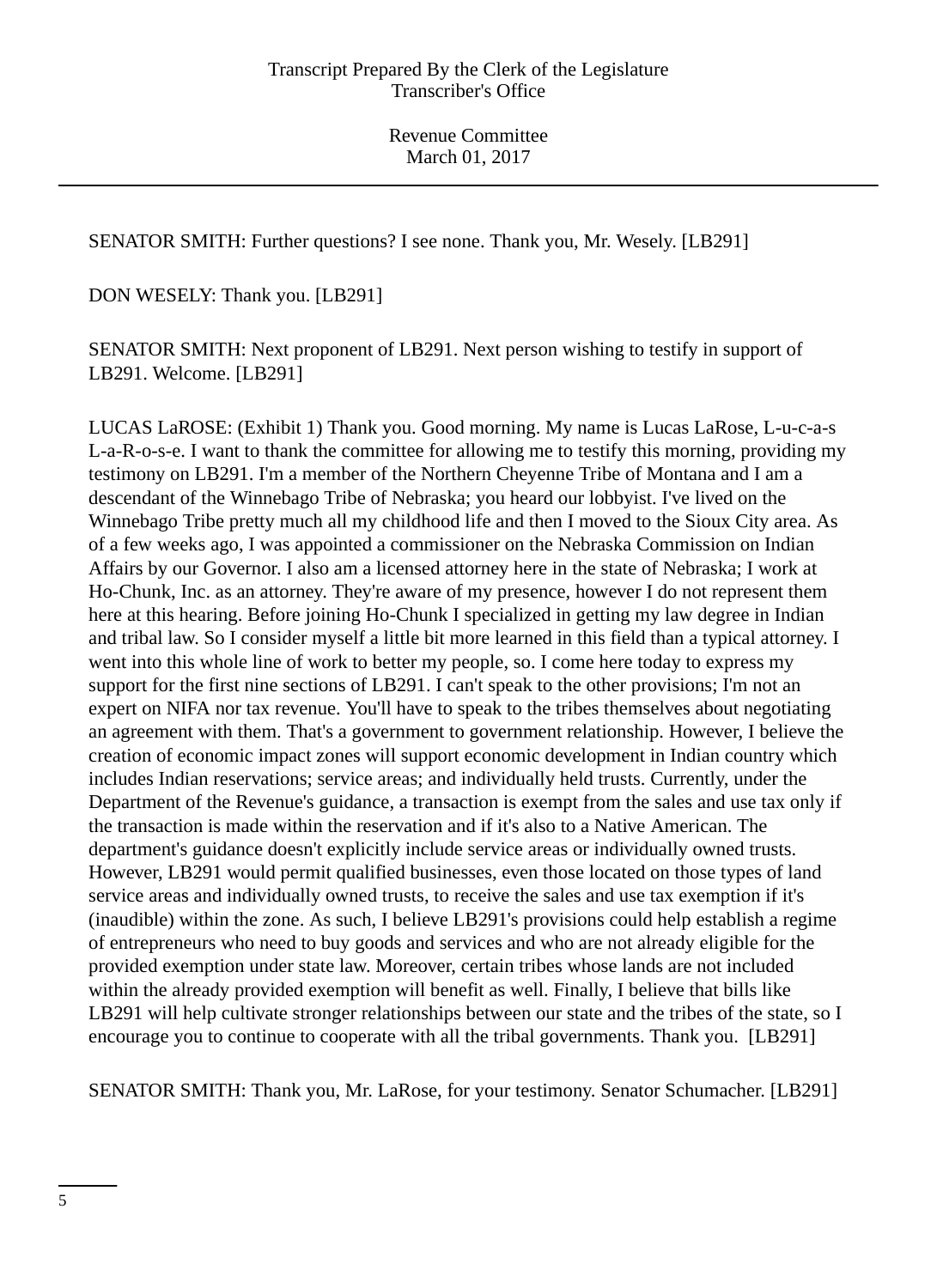SENATOR SCHUMACHER: Thank you, Chairman Smith. And thank you for your testimony. Do you know...I believe you said you were familiar with the first portions of this bill, is that correct? [LB291]

LUCAS LaROSE: Correct, the first nine sections. [LB291]

SENATOR SCHUMACHER: Okay. One of the provisions says that it requires that in order to participate in the benefits of this act the tribe cannot engage in Class III gaming under the federal Indian Gaming Regulatory Act. Is it permissible for a state to make rights available under one of its acts that requires the tribe basically to not do something that would otherwise be permitted under federal law? [LB291]

LUCAS LaROSE: I believe--and this is my personal opinion, you know me as someone who has read the IGRA, the Indian Gaming Regulatory Act--and actually, to be honest, you're asking a constitutional question between the power of the states and also the power of the federal government to determine its rights vis-a-vis tribal governments. I suspect as this bill doesn't explicitly authorize or permit such activity vis-a-vis the tribes, I would say my interpretation of it is that this type of activity would not be permitted under this bill. It doesn't necessarily establish rights or not. As you all know, Class III gaming under the IGRA is not currently legal in our state, so as of right now it merely says that if this type of activity were to appear it likely would not be...it would likely not enjoy the benefits as under LB291. [LB291]

SENATOR SCHUMACHER: Okay, thank you. [LB291]

SENATOR SMITH: Senator Brasch. [LB291]

SENATOR BRASCH: Thank you, Chairman Smith. And thank you, Mr. LaRose, for coming forward to testify. I'm curious, do you know how many current businesses there are on reservations in this state? How many people this would affect today, not just new business expansion. [LB291]

LUCAS LaROSE: I won't purport to be an expert on tribal businesses or even individually Indian-owned businesses on reservations or even other areas that this bill will affect. But I can tell you that, even though we have the example of Ho-Chunk, Inc. and other successful tribalowned businesses in our state, the number is far too little. It needs to encourage. One thing I will tell you about Indian country as a whole, across the entire country, a lot of businesses, they're far and few between. You have to find they're owned by tribes themselves. And so that's kind of the leader, that's the paradigm of economic development we are currently in. So this bill I think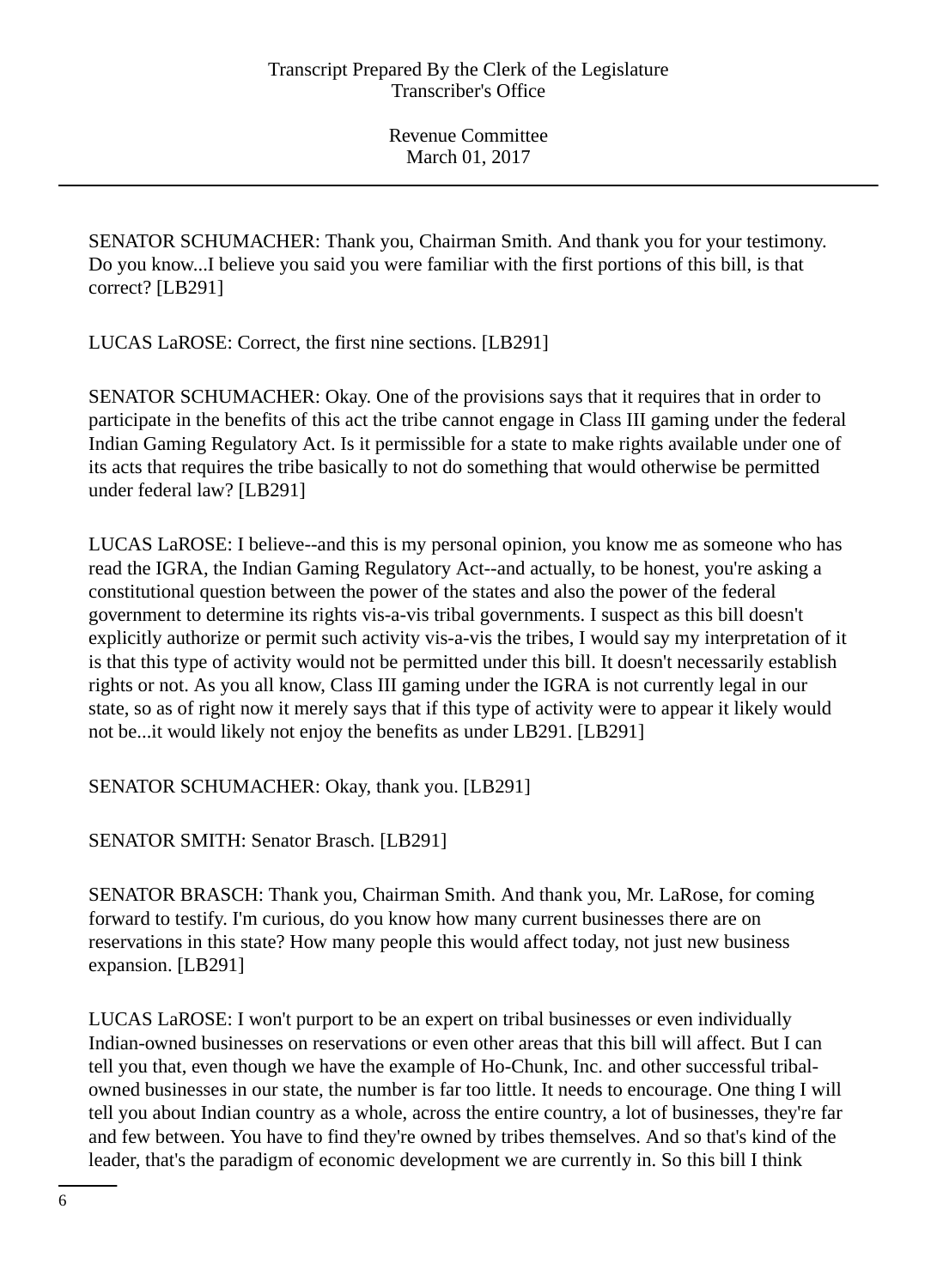would help encourage the next phase, which is kind of an entrepreneurship type class, which is someone owning a restaurant or putting together food or even other types of businesses that are individually owned by tribal members and others within these proposed zones. So this would further encourage that, which I believe would be great for reservations and other affected areas as a whole. [LB291]

SENATOR BRASCH: And although you're not representing Ho-Chunk, they do have a presence not just in Nebraska, but in other states as well. Is that correct? [LB291]

LUCAS LaROSE: Yes, ma'am. [LB291]

SENATOR BRASCH: And international as well. Is that correct? [LB291]

LUCAS LaROSE: Yes, ma'am. [LB291]

SENATOR BRASCH: And so even though they had no incentives, they were able to grow and expand into a global business. Correct? [LB291]

LUCAS LaROSE: Through federal contracting, yes, they were able to grow and have a presence throughout the United States and across the world, the Middle East. Yes, ma'am. [LB291]

SENATOR BRASCH: And federal contracting with the DoDEA or with the... [LB291]

LUCAS LaROSE: Various agencies. [LB291]

SENATOR BRASCH: Various, multiple agencies? [LB291]

LUCAS LaROSE: Yes, Department of State, all the five branches within the Department of Defense and other federal agencies as well. [LB291]

SENATOR BRASCH: Okay. All right. It's wonderful to hear of their success story and I'm just wondering if their footprint alone will lead to other business opportunities. [LB291]

LUCAS LaROSE: Yes. Well, our CEO, Lance Morgan, is definitely an advocate and he's willing to speak to any tribes who want to listen and a lot of them do. So I encourage you all to reach out to the tribal leadership and Ho-Chunk, Inc.'s leadership to hear the story and get the details. [LB291]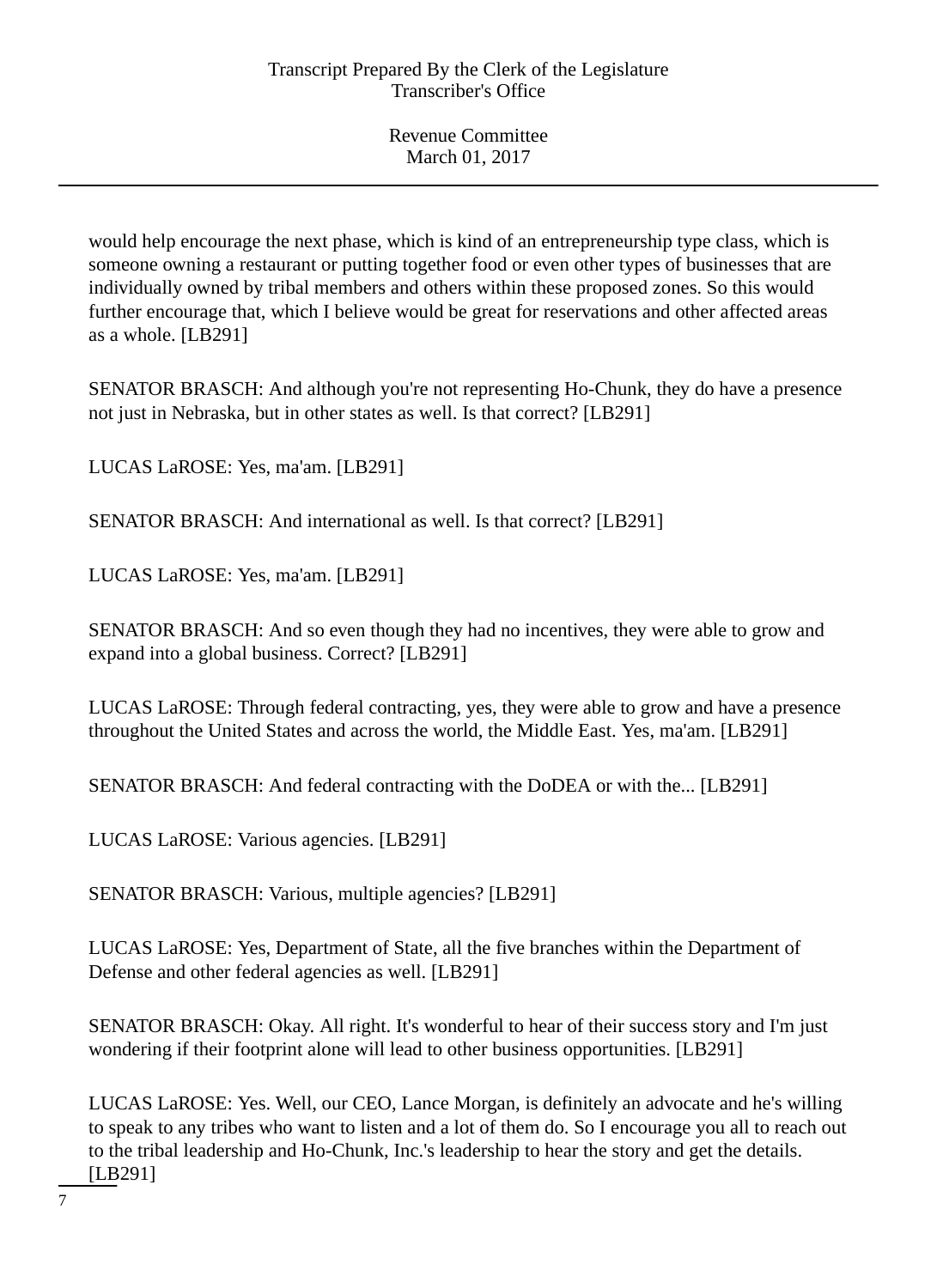SENATOR BRASCH: Very good. Thank you for your testimony. I have no other questions. Thank you, Chairman Smith. [LB291]

SENATOR SMITH: Thank you, Senator Brasch. Senator Schumacher. [LB291]

SENATOR SCHUMACHER: Thank you, Chairman Smith. If this is a formula for economic growth in depressed areas and why wouldn't we make these special zones in any village under 500 with a median income below a certain standard? Why would we just want to limit it to tribal lands? Is there any constitutional reason why we're limited to tribal lands, we couldn't just say any poor, small community gets in on this deal? [LB291]

LUCAS LaROSE: I haven't discussed the intent with Senator Larson behind this bill, so I won't attempt...I won't misrepresent what they are. But I will tell you this, as a Native American, these areas have been afflicted. This entire nation when they planned its Indian policy throughout years, they specifically put tribes in areas where they didn't want other people to encounter them. And when they were encountered, like as in the case of the Black Hills, the people who were sent there to protect the Indians, like General Custer, actually did the antithesis of his mission. He actually helped open up the Black Hills to settlement. So this country has had a history of just a bad policy towards its Native Americans. And now the current paradigm that we're in is self determination. You may hear that buzz word a lot when it comes to relationship with Indian tribes. This bill actually fits in line with that and not only allows the tribes themselves to help determine their fate and to help succeed and accomplish, but it also allows the individual members to do so as well. So I would say that because that's the current paradigm the federal government is currently in with its policy toward Native Americans or tribes, I should say more accurately, that's likely a reason why we see a lot of legislation that's harmonious with that intent. [LB291]

SENATOR SCHUMACHER: Does Ho-Chunk pay any income taxes to Nebraska? [LB291]

LUCAS LaROSE: You know, I don't have knowledge of that question so I don't want to give you an answer to mislead you. [LB291]

SENATOR SCHUMACHER: Or sales taxes, do you know? [LB291]

LUCAS LaROSE: I do know that Ho-Chunk, Inc. is right now a holder of the...if you go to the Department of Revenue's current guidance for Indians or Native Americans and tax in this state there's a section there where an Indian or a Native American can have a sales tax exemption. Ho-Chuck Inc. is currently a recipient of one of those. [LB291]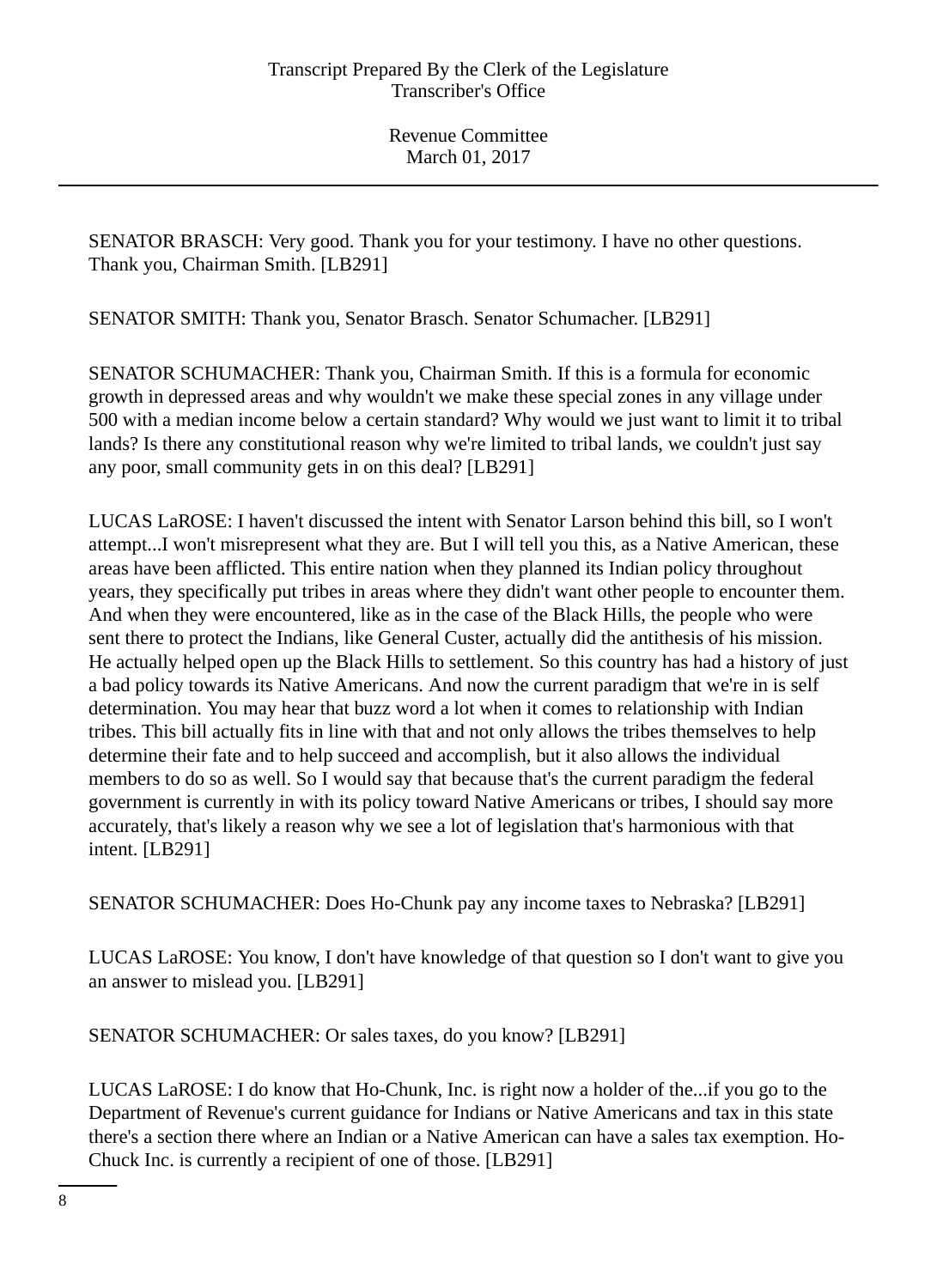## SENATOR SCHUMACHER: Thank you. [LB291]

SENATOR SMITH: I see no further questions. Thank you, Mr. LaRose, for your testimony. [LB291]

LUCAS LaROSE: Thank you. [LB291]

SENATOR SMITH: Next proponent of LB291. Welcome. [LB291]

JUDI gaiashkibos: (Exhibit 2) Thank you. Good morning, Chairman Smith and members of the Revenue Committee. I'm Judi gaiashkibos, the executive director of the Nebraska Commission on Indian Affairs, and my name is spelled Judi, J-u-d-i, gaiashkibos, g-a-i-a-s-h-k-i-b-o-s, and I am going to testify on behalf of the Commission on Indian Affairs firstly and then also on behalf of the Ponca Tribe of Nebraska. The Indian Commission is here to advocate on behalf of all of the tribes, as is our mission, and we are very appreciative of Senator Tyson Larson once again introducing this new version of what he did last year in the form of LB291. LB291 has a potential to help tribal economies. Unemployment in Indian country and among Native peoples in Nebraska is extraordinarily high. Nebraska is among the group of the second highest unemployment rates for Natives in the country, reaching from 30 percent to nearly 40 percent. It is only behind South Dakota. That is seriously a stark contrast to the statewide unemployment rate of only 2.5 percent. At the same time, nearly a third of Natives live in poverty while the statewide rate is less than 13 percent. No other race or ethnicity even approaches the unemployment and poverty rate for Natives in Nebraska. So some of the questions that I've heard thus far are about why Native Americans. And I think it's so appropriate today as we celebrate our statehood that Native people...we're the first peoples and yet we lag behind and our people have not had the benefits and are not doing as well as others. And considering the sacrifices we made, and we love this state and we want to be a part of the progress of the state. So I think by supporting LB291, it's a win-win for Nebraska and for our tribes. So that's my testimony as far as the Indian Commission. I'd like to present a bit of the testimony for the Ponca Tribe of Nebraska and then I'm going to give you a copy of it, because it's rather lengthy and I know we're on a time frame. So on behalf of Chairman Larry Wright, Jr., the Chairman of the Ponca Tribe of Nebraska and a commissioner of the Nebraska Indian Commission: The Ponca Tribe supports LB291 and believes it will be helpful to tribes. In particular, the tribe supports the fact that it is being included in the bill along with all other tribes geographically located within Nebraska's boundaries and not separated out because of its unique land base. The tribe has sought the opportunity to demonstrate how, with its unique land base, the government working together can generate grant opportunities and increased revenue, not only for the tribe and its members but also for the state of Nebraska, its local governments, and all residents of the state. A large part of the problem for Natives is the difficulty with economic development in Indian country. Those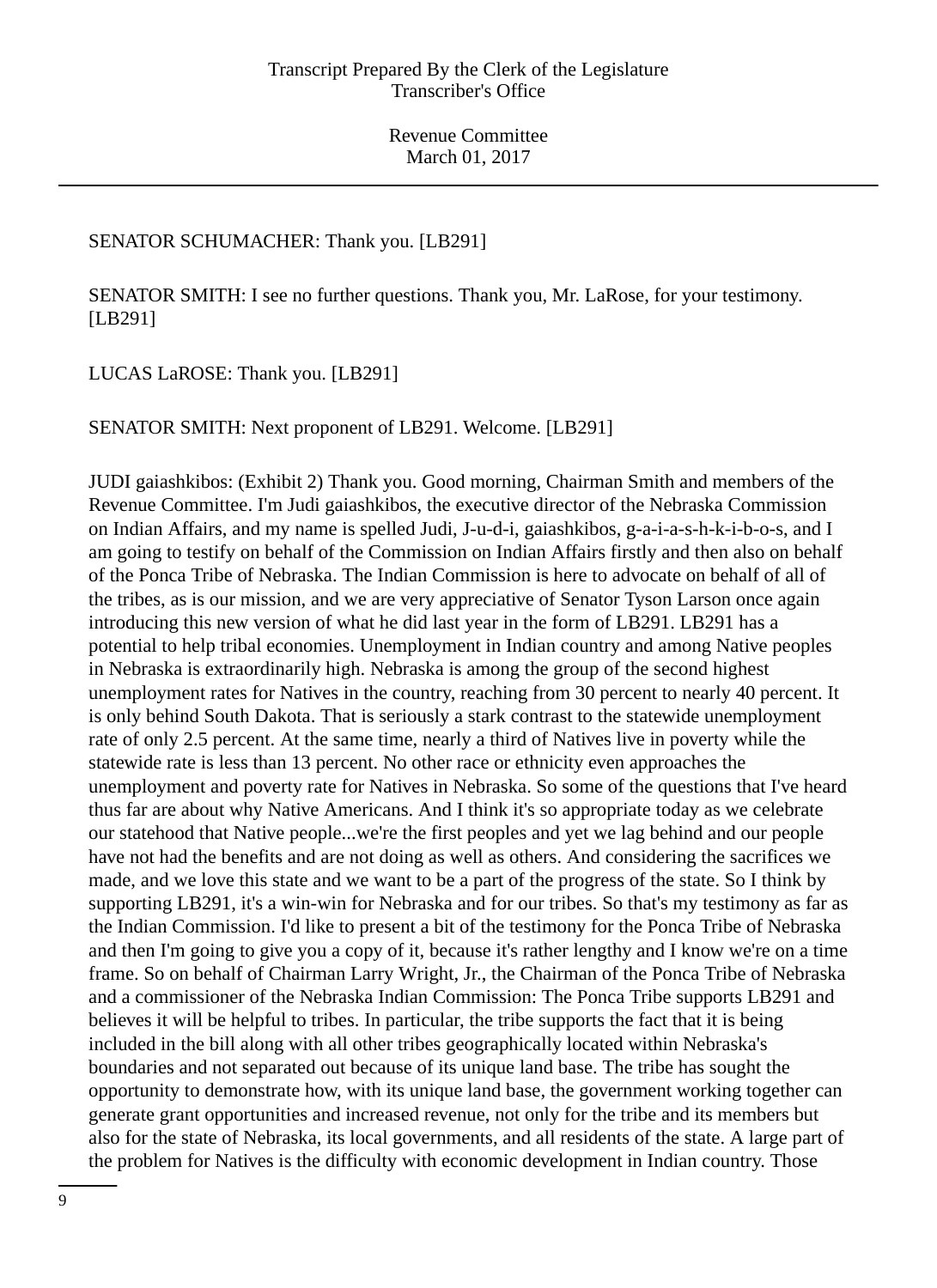Revenue Committee March 01, 2017

problems exist within the Ponca Tribe's territory, too, and are often exacerbated by the fact that the Tribe's territory is scattered throughout the state. The tribe was terminated in '62 and restored in 1990 without a residential land base and instead has service areas. So they are unique to the other tribes. Although, as you know, the story of Ponca Chief Standing Bear, we were first peoples here along the Niobrara. We had a huge reservation. Nebraska providing income and sales tax exemptions to businesses that choose to locate in a tribe's jurisdiction has the potential to improve tribal economies. It can be very difficult to attract outside businesses to Indian country. In most cases, tribes themselves must establish all businesses in Indian country to make up for the lack of outside business. But that is always limited by tribal governmental resources, resources that are further limited by the fact that the lack of economic development, high unemployment, and high poverty rates reduce a tribe's tax base, bringing down the resources available to increase that economic development and perpetuating the same problems. When the Ponca Tribe begins a new business, it has reverberating effects for everyone, especially because of the Tribe's unique situation of being located throughout the state. The Ponca Tribe is also a local employer. When they hire people, they stay in our state. The Tribe is hopeful that the exemptions in LB291 will allow those small businesses to start up in tribal jurisdictions and help improve the economies of both the state, the tribes themselves. The Tribe is particularly supportive of the bill's provision for sales tax compacts between tribes and the state. One of the barriers to the Ponca Tribe's economic development is the economic uncertainty in handling state taxes, especially when they may interfere with tribal taxes or result in taxation by both jurisdictions. This slows down the tribe's economic development and that hinders employment and reduces the tribe's resources to fund its own government and infrastructure. It also means the spillover of the tribe's economic activity to cities and states goes down or even disappears. But this bill allows the tribe to finally enter into an agreement with the state. Right now the handling of sales tax is murky. Handling issues of state sales tax can be complex and difficult, generally requiring particular legal expertise. The issues are difficult enough that the tribe has to spend great effort and money dealing with retail operations. But a sales tax agreement will provide certainty and clarification with sales tax in tribal jurisdictions. Overall, LB291 provides one of the first opportunities for tribes in the state of Nebraska to work together towards economic development. And I will stop there, the red light is on. But they have presented extensive testimony that I will leave with you to share with the members that are present today. And I think so often tribes are asked...it seems like there's a fear that we're going to be successful and I hope you don't feel fearful. And as far as gaming goes, the state of Nebraska does not allow for Class III gaming. Therefore, don't be fearful. We can't have it unless we compact with the state. Some of our tribes have gaming in Iowa, because that state allows for Indian gaming. So I think overall we should commend Senator Larson. And I hope that this year this can get out of committee and onto the floor and we can all celebrate. So I'd be happy to answer questions, but as I stated in my testimony, this is very complex. I am not an attorney, so I would defer some of those questions to the tribes. We Bthu Huh. [LB291]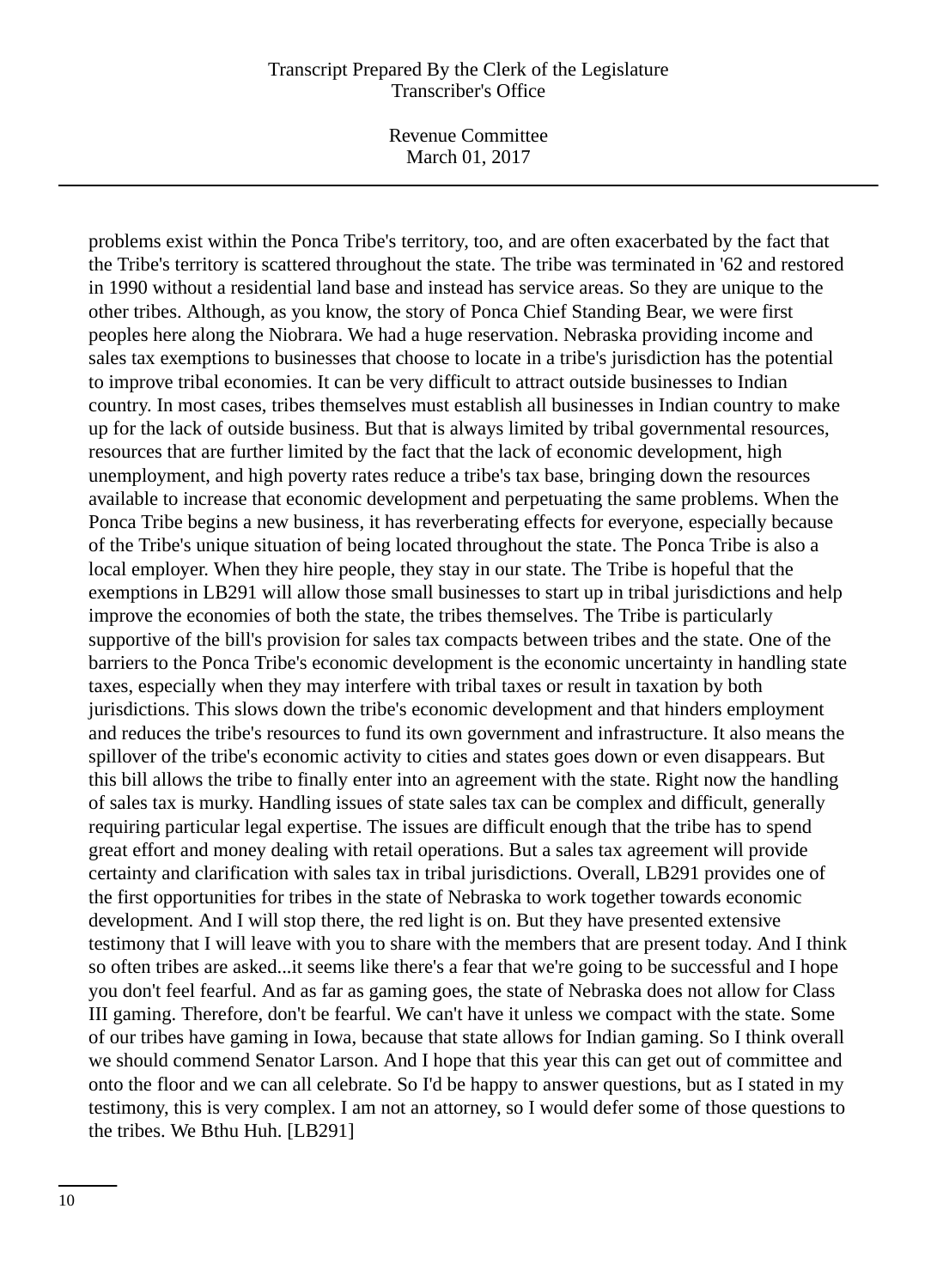SENATOR SMITH: All right. Thank you, Ms. gaiashkibos, for your testimony and thank you for reminding us of the rich Native American history in our state, especially on this statehood day. So thank you for reminding us of that. Questions from the committee. I see none. Thank you. [LB291]

JUDI gaiashkibos: Thank you so much. [LB291]

SENATOR SMITH: Next proponent of LB291. Seeing no additional proponents, we move to opponents, those wishing to testify in opposition to LB291. Opposition? [LB291]

NATHAN HABEL: Yeah. [LB291]

SENATOR SMITH: Welcome. [LB291]

NATHAN HABEL: My name is Nathan Habel, N-a-t-h-a-n H-a-b-e-l. I'm a bit of a novice. I had left work to be here at this meeting. A little background, what brings me out is I think that the taxes have become onerous. And my exclusion from the process I don't think is helping, so this is me contributing what I can to try and bring our tax burden down that I think is overbearing. I don't know anything about this bill, to be honest with you. Today was my first introduction to it or the fact of its knowledge to me, but I oppose it on just principle. Should any of my facts be wrong, I would reevaluate my assessment. One thing that was exempted from Tyson's introduction was what the bill costs. Can I ask somebody that? What is the fee... [LB291]

SENATOR SMITH: We can share that with you afterwards. [LB291]

NATHAN HABEL: Oh. Just my statement, right? Okay. The principles on why I oppose it: I think government has gotten away from its original structure and intention and it seems to get its paws into more things than I think are necessitated by constitution and origination. I'm a big fan of minding my own business. And I think that this bill would compromise that by getting in the middle of the reservations' autonomy to make their own decisions and go with their own faith. It is apparent to me that from listening that I might be unaware of other ways that Nebraska is in the pockets of the reservation. And should that be the case, I would exhort Nebraska to pull their pockets out and let the reservation do their own thing, enjoy...make their own decisions. If they want to game, let them game. This is the...I think a founding principle that has been out of favor as of late. The fear that I have is that this bill would be a...would affect Nebraska taxes going up in some form or fashion, in either lost revenue or it might be a premise to create infrastructure that we may not otherwise be responsible for. I also think that some of these past bills...that LB1104 is another bill that I don't know anything about, but if these things are so successful why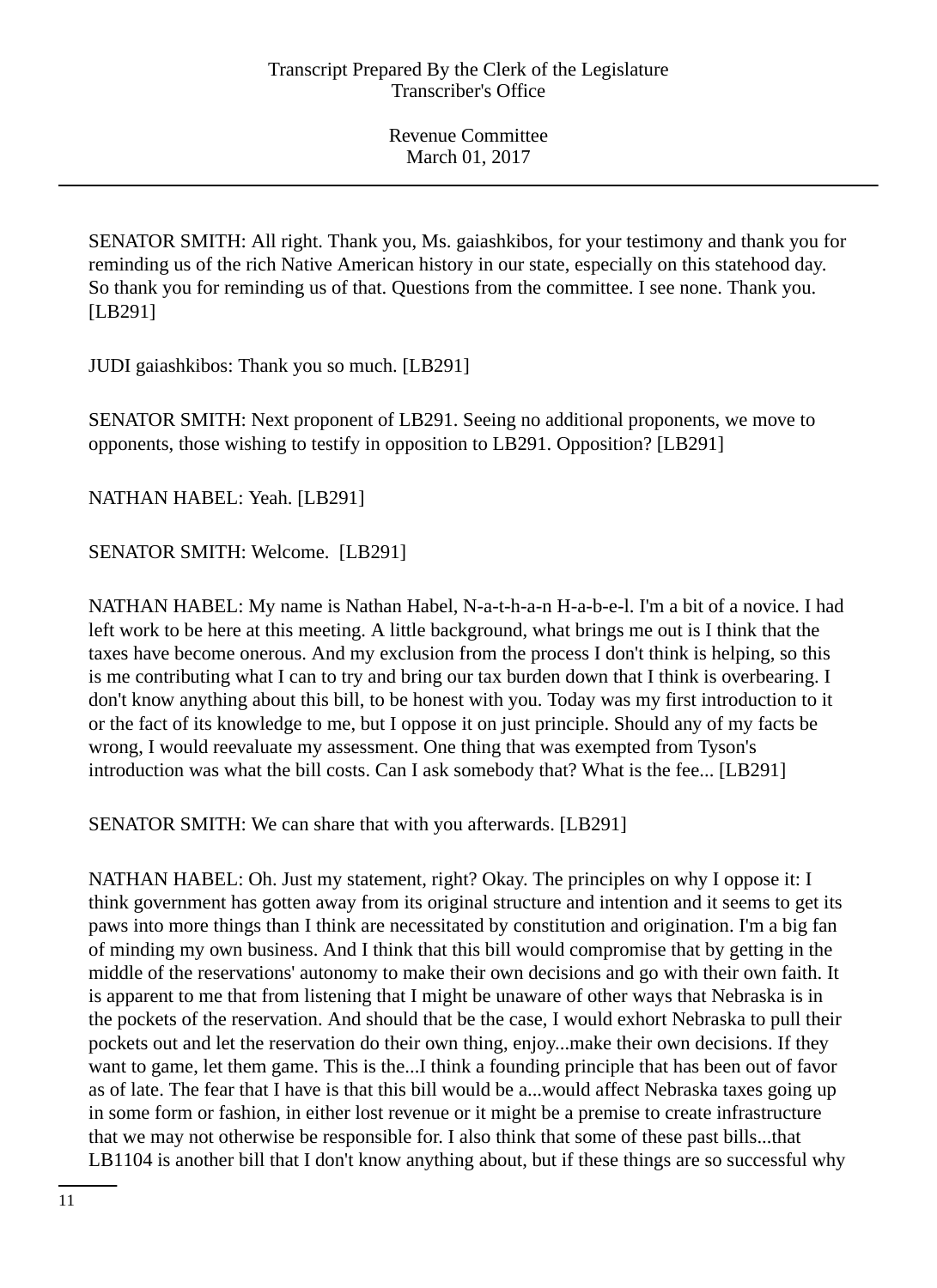are we back at the table looking to solve more problems? The plight of the tribes is understandable and I think there has been a terrible history that America has. And I'm aware of Andrew Jackson and the damage that he's done. But I think that we have a responsibility to stand on our own. And I think both peoples will be substantially happier serving independently of each other and allowing freedom to do the same. Based on these principles, once again should I be wrong in any form or fashion, I would like to reevaluate. But I'm afraid that the price is too high. I'm afraid that we can further relations better by allowing more autonomy and by staying out of each other's pockets, so to speak. With that, I am ready for your questions. [LB291]

SENATOR SMITH: Thank you, Mr. Habel, for your testimony. Do we have questions from the committee? I do appreciate your patience with us, us not being able to respond back to you. But you can either check with Senator Larson or come by my office and meet with the Revenue staff, we'd be more than happy to share the fiscal information with you on this bill. [LB291]

NATHAN HABEL: Sure. [LB291]

SENATOR SMITH: All right. Thank you for testifying today. Additional opponents of LB291. Seeing none, those wishing to testify in a...opposition? Okay, come on. Are you wanting to testify? Please come up. Welcome. [LB291]

CATHERINE COOK: Do I need to fill this out first? [LB291]

SENATOR SMITH: You can fill that out afterwards and provide it, but go ahead and... [LB291]

CATHERINE COOK: Okay. My name is Catherine Cook, C-a-t-h-e-r-i-n-e, last name, Cook, Co-o-k. I was not prepared to oppose this bill, but I do oppose it based on the previous gentleman's statements. We are already a very high tax state. I agree with you that the Native Americans, it is a rich ancestry, especially on today, but we have people of all colors and creeds. And I don't think that based on what the Native Americans already get from the government, the kind of funds they already receive and then they become tax exempt, that means our taxes will increase and we continue to fund them. And it's a continual rising burden on Nebraskans. I am a native Nebraskan. I've lived in other states. I returned to Nebraska because it's home, but I am contemplating leaving again. I am tired of increases everywhere and we've been fighting property tax increases in Omaha. We've gone to Douglas County meetings, we've been here at the state, our evaluations are going up, that means taxes are going to increase again and it is ridiculous. I am retired and there's no reason for me to stay in this state and I am tired of all the exemptions of whoever thinks they deserve a break from taxes. We all should be paying taxes to support our state and our government. [LB291]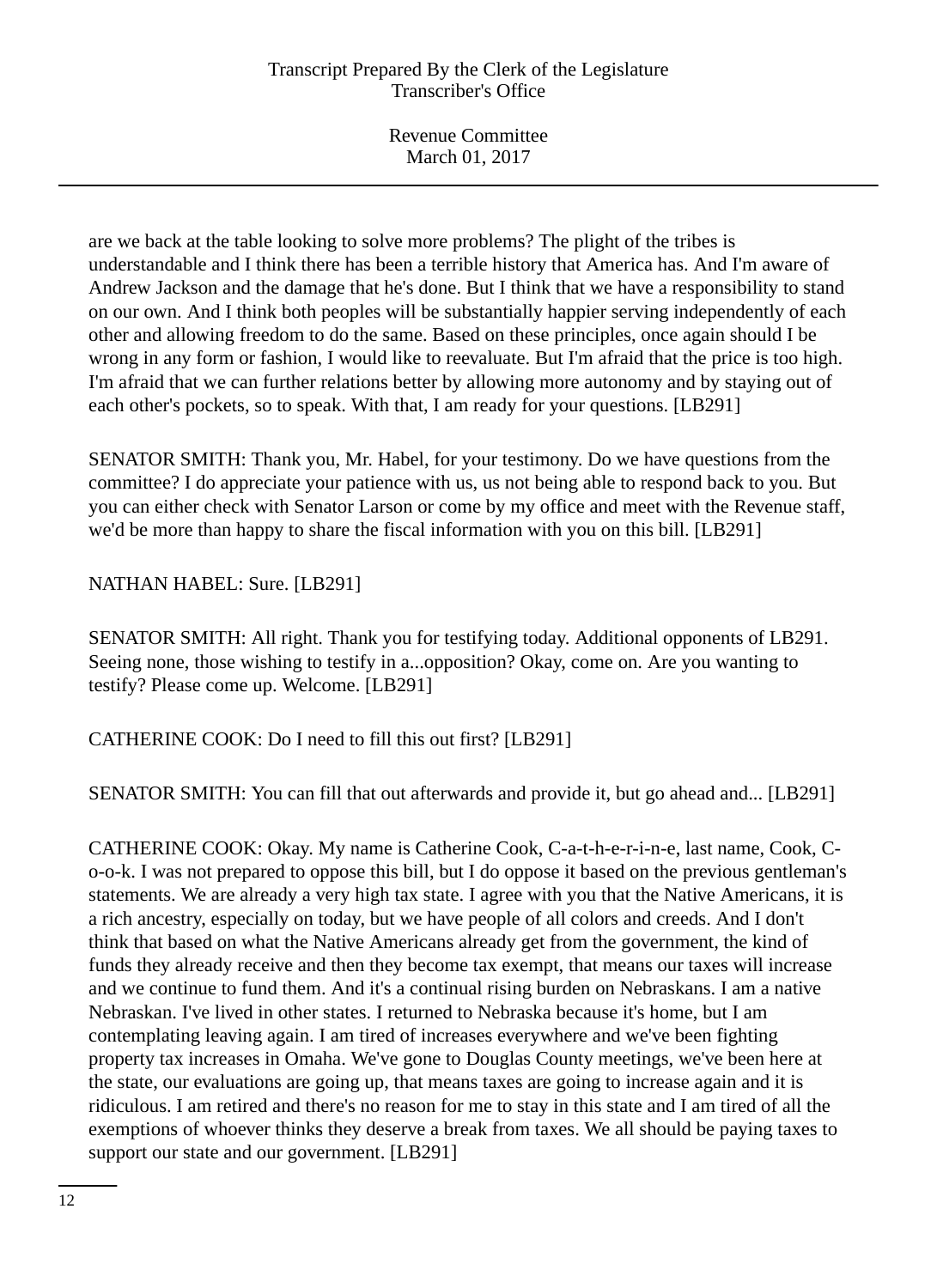## SENATOR SMITH: Thank you, Ms. Cook. [LB291]

CATHERINE COOK: Thank you. [LB291]

SENATOR SMITH: (Exhibit 3) I see no questions from the committee. Thank you. And if you would complete that and turn it in to the clerk, we'd appreciate it. Anyone else wishing to testify in opposition? Anyone wishing to testify in a neutral capacity, neutral? We do have one letter for the record in a neutral capacity from Nebraska Investment Finance Authority, NIFA, Mr. Timothy Kenney, with that organization. And we invite Senator Larson back to close on LB291. [LB291]

SENATOR LARSON: Thank you, Chairman Smith. First of all, I think a few things need to be clarified. This bill does not affect Natives or Native businesses. Natives and Native businesses are already tax exempt. So in the sense of specifically the previous testifier saying that we shouldn't offer them any more exemptions, they don't pay income taxes or the sales tax nor do their businesses. So as we heard from Mr. LaRose, Ho-Chunk doesn't because they are a Nativeowned company. What this bill does is, it focused on non-Native businesses. So those businesses that are not Native owned, i.e., mainly white businesses or people that aren't of Native descent, which would be everybody on this committee and a majority of Nebraska. Senator Schumacher talked about, would it have unlimited income tax, any non-Native business, because a Native business already doesn't pay income tax. So any non-Native business inside the special economic zone, it would be unlimited exemptions on income tax, but there are very few non-Native businesses anyway right now. And that's why the fiscal note is so low and I'll touch on that fiscal note. Senator Schumacher talked about the tribe would institute such a low sales tax. Now, one thing that is clear in this is they still use the state sales tax unless there is a tribal revenue sharing agreement. And it wouldn't make sense for the tribe to have such a .0001 percent sales tax because they're going to be taking 80 percent of those funds. And having discussed this with every one of the tribes, they view this as a reason to institute a sales tax and use those funds to benefit their tribes even more. And that's where the fiscal note gets a little sketchy for me and I'm happy and I was happy to work with the Revenue Department, but this is where we had that dynamic versus static modeling. They estimated that we lose \$121,000 in sales tax but that if we entered into one of these agreements...but they can't calculate the 20 percent that we'd get back because we would start collecting sales tax on the Natives as well. We'd get 20 percent of any sales tax that the Natives that isn't collected now. So I understand why the fiscal note is negative, but I think that in the end it would be a positive fiscal note because right now there is zero sales tax collected. And lastly, just to clarify it again, Senator Schumacher, I don't know if you quite understood it. Essentially, it just says a business couldn't get these income exemptions if they engaged in Class III gaming. So the Natives, their businesses, again, they're already exempt. It just says a non-Native essentially couldn't build a casino and get the tax benefits. And that was very clear working over the summer, working with Senator Brasch, because I understand that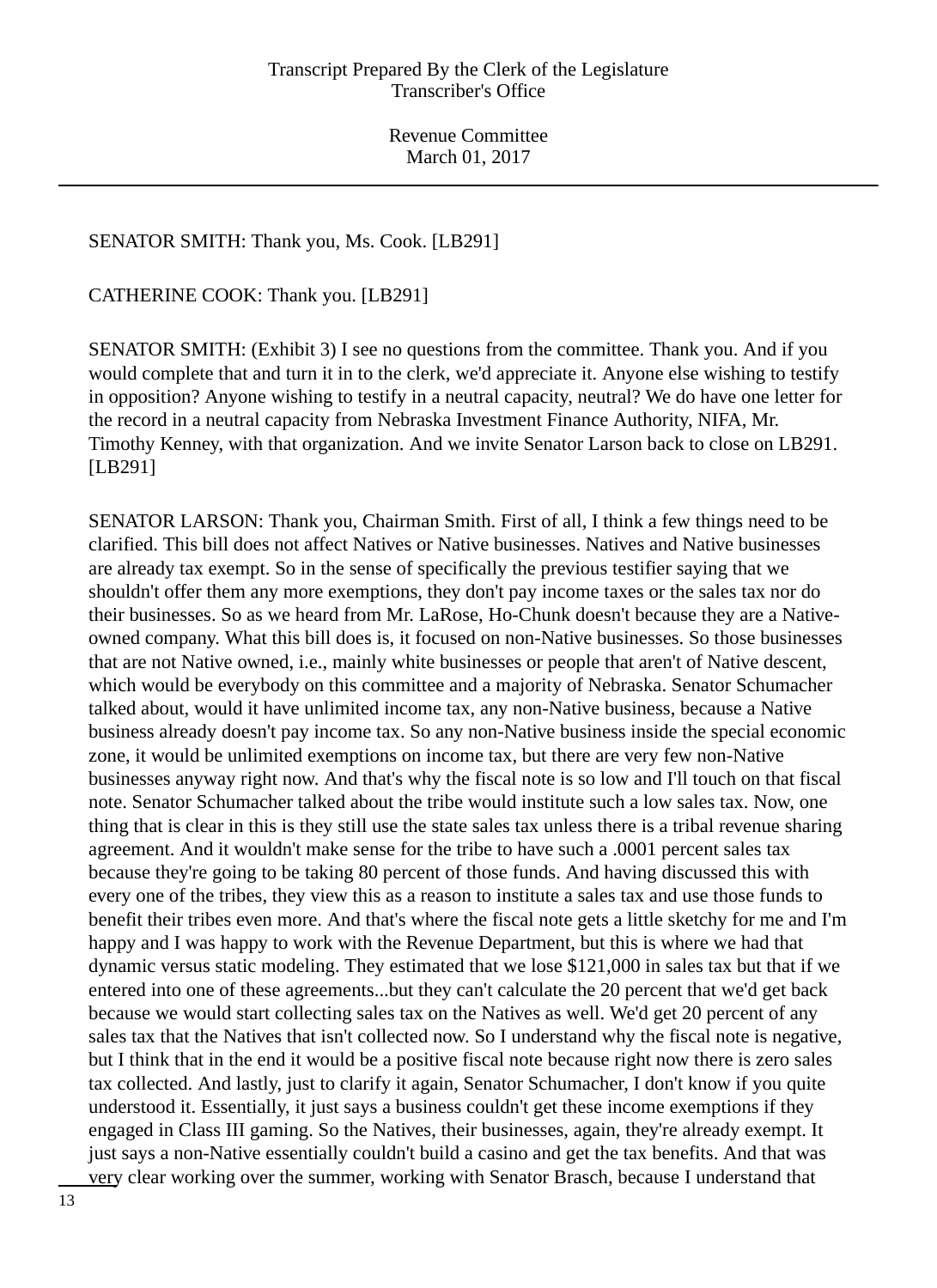that would be a concern of a non-Native going and building a casino and then getting the income tax benefits and whatnot. We're not saying that people can't engage in Class III gaming. We're just saying that if a non-Native builds a Class III gaming facility on the reservation--should Class III gaming eventually become legal in Nebraska--they will not be able to receive the tax benefits of the special economic zone. So in terms of the lost revenue to the state or adding an extra benefit for these individuals, that's not what we're doing. We're trying to spur economic growth. And as I said, the fiscal note is so low because it affects no businesses right now. And I think we would actually bring in more money in the end. Thank you. [LB291]

SENATOR SMITH: Thank you, Senator Larson. Senator Brasch. [LB291]

SENATOR BRASCH: Thank you, Chairman Smith. And thank you, Senator Larson, for your introduction. I do have a question. We are not speaking of just reservation land, are we? [LB291]

SENATOR LARSON: Yes. This would have to be reservation land or, specifically, with the Ponca it would have to be land in trust. [LB291]

SENATOR BRASCH: It would also include land in trust? [LB291]

SENATOR LARSON: Just for the Ponca... [LB291]

SENATOR BRASCH: Just for the Ponca, but not on the reservation... [LB291]

SENATOR LARSON: ...because the Ponca doesn't have a reservation. [LB291]

SENATOR BRASCH: There is land in Indian land--I don't know what tribe--in downtown Lincoln here. [LB291]

SENATOR LARSON: That's Ponca. [LB291]

SENATOR BRASCH: That is Ponca? [LB291]

SENATOR LARSON: That's Ponca. So the three tribes that have reservations, which would be the Winnebago, Santee Sioux, and Omaha, they cannot have land in trust outside of their reservation, because they have the reservation. The Ponca can have land in trust, because they do not have a reservation. So I believe...I'd have to talk to either Judi or I know the Ponca have a lobbyist here today. I think they have what's called a 13-county service area in which, in those 13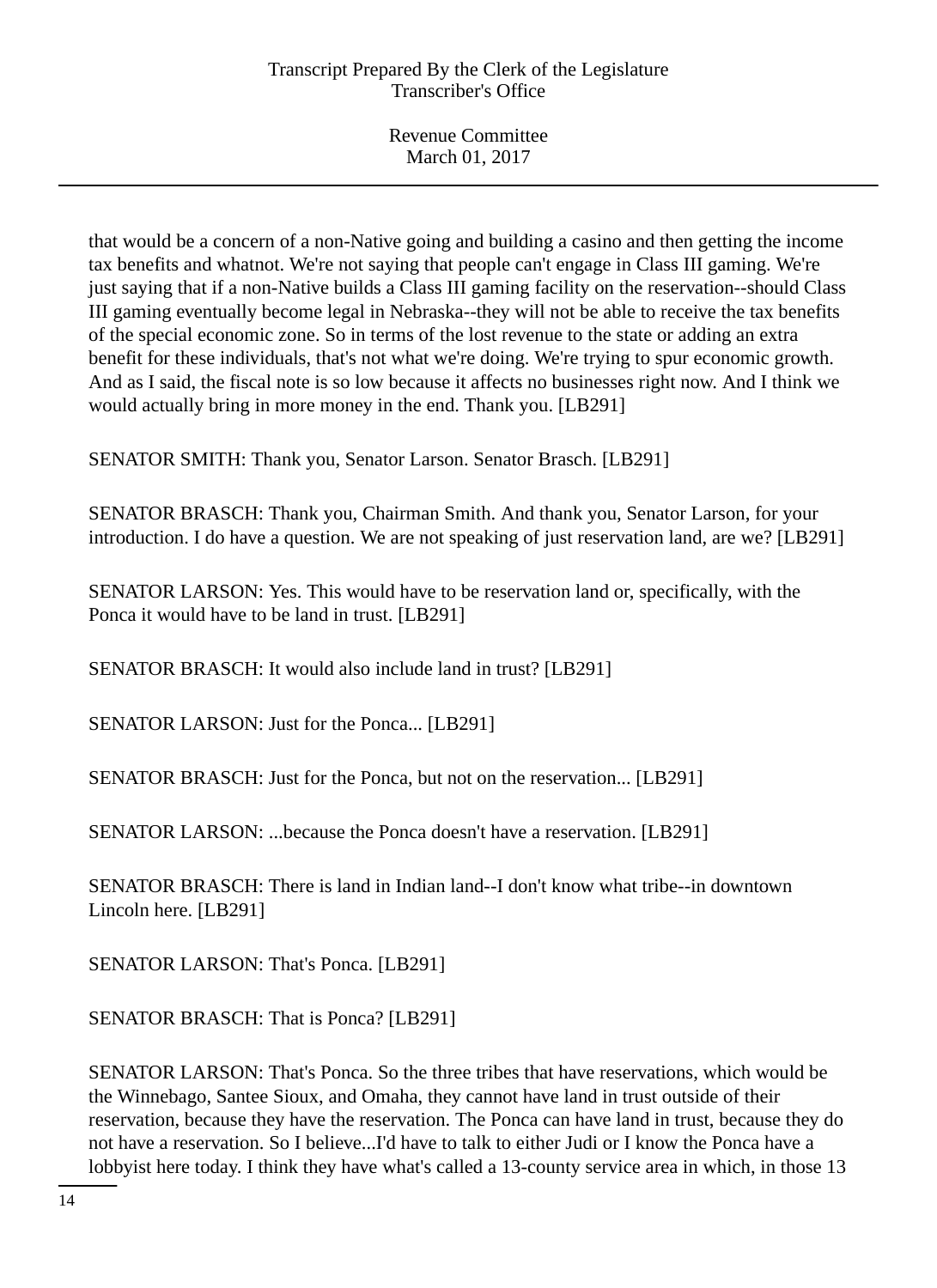counties they can put any land in trust. And it would affect the land in trust, but the Ponca government...but to put land in trust is a very difficult thing to do. They have to go through Bureau of Indian Affairs, the city has to approve it, it is a... [LB291]

SENATOR BRASCH: Okay. So you're saying the land in trust here in Lincoln would qualify for a business, whether it's non-Native or a Native to open a business and not owe any income tax or sales tax? [LB291]

SENATOR LARSON: A Native can do it right now on the land in trust. A non-Native cannot. [LB291]

SENATOR BRASCH: Does...is there any business currently sitting there? [LB291]

SENATOR LARSON: I think the Ponca, they might have their Smoke Signals. They have a smoking shop. Have you ever seen the billboards? I think the Ponca have a tribally owned...but I don't know if that's on tribal land or not, I'd have to ask the Ponca. [LB291]

SENATOR BRASCH: Because I could understand this if it was in a rural area, but I would think you'd want an exclusion for a metropolitan or a first-class city where business is very competitive. I mean, prime time, there is no economic...you know. [LB291]

SENATOR LARSON: A Native can do it in any land in trust right now for the Poncas. I think...and that's something that we can discuss, like any land moving forward, because one thing to put land in trust, as I said, is a very cumbersome process. The cities get involved, the county gets involved. [LB291]

SENATOR BRASCH: Right. [LB291]

SENATOR LARSON: And so maybe if that's a compromise that... [LB291]

SENATOR BRASCH: And its tax status changes when it goes into trust? [LB291]

SENATOR LARSON: It does, but I believe that the Ponca actually pay in lieu of taxes on almost all of their land that is in trust because they want to continue to have the services that are offered in that. [LB291]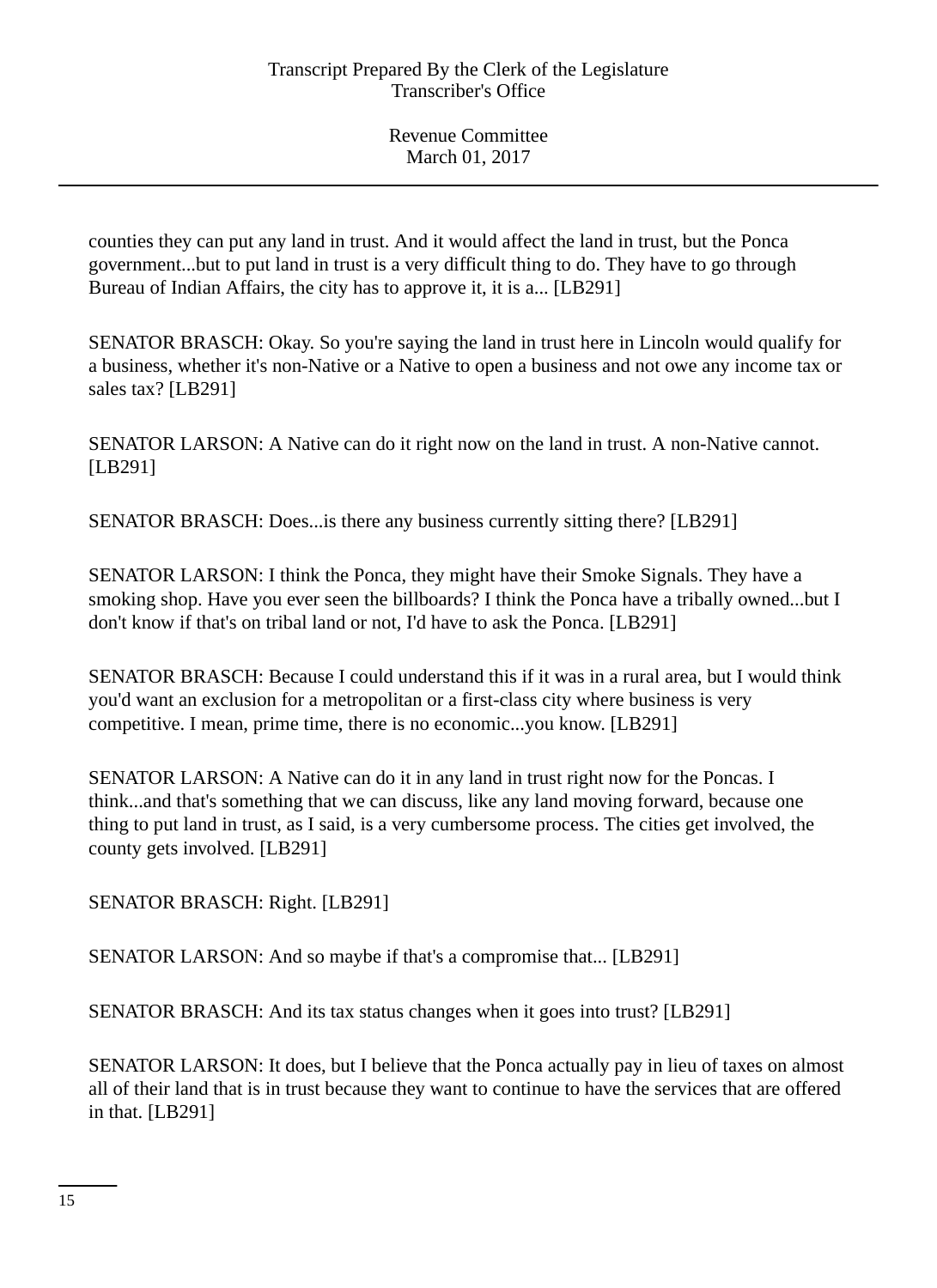SENATOR BRASCH: And then I also share Senator Schumacher's concern where you go to downtown...and not just Bancroft. We barely have a business hanging on. Maybe we need to make those communities more attractive. [LB291]

SENATOR LARSON: I don't disagree with you. Maybe we...I think this is a good...we operate best in terms of this could be a solid idea to see how it works, see the petri dish, watch the petri dish flourish, and then our future lawmakers can say, you know what, that really worked, this is something we can create more special economic zones. But until we do it once...and these are...and the beauty about using reservations and land in trust is, they're very clearly defined and easily defined areas. Once we start digging into, well, should it be a second-class city or should it be a village and less than median income. That's very difficult... [LB291]

SENATOR BRASCH: It's easy to define a village. I mean, a village, you know, just... [LB291]

SENATOR LARSON: Well, but what constitutes a growing village or...these are very easy places to define so I think we start here and then we build further from that. [LB291]

SENATOR BRASCH: I have no other questions. Thank you, Chairman. [LB291]

SENATOR SMITH: Senator Lindstrom. [LB291]

SENATOR LINDSTROM: I just have one quick question, more of a clarification. So what we're talking about here, Santee, Omaha, Winnebago, Ponca trust land. I think it is accurate that potentially they could build something over there or anybody else could. [LB291]

SENATOR LARSON: As defined, the Ponca could build...you could...businesses on Ponca trust land could be involved, yes. [LB291]

SENATOR LINDSTROM: Right. But somebody from the outside, say in all cases, say a Walmart or a Target could potentially build on Indian land that's specified in here and individuals would not pay sales on goods purchased at the store as long as it's on the land, correct? [LB291]

SENATOR LARSON: Not necessarily. So if Walmart built on, let's say---we'll just use an example--in Winnebago. [LB291]

SENATOR LINDSTROM: Sure. [LB291]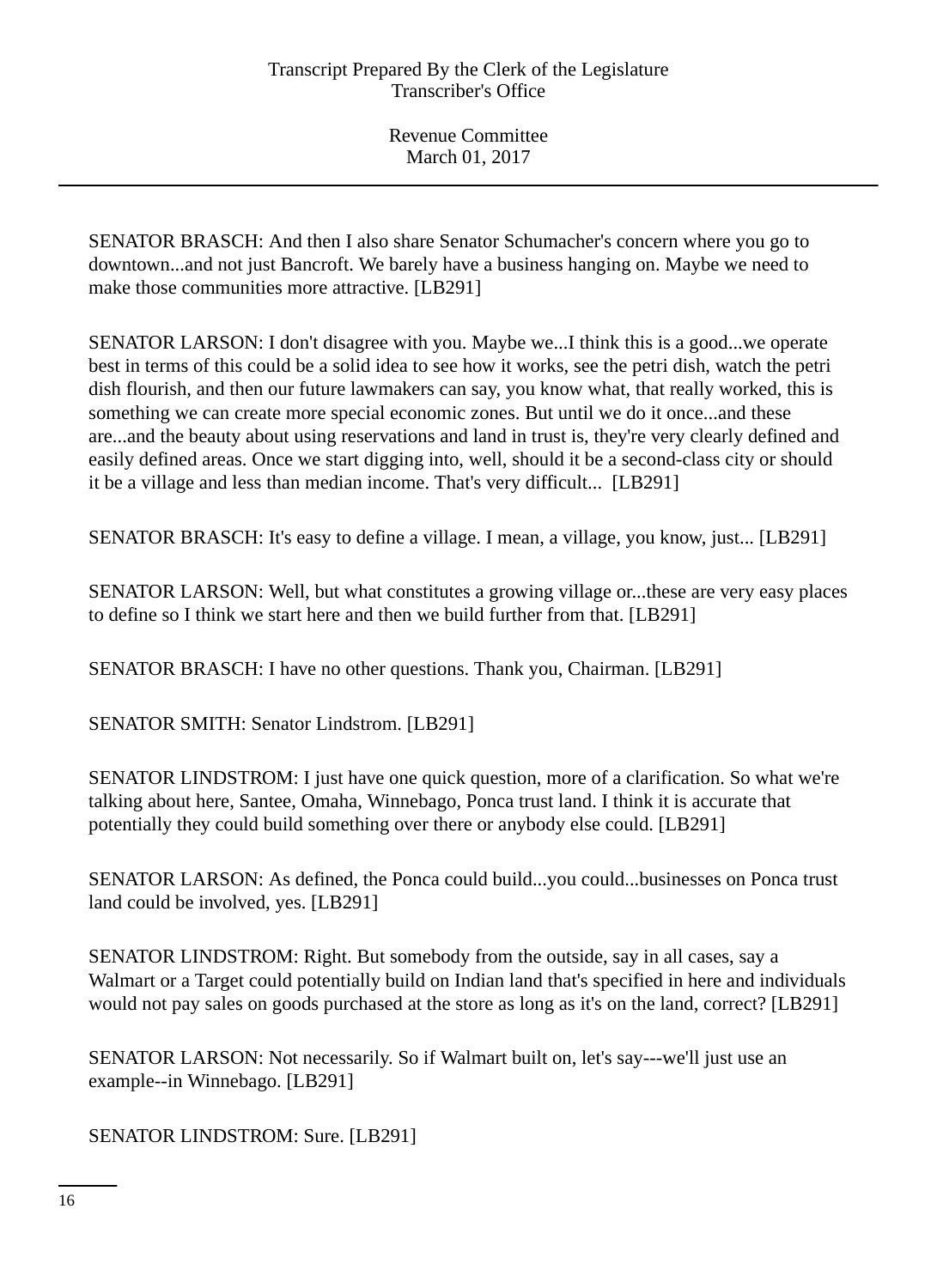SENATOR LARSON: There was a Walmart built in Winnebago. If the Winnebago had a...first of all, that Walmart, just that location wouldn't pay income tax...the income they earn on that location, just period. Any other location would, they'd still have to, but any income there they wouldn't. And then on the sales tax, if the Winnebago had entered into a revenue sharing agreement with the state, whether that's at 5.5 percent or 5 percent or whatever... [LB291]

SENATOR LINDSTROM: Up to 5.5 (percent). [LB291]

SENATOR LARSON: Up to 5...it has to be equal to or less than what the state's is. If they'd entered into a revenue sharing agreement, everybody would still pay sales tax but the state...but the tribe would get 80 percent of that sales tax and the state would get 20 percent. And honestly, I can't think of a better thing in terms of if we look at this fiscal note they're saying that the \$120,000 that they're estimating in losses...loss of sales tax, but in the end I'd make the argument that once the tribal members start paying sales tax and non-Natives are paying sales tax and added businesses such as a Walmart or anything like that, that that \$120,000, even if we're just taking 20 percent we'll actually be far more money ahead. And we heard from both of the opponents that we should stay out of or that we should give more sovereignty to the tribes. There is nothing more sovereign than letting them institute their own sales tax and take control of those types of things instead of the state imposing ours on them. [LB291]

SENATOR LINDSTROM: Appreciate it. I just wanted a real-life example, more of a visual for me. So thank you. [LB291]

SENATOR LARSON: I appreciate it. Thank you, Senator Lindstrom. [LB291]

SENATOR SMITH: Thank you, Senator Larson. I see no further questions. [LB291]

SENATOR LARSON: Thank you. [LB291]

SENATOR SMITH: And that concludes our hearing on LB291 and we move our attention to LB322, to be introduced by Senator Craighead. It relates to changing the Tax Equalization and Review Commission Act. Welcome. [LB291 LB322]

SENATOR CRAIGHEAD: (Exhibit 1) Thank you. Good morning, Chairman Smith and Revenue Committee members. My name is Joni Craighead, J-o-n-i C-r-a-i-g-h-e-a-d, representing Legislative District 6 in Omaha. Today I come before you to introduce LB322 to address and improve certain issues within the Tax Equalization Review Committee (sic: Tax Equalization and Review Commission) TERC Act. And I have for the pages, too, thank you. LB322 is a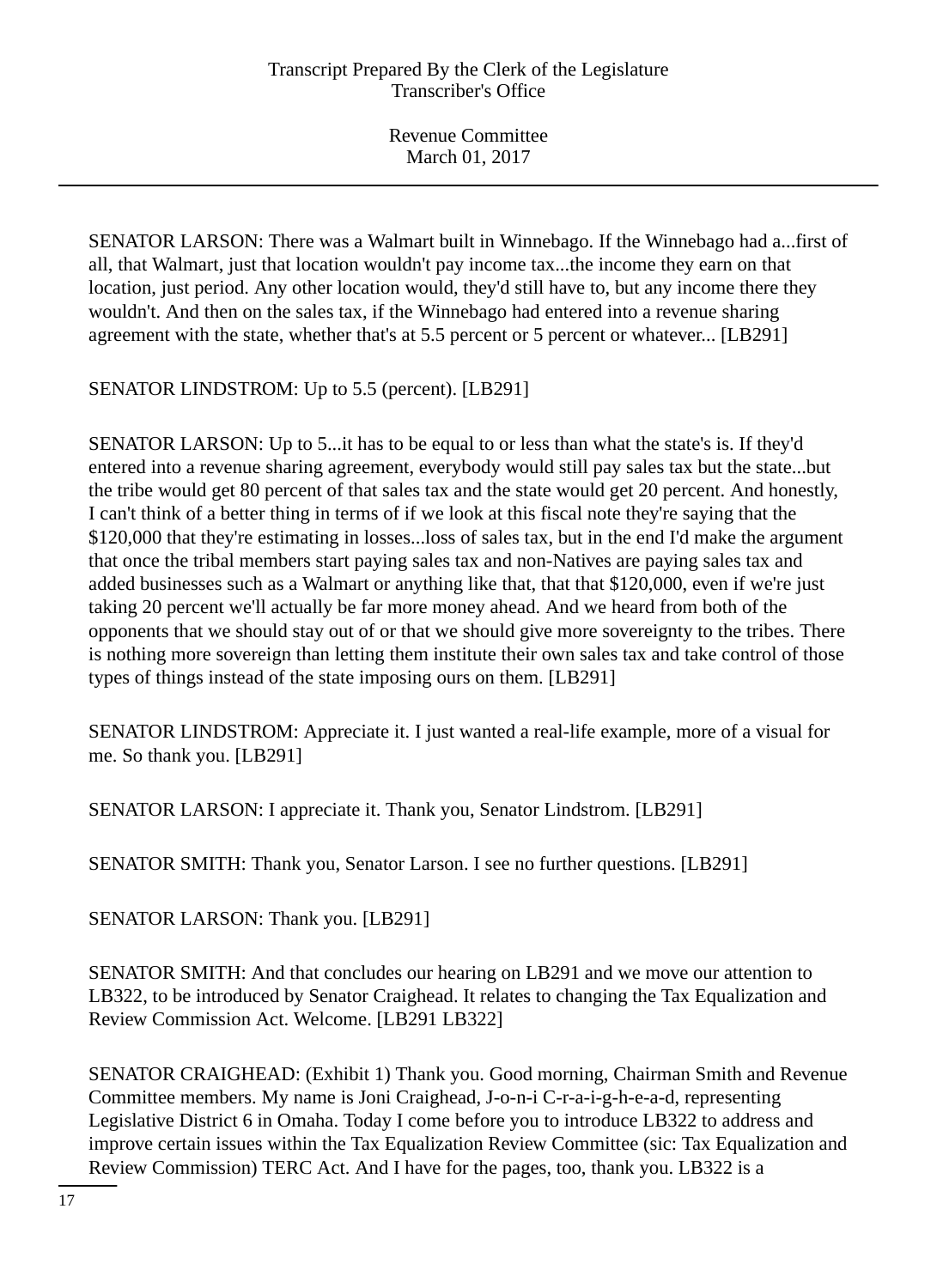Revenue Committee March 01, 2017

culmination of several meetings with Douglas County staff, Douglas County Commissioners and elected officials, city of Omaha staff, and city of Omaha elected officials that was driven by many constituents reaching out asking me to help them after the TERC ordered "agrarious" (phonetic) increases and decreases on real property in Douglas County. For those not familiar with recent events in eastern Nebraska related to property valuations, the TERC ordered a blanket 7 percent property valuation increase in two subclasses of property in west Omaha and an 8 percent property valuation decrease in one subclass of property in northeast Omaha. While the TERC is tasked with a difficult job to make sure there is uniformity within a county and that assessments are within that acceptable range, many constituents provided examples of inaccuracies on their assessments and other issues with TERC. LB322 works to address many of these issues. There are three main concerns addressed in LB322: The length of the appeal process with TERC; the filing process; and the flexibility when making decisions. There is a significant backlog with TERC appeal cases with some cases dragging on for years. Currently, cases can stack up at the commission for several months to years before being granted a hearing. During that time, some valuation issues for property can continue to stack up as subsequent assessments are issued. As currently resourced, it may be a difficult task for the commission to meet the needs of property owners under current standards. LB322 establishes an 18-month time period for TERC hearing appeals. TERC would also be required to provide a decision within 30 days after the hearing. If meeting these time requirements is not possible with current resources we would be unopposed to providing the commission the resources needed to meet this standard. LB322 would require the affirmation or statement from a property owner and would change the filing fee to \$50 or one-thirtieth of 1 percent of the assessed value of the property, whichever is greater. It was pointed out that the filing fee could be too excessive for high-value properties and the parties involved agree it is best to place a cap on the filing fees. I am aware of concern that the fees may reach too high of an amount on high-value properties, such as commercial valuations, and am willing to look at a way to put a fair cap on those appeal fees. The increase of the fee from \$25 to \$50 is designed to reduce caseloads from those property taxpayers who simply appeal to cause the county assessor/attorney additional work in the hopes of a settlement. There is a provision requiring the return of an acknowledgment form from the taxpayer 30 days prior to hearing is also aimed at addressing the issue of appeals being filed just to file them. If the acknowledgment form is not filed with the TERC, it will constitute a withdraw of the appeal and a dismissal of the case by TERC, thus cutting down the number of no-show applicants. With respect to statewide equalization LB322 is designed to provide more flexibility with TERC decisions. LB322 requires that qualitative standards be met before the condition orders or percentage change to a class or subclass of property that go beyond a median level of value. Those standards are aimed at ensuring that the median is a reliable barometer of the level of value for that class or subclass before percentage adjustment is ordered. The International Association of Assessing Officers, the think tank for mass appraisal states, in its standard on ratio studies that where the measures of reliability are wide then the measures of severed tendency, such as the median level of value may be unreliable. So an adjustment made based on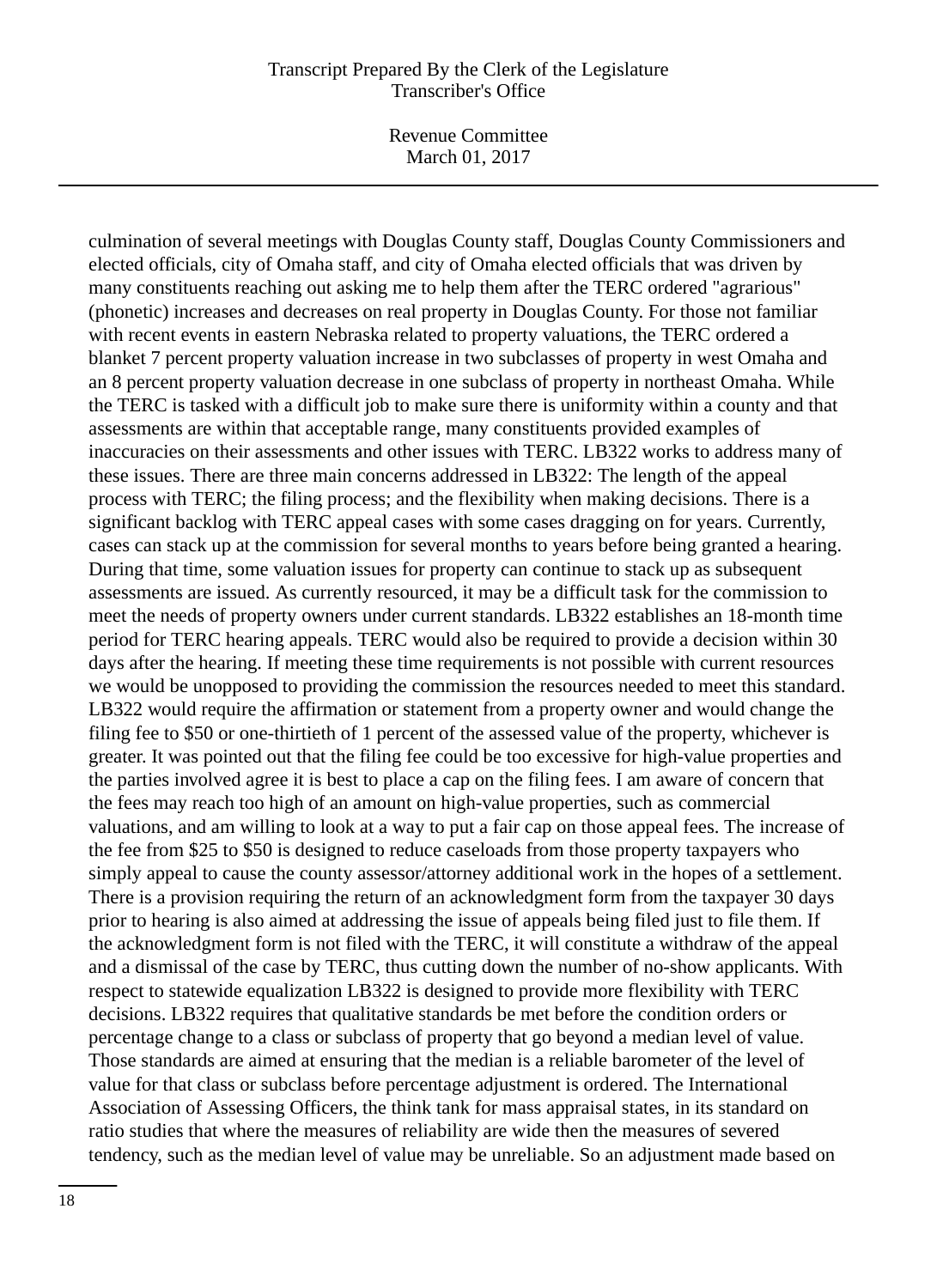Revenue Committee March 01, 2017

the median could be unreliable, too. The purpose of this portion of the legislation is to ensure a more reliable median before such a percentage adjustment is ordered. LB322 also provides that where the qualitative standards in the bill are not met, the TERC has the ability to order a reappraisal rather than a percentage increase or decrease. Again, if there are issues with the reliability of the data, a reappraisal would be a better way to operate from a mass appraisal standpoint than would a percentage increase that would do nothing to remedy a lack of uniformity and proportionality within a class or subclass, the main failing of percentage adjustments. Per the IAAO standard on ratio studies, Section 5.6, such vertical inequities should be addressed by reappraisals. LB322 would require a rehearing on an equalization order requiring a percentage adjustment if additional evidence comes to light that was not presented at the initial hearing. Typically, there is a fairly short window to prepare for a show cause hearing. A county may learn something after the show cause hearing that might make a difference in whether the percentage change is appropriate. This is not an unreasonable requirement when you contemplate the adjustment to value for hundreds of thousands of properties. Lastly, LB322 would require that at least one commissioner shall have been employed as a licensed real estate broker for at least ten years and shall be currently licensed under a broker under the Nebraska Real Estate License Act. Additionally, I am introducing an amendment to the bill today on behalf of Senator John McCollister. This amendment changes the dates for the notice of preliminary valuation sent pursuant to Section 77-1301 from June 1 to May 1 and changes the dates of when the county assessor shall notify the owner of the record from May 20 to April 20 of every item of real property which has assessed at a value different than in the previous year. This amendment also includes a section new to statute requiring the county assessors to submit a report to the Property Tax Administrator on a form prescribed and furnished by the Property Tax Administrator describing the methodology and procedures used to determine the preliminary valuations provided to real property owners under subdivision (2)(a) of this section. The county assessor shall submit the report to the Property Tax Administrator on or before January 15 of each year. The amendment from Senator McCollister is newly received and conceived as of late Monday. I am happy to introduce it, but would like to ask the committee review and research the date changes involved to ensure that they do not create a domino effect deeper in statute. In closing, I appreciate all the feedback on LB322 and acknowledge there could be practical or technical concerns with some aspects and I am committed to working through those issues with interested parties and the committee. I will try to take any questions and I do have expert testimony behind me. [LB322]

SENATOR SMITH: Thank you, Senator Craighead, for that opening. Senator Brasch. [LB322]

SENATOR BRASCH: Thank you, Chairman Smith. And thank you for your introduction of this bill, Senator Craighead. The one area that I find troubling--and it's not just this bill--is if you're increasing a fee so individuals do not come forward or are less hesitant to. I think if we look at where the problem truly comes from is at the local assessment area, that if we get that problem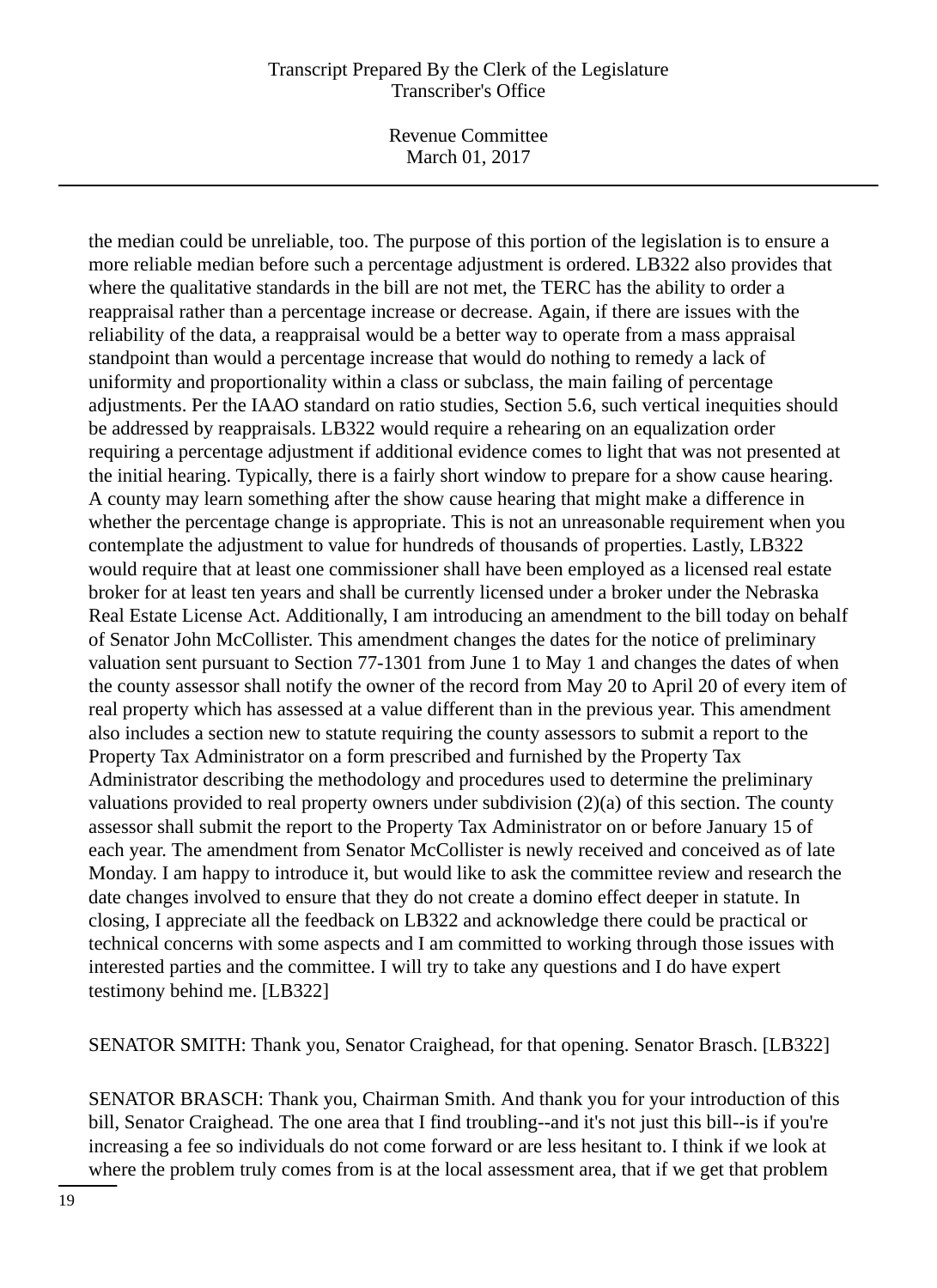or situation more in line with reasonable ability to pay or look at that, you fix it down here, you don't just fix it by increasing the fee and making people less able to come forward. And I do know we're across the board, across the state the counties are working very hard. We're looking at solutions on valuating real property, ag land property that we look at methodology rather than slowing it down by increasing a fee. Your thoughts? [LB322]

SENATOR CRAIGHEAD: Okay. Well, first of all, I'm sure you're very aware of the upheaval in Douglas County right now. [LB322]

SENATOR BRASCH: Yes, absolutely. [LB322]

SENATOR CRAIGHEAD: Okay. And also, some people will protest their taxes just to protest their taxes. There's really not a need. The reason we increased the fee was, one, it will increase the work on TERC, which we understand. It will increase...it creates \$788 million. If we increase from \$25 to \$50, there would be about \$250,000 for two additional attorneys and an administrative assistant. But we would be increasing the revenue for the state of Nebraska by about \$.5 million on this. [LB322]

SENATOR BRASCH: Okay, I have no other questions. Thank you. [LB322]

SENATOR CRAIGHEAD: Thank you. [LB322]

SENATOR SMITH: I see no other questions. Senator Craighead, thank you again for the opening on LB322. [LB322]

SENATOR CRAIGHEAD: Thank you. [LB322]

SENATOR SMITH: We now move to proponents of LB322. Welcome, Councilman. [LB322]

BEN GRAY: Thank you. Mr. Chairman, members of the committee, my name is Ben Gray, I live in Omaha, Nebraska, my address is 4942 Nebraska Avenue, Omaha, Nebraska, 68104. I'm currently president of the Omaha City Council. The city council agreed with me that if we could put together some legislation similar to what Senator Craighead is talking about, that the council would be supportive of that if something were introduced. I would like to thank, first of all, Senator Craighead for introducing this legislation. I would also like to thank her for being in several meetings with me and calming me down, because my initial thoughts about the TERC board was to eliminate it altogether. My reasons for that are because I saw, when I looked at what they did in terms of western Omaha and then what they did, specifically, in my district in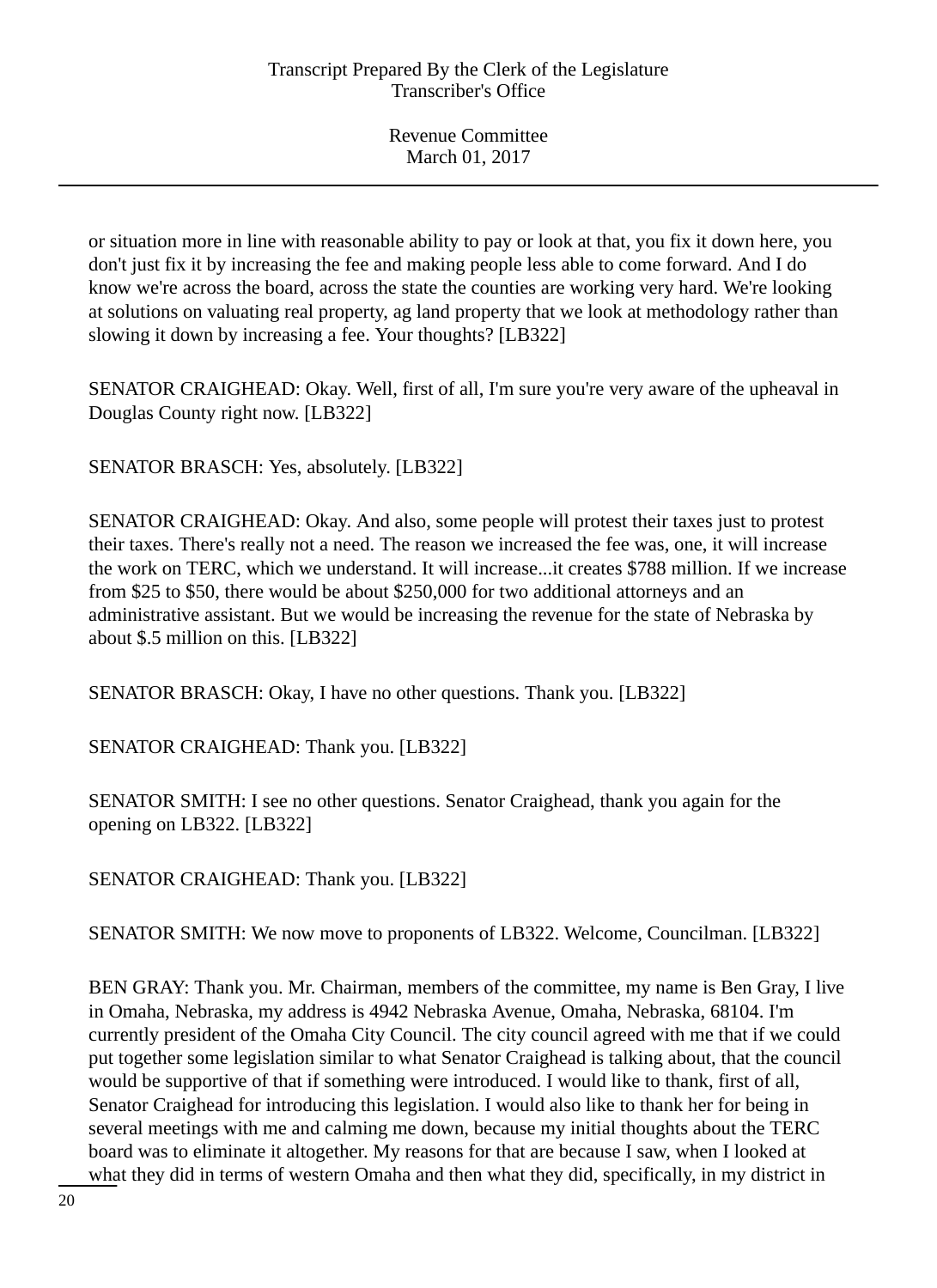Revenue Committee March 01, 2017

northeast Omaha where they reduced the property valuations by 7 percent, that was one of the most discriminatory things I'd ever seen a body do, quite frankly. What it has caused is a significant problem, especially among seniors in my district. We have already predatory individuals in our community that go door to door, knocking on doors, asking individauls- especially seniors--if they want to sell their home. And what the TERC board did was give these predatory individuals an additional tool to work with. When they knock on the door and they ask some of these seniors...and some of these are senior females who live by themselves. I have anecdotal information about that as well as information that I've gotten in writing from several individuals about that, that I want to share with you, that I will share with you at a later time. But the fact of the matter is, is that we've had a number of individuals who have when the door gets knocked on and the question gets asked they also say to them that, well, it would be good for you to sell now because what the state did was reduce your valuation, so your property is going to be worth less now than it would be a while ago. And it's going to continue to go down. Your property values are going to go down. Individuals who want to take out a second mortgage on their homes are going to have a difficult time in my district doing that because of the valuation decrease. I think what LB322 does I think, first of all, it provides for a process of giving people a good opportunity to appeal. It professionalizes the board, which I think is something that is necessary. But, again, my concern...and the other thing, and having watched this over the years and watching the TERC board operate, there has been another time when the TERC board operated when Douglas County did not do the job that they should have been doing in the assessor's office. And they did increase property values across the board in Douglas County, but they phased it in over a period of time. They did not sock the taxpayer with a 7 percent increase across the board, nor did they discriminate against the taxpayer who lives in northeast Omaha by reducing their property values by 7 percent. I think this is good legislation. I think this is a good first step. And if there are dollars that it is going to take to professionalize this board and to address the problems of individuals who want to appeal, I think it's worth it because in the end I think we're going to make money as opposed to loose money as a result of these evaluation changes. And I think there also needs to be a little bit more...let's say we ought to have the...there ought to be a closer look at some of the assessors across the state, especially in Douglas County, where there have been concerns in the past. And I'm not saying that there are any concerns now with this particular assessor, but I'm saying we've had this issue in the past and we've addressed it in various ways. But in no way did we ever really make the taxpayer pay because the assessor was not operating or functioning in a manner that he or she should have been functioning in. We did increase the property valuations several years ago, but we did it in an incremental fashion. We did not sock the taxpayer with a 7 percent increase across the board right away, which can result in literally thousands, if not hundreds of thousands of dollars that taxpayers are going to have to pay. This bill I think is a remedy for part of that and as the president of the Omaha City Council, I support this legislation. Thank you. [LB322]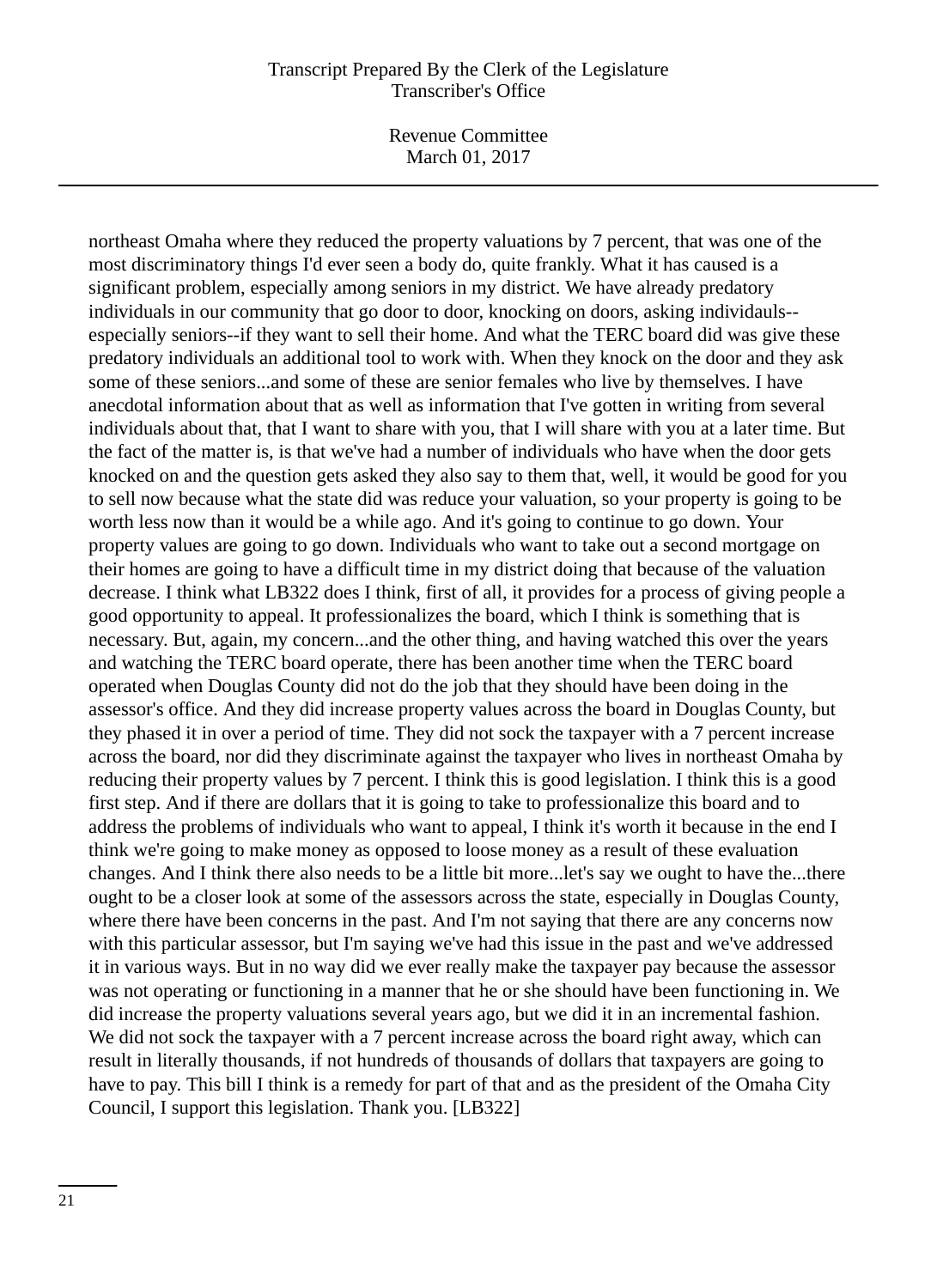SENATOR SMITH: Thank you, Councilman Gray, for your testimony. Questions from the committee. Senator Brasch. [LB322]

SENATOR BRASCH: Thank you, Chairman Smith. And thank you, Councilman Gray, for coming forward. You had mentioned that impacted was the elderly. Is that correct? [LB322]

BEN GRAY: In my district it...well, I would probably say across the city to some extent. But in my district, because of the fact that you reduced the valuations and there are...we have property that...we have mostly affordable housing. And when that affordable housing gets downgraded, it becomes easier for predators to come in and especially address seniors who may not know much about what the tax code really is or what they're supposed to be paying. And in many instances, some of them are exempt. But they are still told by these predators that you probably need to sell your house because it's losing value. [LB322]

SENATOR BRASCH: And that explains a little bit more, because I was thinking if they're elderly they'd probably have a homestead exemption. [LB322]

BEN GRAY: They have a homestead exemption. [LB322]

SENATOR BRASCH: But it's just a fear of tax. [LB322]

BEN GRAY: It's just a fear of the tax, first of all, because they're afraid that there is going to be a tax. They're afraid that the tax is going to go up. But more importantly, Senator, they're afraid that their property values are going to go down. And if they, for example, want to deed it to their children or whatever the case may be, they don't want to deed them a piece of property that is deteriorating in value, whether that's actual and factual or not. [LB322]

SENATOR BRASCH: Very good. You clarified something for me. [LB322]

BEN GRAY: Okay. [LB322]

SENATOR BRASCH: I have no other questions. Thank you. [LB322]

SENATOR SMITH: I see no further questions. Thank you again for being with us today. [LB322]

BEN GRAY: Thank you, Senator, appreciate it. [LB322]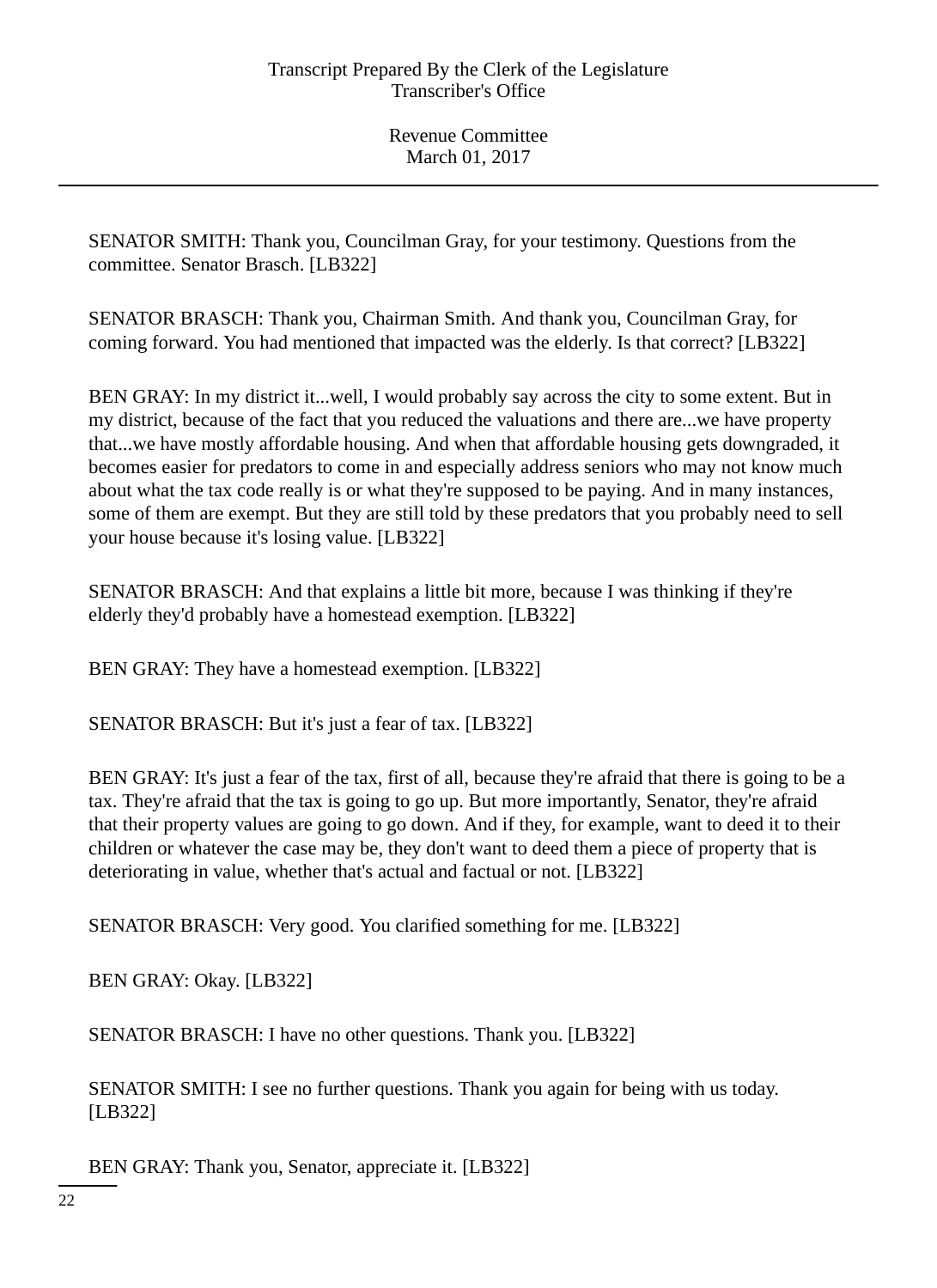SENATOR SMITH: Good to see you. Next proponent of LB322. Welcome. [LB322]

SHAKIL MALIK: Good morning, Senators. My name is Shakil Malik, S-h-a-k-i-l, last name, M-a-l-i-k, I'm here testifying in support of this bill on behalf of the Nebraska County Attorneys Association. A quick bit about me, I am the attorney for Douglas County that handles all TERC cases for Douglas County as well as cases that go on to the Court of Appeals and Supreme Court. I speak in support of this bill because I think it helps move some things along with the TERC and improve some things. I do believe the commissioners at TERC--who are all present today and I do appreciate that they came to attend--I know they do the best they can, but there are some just facts at the TERC that have really made it inefficient for both counties and taxpayers. Right now the TERC...we have currently still been handling 2014 cases, so we're about three years behind right now. So imagine, your property values get changed, you file an appeal...and it's not good for the county or the taxpayer because we have to go back three years and try to figure out evidence and it's really a mess. A couple of changes I want to talk about in this bill that I think are helpful for that. One, it was talked about how there has to be this confirmation statement. We do get, unfortunately, people who file TERC appeals just because it's cheap and it's something they can figure, hey, I'm going to cause the county or whoever to do all this extra work. By the time the hearing comes around three years later, they either don't show up at all and...the worst ones are when we all have to drive down to Lincoln and then nobody shows up and we have to waste half our day or at the single-commissioner hearings in Omaha nobody shows up or the ones where the night before the hearing they'll get dismissed. So this...what happens normally is once a case is filed sometimes you won't hear anything from the TERC for two or three years so they say, oh, here's your hearing date. And a lot of times the properties themselves, people have moved, so it's not even just malicious. What this does is requires the TERC to send out a form to somebody saying, hey, ready for your hearing, do you still want it? Sign and send it back. So that would help eliminate a lot of that wasted docket time that happens because either malicious or nonmalicious no-shows. Another thing it does that I think is helpful is...while I know the TERC tries to do as much as they can, these more informal, singlecommissioner hearings they do to try to...on the lower value, under a million dollar properties, to speed things along, it requires that the hearing be held in the same district court or judicial district as where the property is. And that's helpful, because somebody all the way in western Nebraska shouldn't have to head all the way to Lincoln to have their hearing if it's a simple \$100,000 house and they're wanting to dispute the value. So this mandates that and it makes it...reduces costs for both the counties and for the taxpayers to not have to take off work for a whole day and drive halfway across the state just to have their case heard. Another thing I think is quite helpful is the...it requires that the appeal be filed and signed or at least have affirmation by the owner of the property. Unfortunately, what's happened in the past and currently is we'll have these tax representatives who are used to representing people for federal tax, whatnot, which allows nonlawyers to represent. That's not as big of an issue as we have sometimes where people will just file on behalf of other owners, other entities, and the person who owns the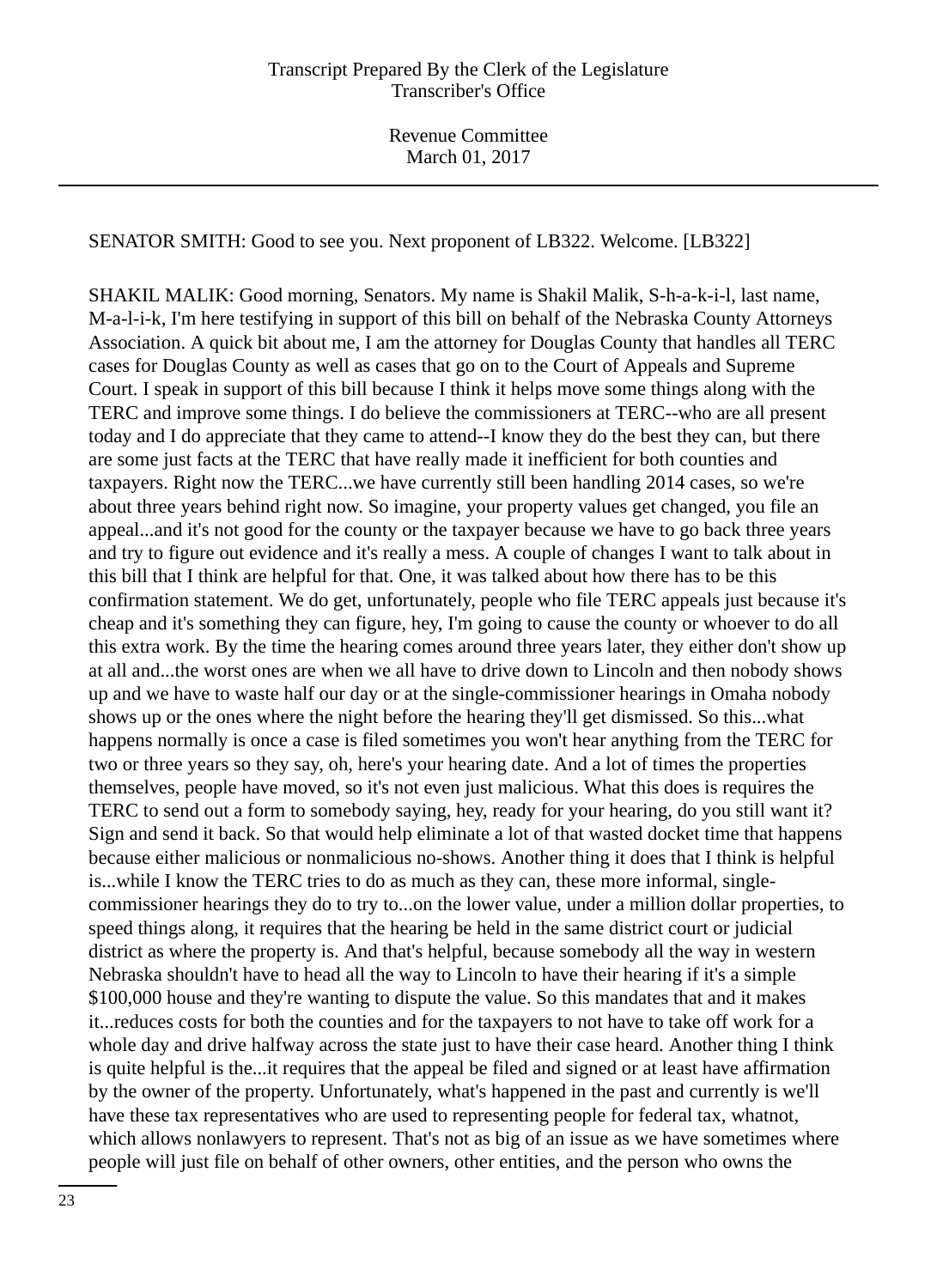Revenue Committee March 01, 2017

property sometimes doesn't even realize that this appeal and this protest has been filed for them. I've had hearings where literally the owner will show up to do their case and then a tax rep will show up and they're like, why are you here? They're not even talking. This kind of helps make sure the owner stays involved in the process. I've had even larger commercial entities where somebody will call us up, our office, county attorney, or call up the assessor's office say they're representing...the representative will call and then a week later we'll hear from the property owner also calling. They don't even realize because sometimes they talk to one person they think, oh...the reps say, oh, yeah, I'll represent you and they start filing all this paperwork and the owner doesn't even know what's going on. So that's to eliminate some of those issues we've had with that. And I guess with that...I just want to touch upon the kind of what I see as the high points on this. I think it's a bill...it doesn't address every issue, but I think it certainly helps. On the statewide equalization issue, yeah, I think it will help give the TERC also some more tools, rather than these blanket percentage increases. I have to be careful what I say on it, though, because I'm the attorney going against the TERC at the Supreme Court right now so I'll restrict my comments on them. But I think this will give the TERC some more tools. And with that, I'd certainly entertain any questions this committee might have. [LB322]

SENATOR SMITH: Thank you, Mr. Malik, for your testimony. Questions from the committee. I see none. Thank you. [LB322]

SHAKIL MALIK: Thank you. [LB322]

SENATOR SMITH: Next proponent of LB322. Welcome, Mr. Kagan. [LB322]

DOUG KAGAN: (Exhibit 2) Good morning. My name is Doug Kagan, D-o-u-g K-a-g-a-n, 416 South 130 Street, Omaha, representing Nebraska Taxpayers for Freedom. The Nebraska property valuation system is a source of great contention, especially in Douglas County. We believe that the Legislature should completely revamp the valuation system. However, in the meantime, LB322 offers important reforms. As a side note, a lot of our members complain they don't receive notices when their valuations have gone up and they have no knowledge that they've even gone up. Also, as far as extra work goes, extra work for the TERC, recall that there is also extra work for the homeowners. To prove their case they have to get appraisals, take pictures of their homes, do a comparative market analysis of their neighborhoods. Our members complain that Tax Equalization Review Commission commissioners lack real estate experience, the needed expertise to analyze valuation challenges, that TERC hearings and decisions take so long to set and receive, that sometimes our homeowner members file new challenges before one or two of their previous challenges have been resolved. LB322 provisions alleviate these concerns. Because of the 2016 unwelcome surprise that saw many city of Omaha residents receive a 7 percent additional valuation hikes or 8 percent valuation drops, we believe the counties have the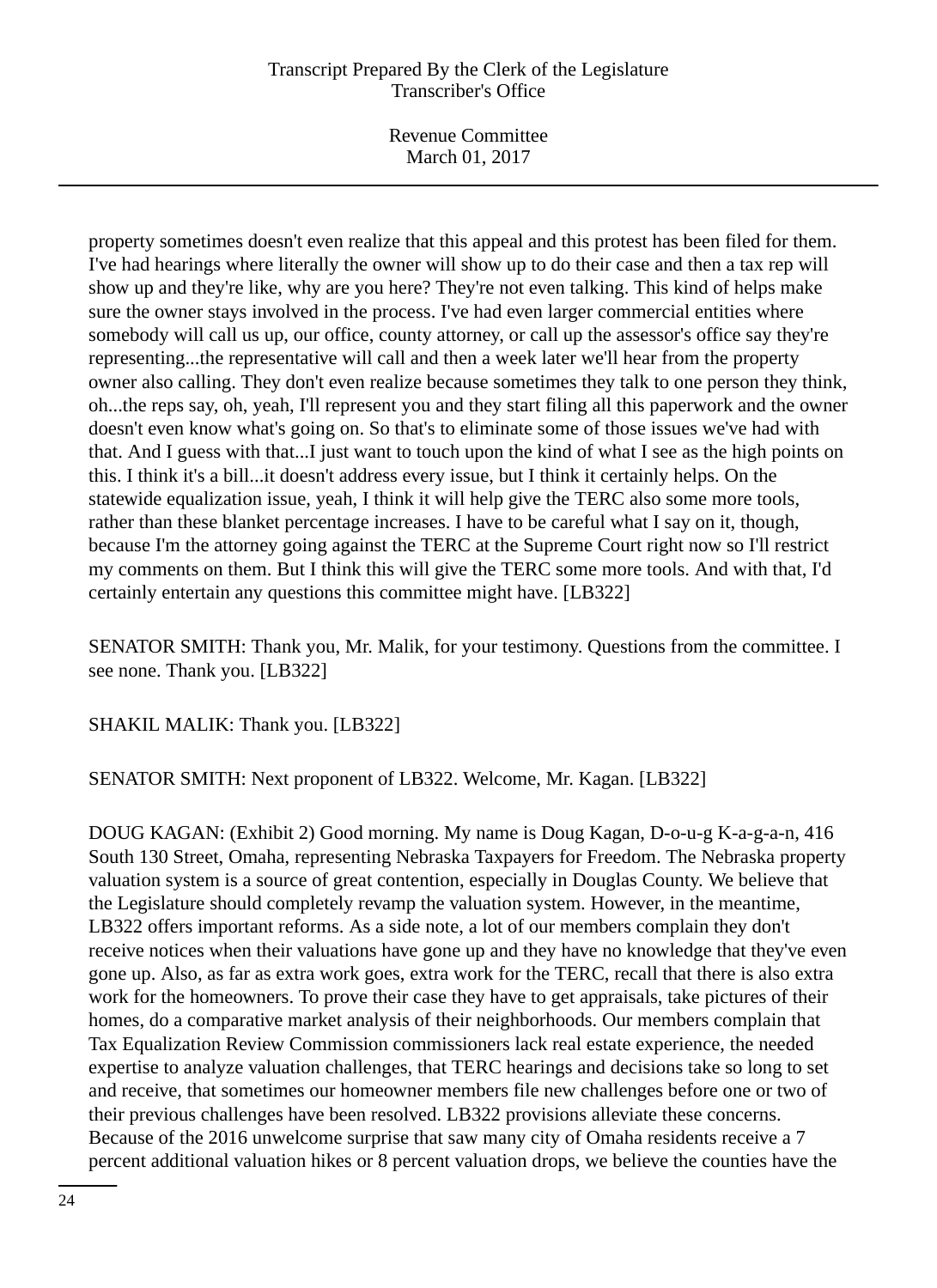right to appeal such decisions if additional evidence is forthcoming. This bill also would offer convenience for challengers who would not have to travel to Lincoln to receive a hearing by a single TERC commissioner. Furthermore, we believe that the standard of uniformity provision would give the TERC a necessary option to freeze valuation spikes and order revaluations if found that the standard of uniformity in a county was out of line. Please advance LB322 to the full Legislature. Thank you. [LB322]

SENATOR SMITH: Thank you, Mr. Kagan. Questions for Mr. Kagan? I see none. Next proponent of LB322. Welcome. [LB322]

SEAN KELLEY: Thank you, Chairman Smith. Members of the Revenue Committee, my name is Sean Kelley, S-e-a-n K-e-l-l-e-y, appearing today as a registered lobbyist for the Douglas County Board of Commissioners in support of LB322. I think the testifiers before me provided good information as to the reasons for this bill, to decrease the caseload, to speed up the appeal process, and to offer TERC some more flexibility. Additionally, this would require TERC to grant a rehearing upon an order of increasing or decreasing a class or subclass of property. And that's an important aspect of the bill that the board supports. As a Board of Equalization, Douglas County has taxpayers routinely complaining, constituents complaining about the process, so that's really what has brought us here today. To give you an idea of the TERC caseload on an annual basis, 2016 was 480 cases; 2015 was 830; and 2014 was 634. And that's out of 200,000 parcels in Douglas County. But nonetheless, while it's a small percentage, that's still quite the caseload. So with that, I'd be happy to answer any questions. [LB322]

SENATOR SMITH: Thank you, Mr. Kelley. Questions from the committee? I see none. [LB322]

SEAN KELLEY: Thanks. [LB322]

SENATOR SMITH: Thank you. Next proponent of LB322. Welcome. [LB322]

JIM SAZAMA: (Exhibit 3) Thank you. Good morning, Chairman and members. I assume everybody watched TV last night and watched our President speak a little bit. Pretty informative, wasn't it? I have a deal here. I'm a proponent...I'm for this bill here because... [LB322]

SENATOR SMITH: I'm going to interrupt you here for a moment. If you could just state and spell your name for us. [LB322]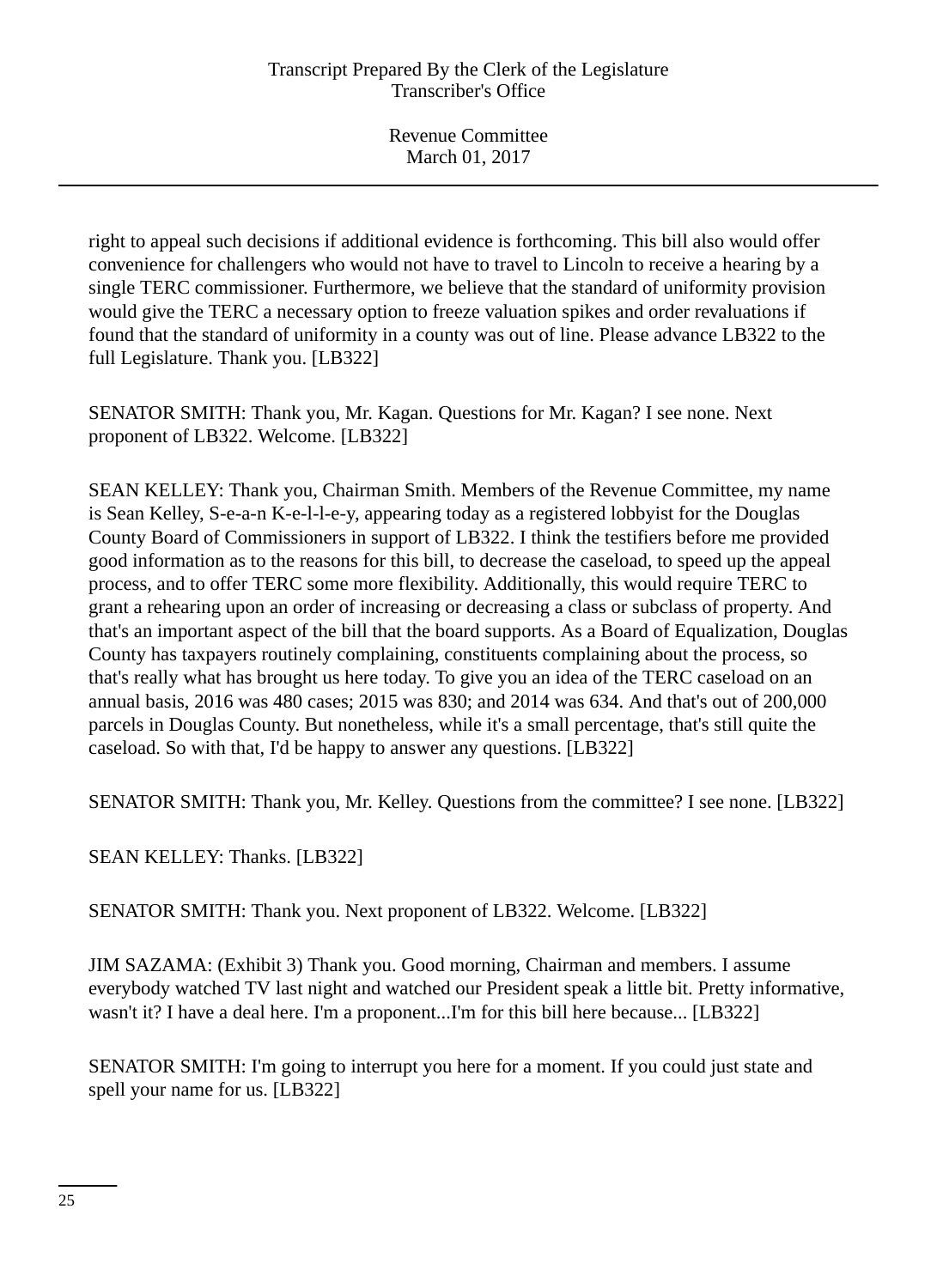JIM SAZAMA: You bet. I was going to do that. Sorry about that. James, spelled J-a-m-e-s, E., last name, S-a-z-a-m-a. Address, 9161 Charles Street in Omaha, Nebraska. My lovely bride and I have been there for four-some decades now. [LB322]

SENATOR SMITH: How do you pronounce your last name for us? [LB322]

JIM SAZAMA: Sazma (phonetically), sir. [LB322]

SENATOR SMITH: Sazma (phonetically). [LB322]

JIM SAZAMA: Sazma (phonetically), it's Bohemian-American. [LB322]

SENATOR SMITH: All right. Thank you. [LB322]

JIM SAZAMA: You bet. We, in Douglas County, need to fix some things. And you people here are as responsible for this disconnect and malfunction as anybody. It was nice of the question you had earlier, Brasch, what this is about here, because you could almost be a part of the problem we have here. I've been down to the county commissioners' meeting for the last month. People come in by the droves complaining about their valuations. Some of them are a \$100,000 dollar house and all of a sudden it's valued at \$400,000. A \$400,000 house is now valued at \$800,000. And it goes the other direction also. Maybe you've watched some of that on TV, because it's disgraceful. Now we're talking about raising the fee to appeal this? Well, some of the people who have spoke ahead of me have discussed this and I'm not going to sit here and regurgitate all this stuff, because you people are intelligent people, but we have a disconnect. Our county assessor, Diane Battiato, I've talked to her. I've talked to Pete Ricketts about this stuff. We need to fix it. We can talk and talk and talk and talk about this, but until somebody sits down at the table, both sides of the fence, and fixes this, it's going to continue to go on and on and on. It's almost...you guys have heard the phrase "we're being taxed to death," that's a fact. That's a fact. My little bride and I have been in our house 40-some years. We've paid for that four times, just for the rent we pay the county. We're renting that house, have been now for the last 16 years. And I raise heck with the county equalization board all the time. Stop raising my rent. Those are taxes for you that don't realize that. Now the future of this is, we need to stop the spending. I'm a retired inspector, pilot type, and we need to stop the spending and it starts right here, right here. And you guys are aware of that. If I can help in any way, please let me know. It's to the point where it's...I'm going to use the term "dysfunctional," just simple, downright dysfunctional. I've talked to Diane, Diane is regurgitating...Battiato, our county assessor, on what method she's using here. I guess when you're dysfunctional you don't realize that you're dysfunctional. But when you get thousands of people, thousands of people that are upset over this issue and they say, well, the state requires us to do this, the state requires us to do this. Well, we're now here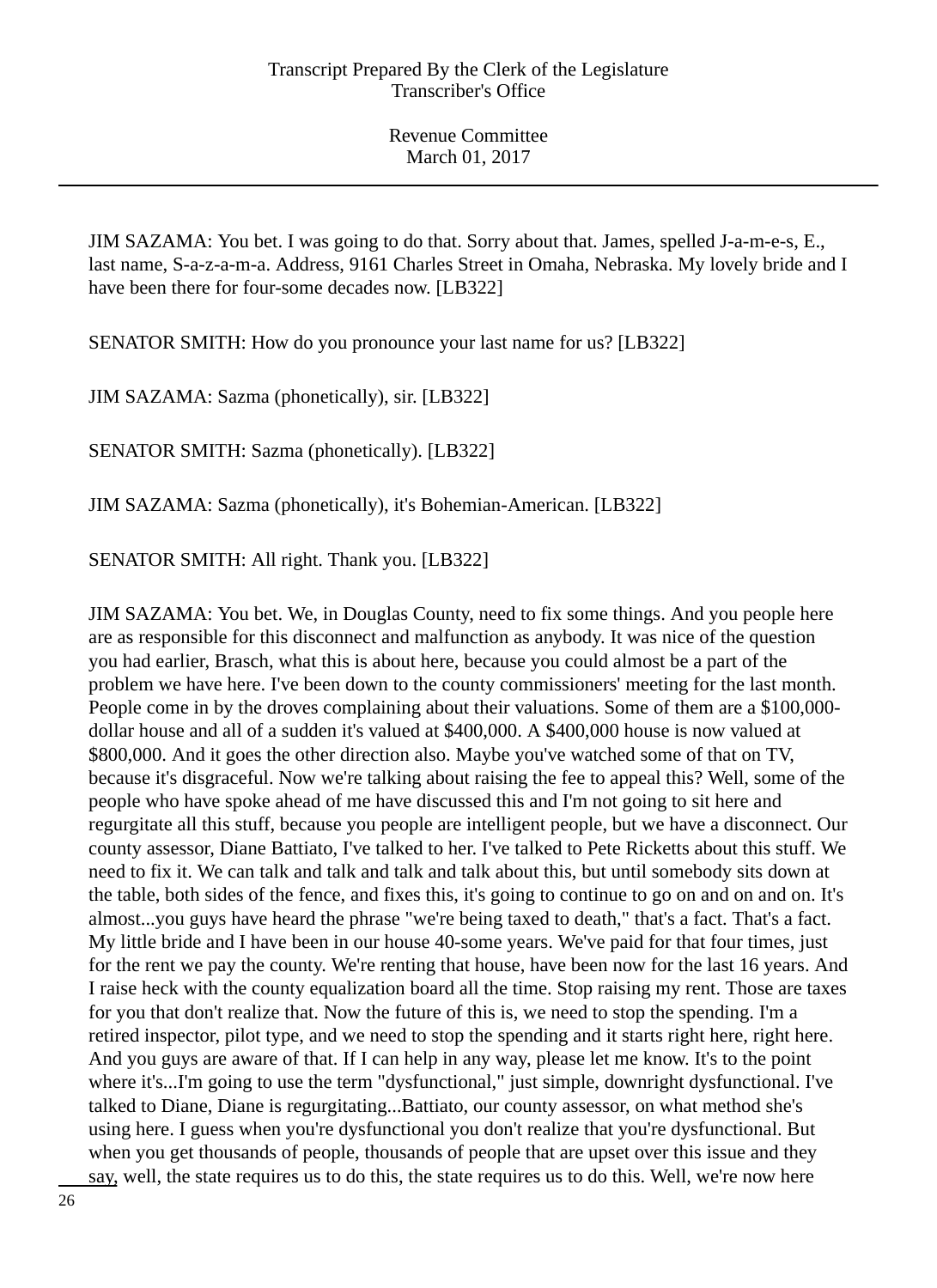talking to the state. Now if you guys have any input to help fix this situation, I hope you take the initiative to put some input and fix this. Thank you. Do you have any questions of me? [LB322]

SENATOR SMITH: Any questions for Mr. Sazama? Thank you. [LB322]

JIM SAZAMA: I see no questions. Thank you for your time, sir. [LB322]

SENATOR SMITH: You bet. Next proponent of LB322. Welcome back. [LB322]

CATHERINE COOK: Thank you for hearing me again. My name is Catherine Cook, I live in Douglas County in Omaha, 12143 Franklin Circle, Omaha, Nebraska, 68154. I am going to regurgitate, because I also attended all four Douglas County board meetings and I heard nightmare stories. The commissioners have been bombarded, bombarded, with telephone calls and e-mails. They have worked weekends looking at properties. I heard nightmare stories, examples of people who moved and bought their property last summer, their valuation went up \$20,000, \$30,000. I heard stories of how land valuations went from \$30,000 to \$280,000. Diane Battiato is incompetent. The valuations are all over the place. They are inconsistent and inaccurate. And at all four meetings people were lined up to complain and they had their facts in their hands. The meeting started at 9:00, they generally lasted till 1:00 or 2:00 in the afternoon, that's how many people were there complaining. I also agree that the cost should not be increased to \$50. These people took time off work--I'm retired, I could go--these people took time off work, they took time out of their day and because of the length of the meeting they were gone three or four hours just to try to get ahold of this. That doesn't count the people who don't even know how bad their valuations went up if their taxes are escrowed. My taxes are escrowed into my mortgage. Wait till they get the surprise, because Diane Battiato has made mistakes all over the place and I don't think the taxpayer should be penalized. They already have to take time off work and take time out of their day to get this mess straightened out. If they don't get it straightened out at that level, then they have to go to the state level. It's one burden after another on the taxpayer and it is not fair. Thank you. Questions? [LB322]

SENATOR SMITH: Thank you, Ms. Cook, for your testimony. So you oppose any type of an increase in a filing fee? [LB322]

CATHERINE COOK: I support the bill, but I oppose the increase from \$25 to \$50. [LB322]

SENATOR SMITH: Okay. All right. Further questions? I see none. Thank you. [LB322]

CATHERINE COOK: Thank you. [LB322]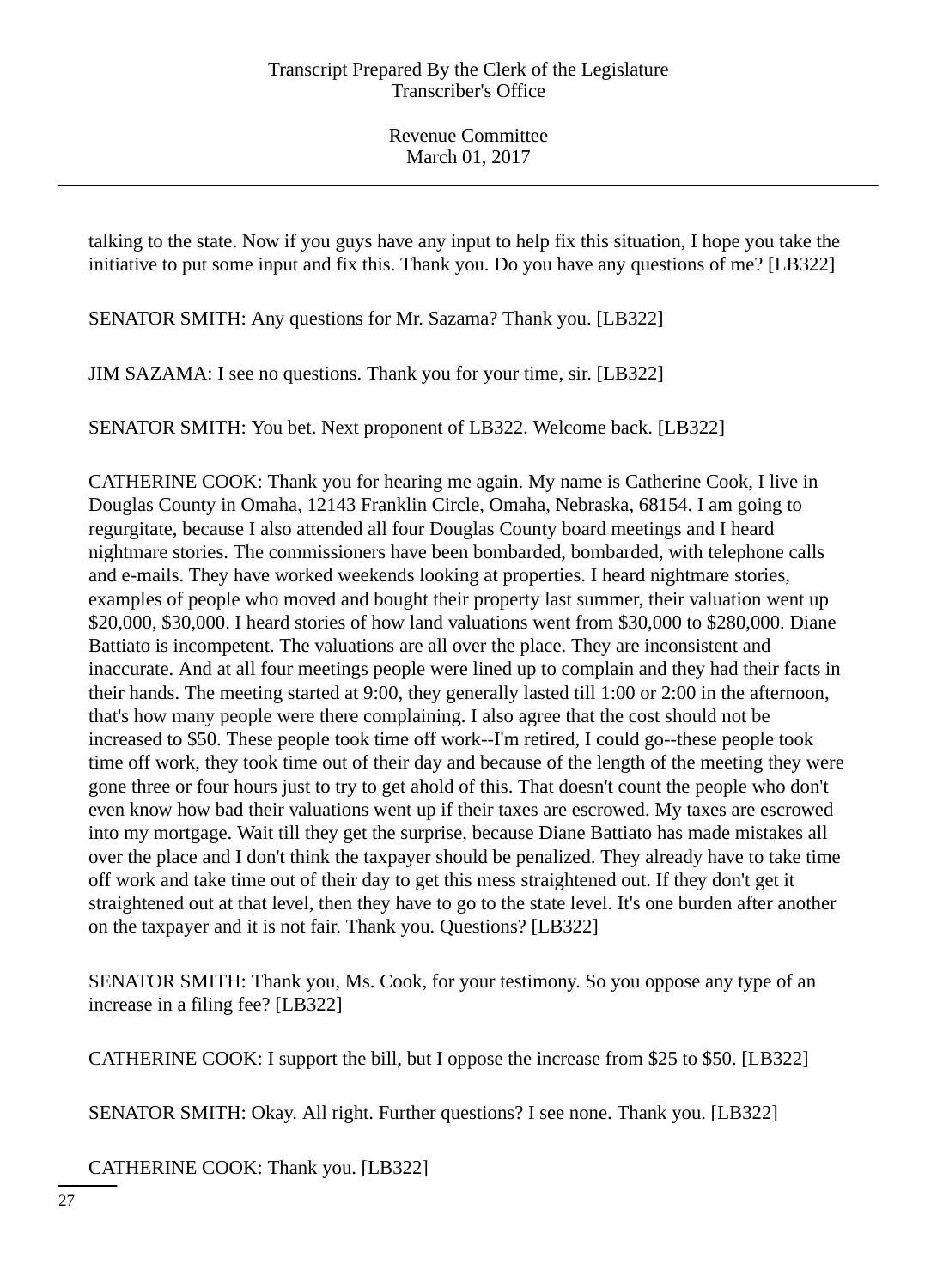# SENATOR SMITH: Next proponent of LB322. Seeing no additional...proponent? Welcome. [LB322]

TOM PLACZEK: Good morning, Chairman Smith and members of the Revenue Committee. My name is Tom Placzek, T-o-m P-l-a-c-z-e-k, I am the Platte County Assessor and I represent Nebraska assessors to NACO. There are...my support for this bill is for a few items listed in here that I think are very good ideas and I think need to be approved. I believe the increase in the fee is a good idea. Based on the number of cases that I personally have had to attend and no one shows up, I believe this could be a factor. There are a lot of cases that are filed for no other reason than they think taxes are high. They don't protest this on a valuations basis, it's more of a tax basis; two totally different ideas. I will state one little caveat to this increase, though. I believe the one-thirtieth of 1 percent could get a bit overbearing. You get a million dollar piece of property and now you're talking about \$2,600. That's a big fee. Fifty dollars, I have no problem with that. And when I ratchet it up to some degree, I think that could be worked on. I believe the acknowledgment form is a good idea. I think it holds people accountable. I had one just this last year where they didn't show up twice for different things, so that was tough. I think the 18-month time frame is a good idea. I believe the 30-day time frame for the decision, while that isn't on me as an assessor, I believe that could cause problems for TERC. Part of the reason for the delay in this is because of the vast number of cases. And the TERC members won't complain about it, but they have a lot of cases they have to hear and a little bit of time to do it and they get spread out all over the state and it is very difficult. So those are some of the things I support. There are some issues with this bill that I don't like at all. I don't like the reconstitution of the board itself. I don't believe a broker adds anything to this group. I think the current...the way it's set up now works very well. I think by adding a certified general appraiser--who really works fee side, they don't really work mass appraisal, they have little to no knowledge of mass appraisal--adding a broker to that with little to no knowledge of mass appraisal is a step in the wrong direction. And then the thing that I am most against on this is the COD. I don't think we want to put that into statute whatsoever. I believe you would have then a median level, then a COD level and they could fight each other. There are so many instances. For instance, when ag land values were just going up like crazy, it was impossible to stay within a 20 percent ag land COD. It was impossible. I believe the same thing is happening in Douglas County in various areas that have regenerated themselves. Dundee would be an area that over the years it all of a sudden has exploded with growth, lots of older homes, lots of changes, those situations in areas that are in transition are very difficult to stay within that 15 percent COD. I'm not saying it can't be done, but I'm saying it's very difficult. As an assessor, we don't have this data. Frequently when remodel is going on, nothing is going on on the outside. You can't see it and if you think that taxpayer is letting us in right and left, you are sadly mistaken. We do not get this data readily. So I really don't want to see the COD go into statute. I think it's going to cause a huge problem. So I will end my testimony on that note and take any questions that the board might have. [LB322]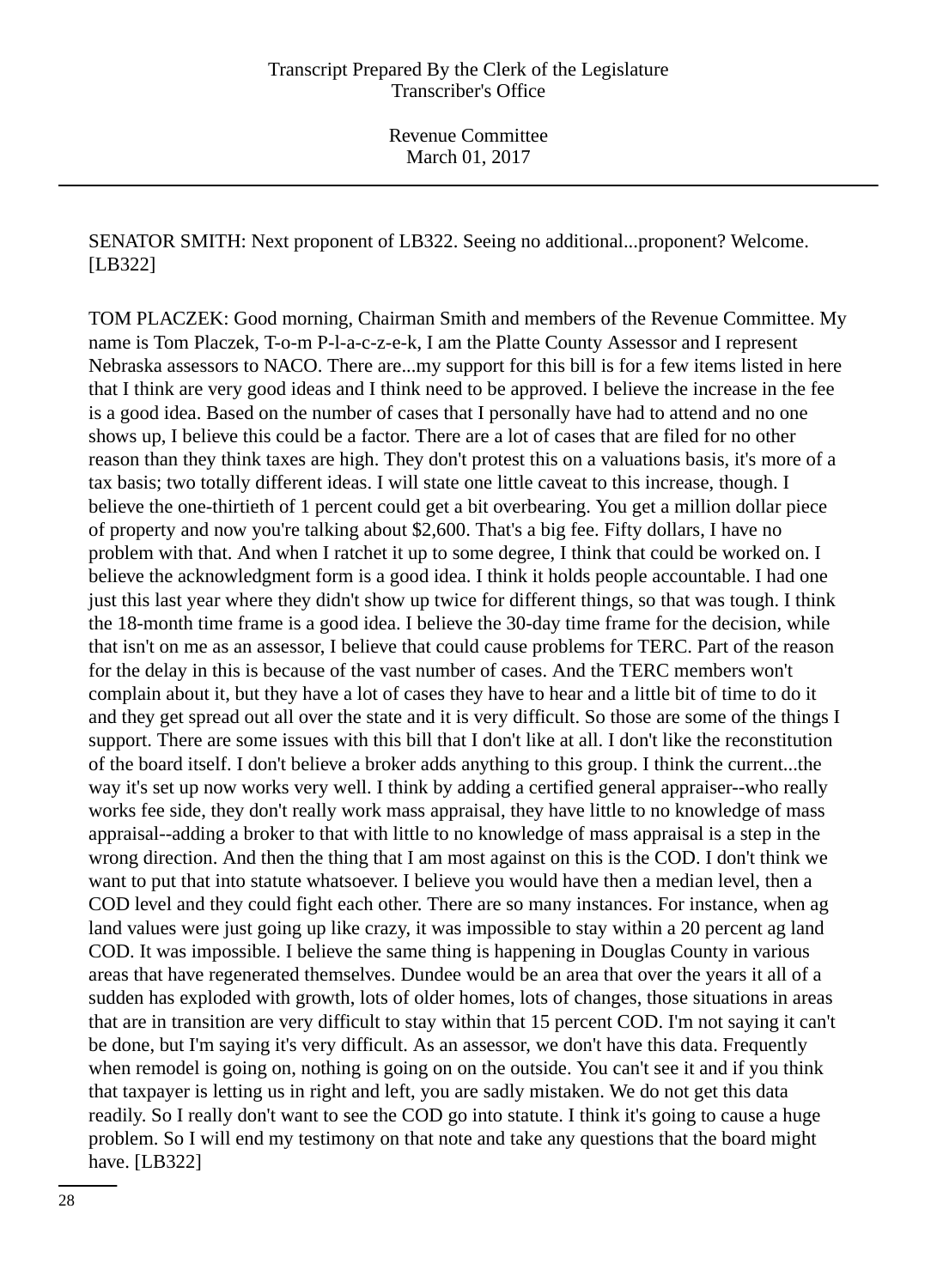SENATOR SMITH: Thank you, Mr. Placzek, for your kind of itemization of some of the issues you have with the bill, but your general support. Quick question for you on the filing fee. [LB322]

TOM PLACZEK: Yes. [LB322]

SENATOR SMITH: Any particular thoughts on that as whether that's necessary to increase that? [LB322]

TOM PLACZEK: I think it's a good idea. If it's just to 50 bucks, I think that's fine. I would actually encourage it going to \$50 and then anything, say, a million and over, \$100, just to keep out some of the...let's put it this way. When you get into million dollar properties, you're talking substantial taxes. I think people will take the time and effort to take it seriously. And especially you're getting in some would say office buildings in say Omaha or things, a Woodmen of the World, for instance, or whatever, a UP. They wanted to do that, \$100 certainly isn't going to stop them. And will the average person want to go from \$25 to \$50? Based on what I have seen in my experience, that would remove a number of people that don't take this seriously and it's just a protest of the system. And so many people do not have information available, even at the TERC cases, that support their case. They are against taxes. And that's where most of them are and I would bet most of the TERC members would say that there's a lot of tax protests, not valuation protests. [LB322]

SENATOR SMITH: Very good. Thank you, Mr. Placzek. Senator Groene. [LB322]

SENATOR GROENE: Thank you, Chairman. The \$50 goes to the state? The \$25 goes to the state? [LB322]

TOM PLACZEK: I believe it supports the commission, the budget of the commission. I don't know that for sure. We don't get any of it. [LB322]

SENATOR GROENE: You don't get any of it? [LB322]

TOM PLACZEK: No, none of it. [LB322]

SENATOR GROENE: That's what...I was looking at the fiscal note. So you...the county hears it first, the county commissioners. [LB322]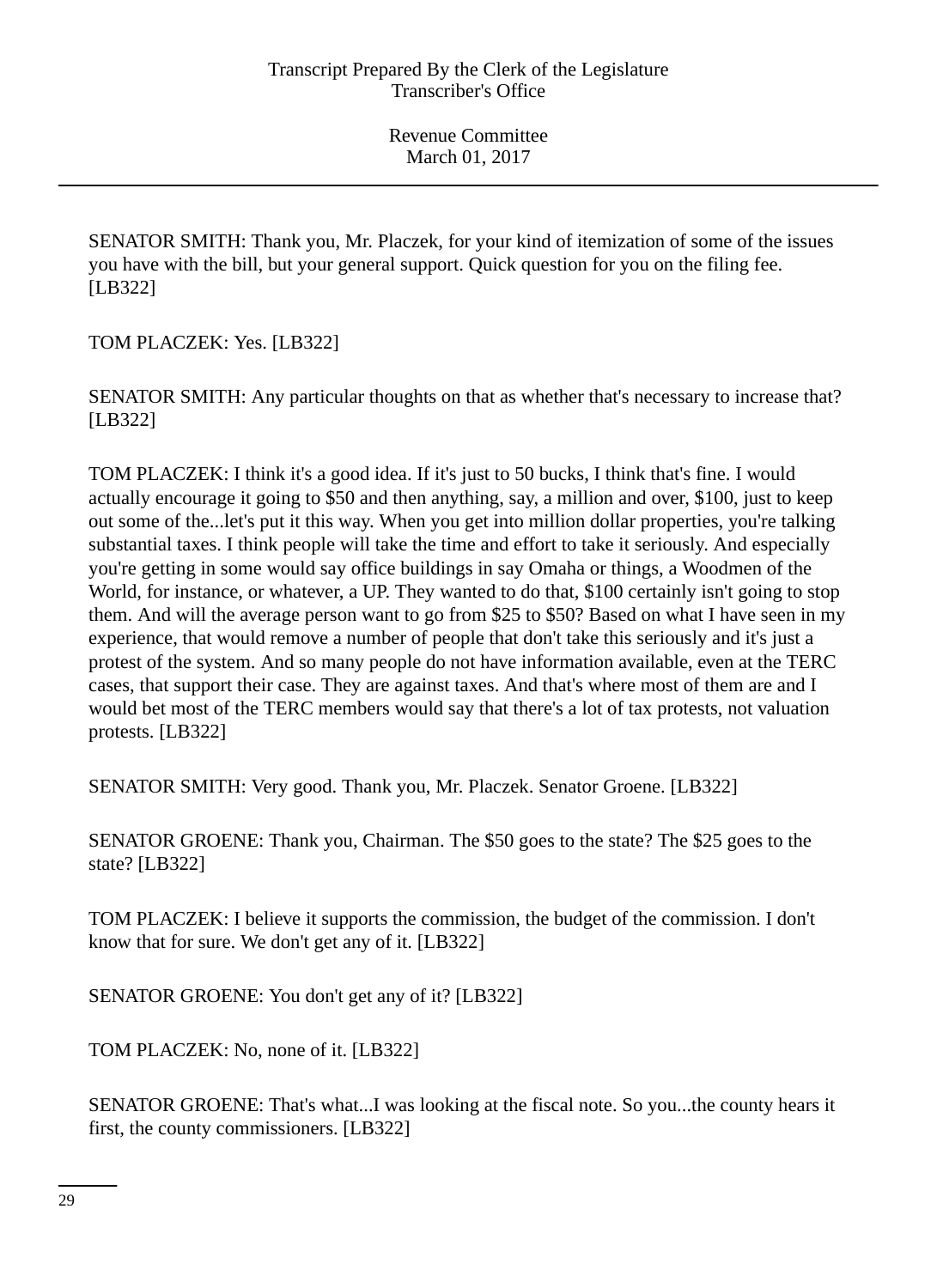TOM PLACZEK: Yeah, at the board of equalization hearing. [LB322]

SENATOR GROENE: And they can make decisions there, right? [LB322]

TOM PLACZEK: Correct. [LB322]

SENATOR GROENE: What percentage of them go from there to the state? [LB322]

TOM PLACZEK: I can only speak for Platte County, but in Platte County it's probably...we probably average, say, in the last several years maybe 175. This past year we had 13, so what is that, 8 percent. [LB322]

SENATOR GROENE: So the county has all the expense and all the time for the other 70 percent, 87 percent, but the fee goes to the state? [LB322]

TOM PLACZEK: The fee doesn't happen until they actually take the next step and file with the TERC. [LB322]

SENATOR GROENE: All right. There's no fee to do it... [LB322]

TOM PLACZEK: There's no fee to the county at all. [LB322]

SENATOR GROENE: So the person who wants to protest, he still doesn't have a cost to his county commissioner. He can still do that. [LB322]

TOM PLACZEK: Correct. And, Senator, I would like to add one thing. In a number of cases we will have the protest, they won't even show up at the county board of equalization hearing, then they'll file to TERC. And so we have to put together this case again and go into even greater detail. And then they don't show up again. And it is a classic waste of time and energy. [LB322]

SENATOR GROENE: So then you have to go down to Lincoln to be there... [LB322]

TOM PLACZEK: Yes. [LB322]

SENATOR GROENE: ...and you get none of the fee. [LB322]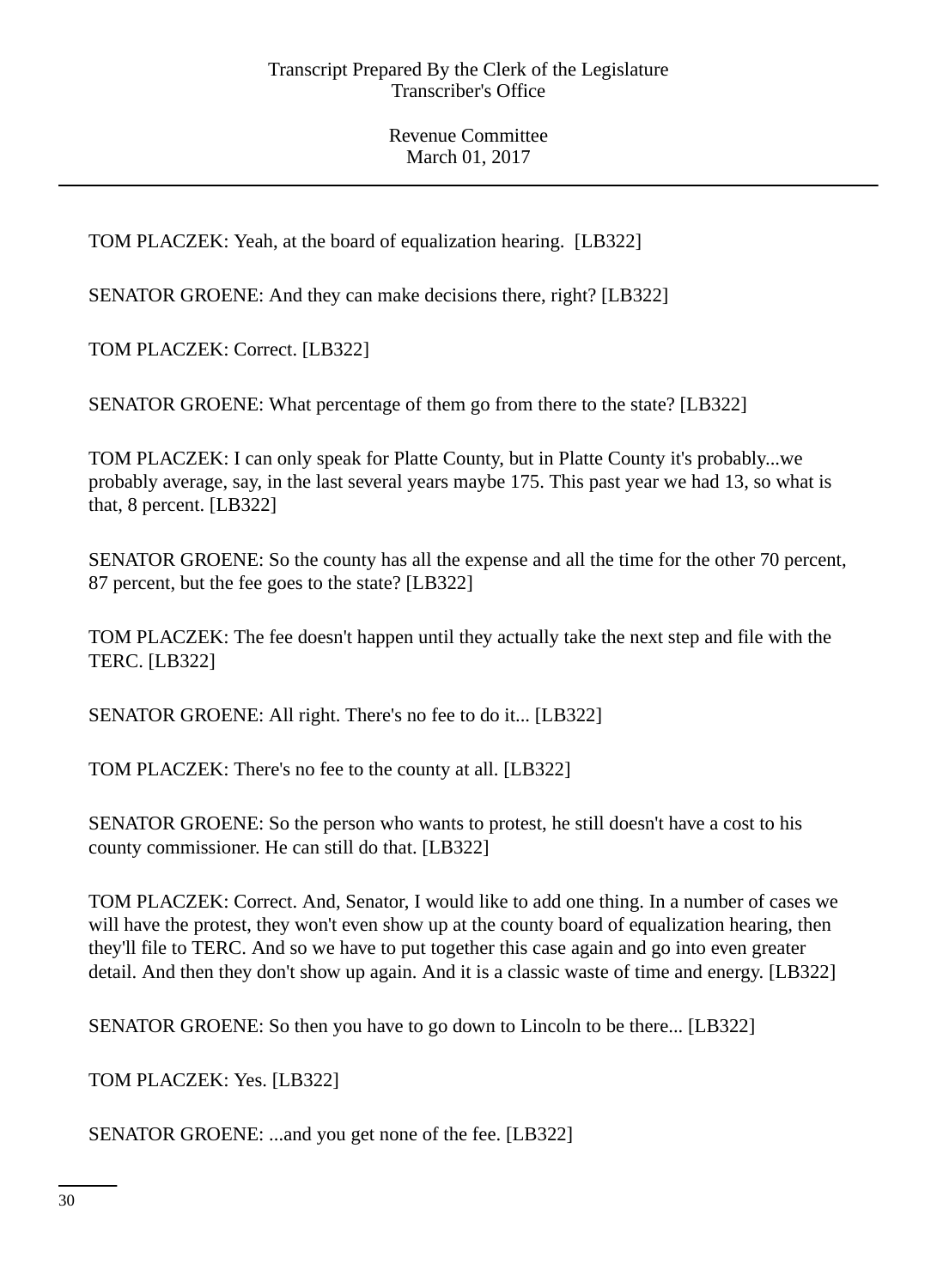TOM PLACZEK: And we get none of the fee. And that's fine. I have no problem with that, really. [LB322]

SENATOR GROENE: Well, I do as a local property taxpayer. (Inaudible) mandate to the county. [LB322]

TOM PLACZEK: Yeah, we do spend time. And sometimes we have to involve...in larger cases we involve one of our deputy county attorneys, their time, on more complicated issues. [LB322]

SENATOR GROENE: And so the protestor of his taxes is correct and the TERC rules in his favor, does he get his \$25 back? [LB322]

TOM PLACZEK: I doubt it. I don't know on that. I would guess not. [LB322]

SENATOR GROENE: All right, thank you. [LB322]

SENATOR SMITH: Very good. Thank you for your testimony. We appreciate it. [LB322]

TOM PLACZEK: Thank you. [LB322]

SENATOR SMITH: Next proponent of LB322. Seeing no additional proponents, we'll move to opponents, those wishing to testify in opposition to LB322. Opposition. Welcome. [LB322]

BILL PETERS: Thank you, Mr. Chairman, members of the Revenue Committee. My name is Bill Peters, B-i-l-l P-e-t-e-r-s. I am here representing myself. My background is property tax. My first job out of law school in '74 was counsel to the Tax Commissioner. I'm appearing in opposition to LB322. Because of the time of the day the technical questions I see I'll brief the staff with. There's several points, though, policywise that I'm concerned about. But before identifying those, we're talking about two entirely different types of procedures. We're talking about individual appeals. That's one where people don't show up and that's where there's volume. That's why I know most of the guys that have to do the work in Douglas County, because we file a lot of appeals in Douglas County. Keep in mind that it's a parcel count. It's not a property. You can have an apartment house and that's 20, 30 parcels. A \$25 fee does add up. I would be opposed to any increase in the fee, also because of its ramifications. It'll be viewed as a property tax out there by the taxpayers that don't understand the system to start with. The other function of TERC, the historical function is that of intercounty equalization. Then in the '90s we moved to intracounty equalization. That's the percentage increase on classes. Now it's very important that we be equalized within the county and between counties, because of the jurisdictions that are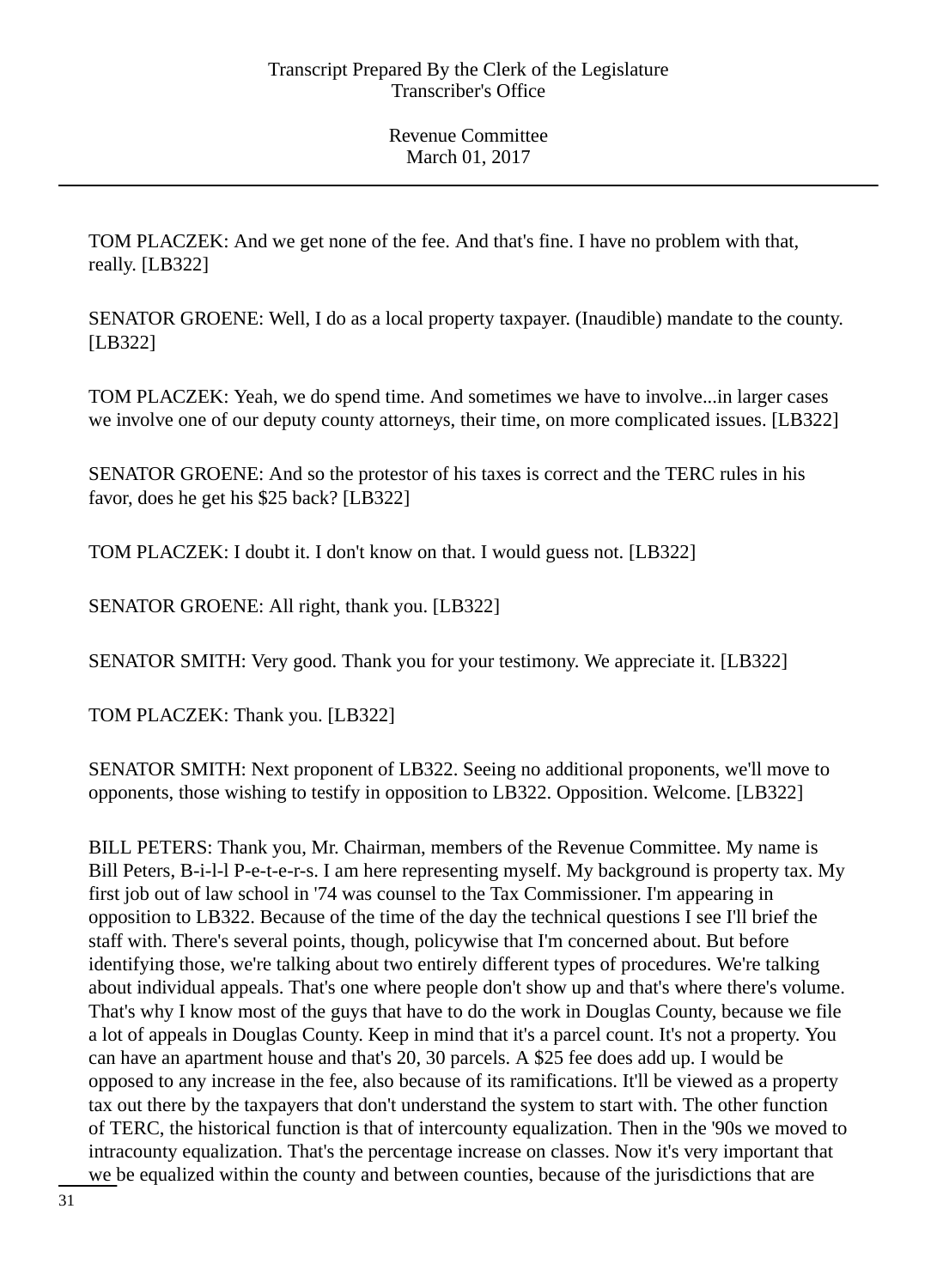Revenue Committee March 01, 2017

doing the taxing. Douglas County is an excellent example. That property tax levy applies to any number of...it crosses the county lines where a number of districts. And if you're not equalized at some level, and one side is paying too much and the other side is paying too little. The last point on Douglas County is that it takes people to do appraisals. It takes people to run the office. You don't hear the clamor from Lincoln. At least three or four years ago Lincoln had more...Lancaster County had more staff on the appraisal side on a per parcel basis than Douglas County. Now generally you look at a taxpayer coming in from Douglas County, some of them it will just be horrible the errors that were made. But most of the time the honest thing to do is to tell them to go home and work harder. It's not the county assessor's problem, it's a problem of spending money and that that's what's causing the problem. The qualifications I think should remain the same for the TERC members. That's not any of a problems, even though people may disagree. And most of the time I disagree with her findings in my cases. But the qualifications are fair, reasonable, and should remain the same. The other question point, there's a thing that...one of the points I'll discuss with staff is the unauthorized practice of law, which gets involved with appeals to TERC. And with that, for once I wouldn't run the clock out. [LB322]

SENATOR SMITH: With time to spare. Thank you, Mr. Peters. Questions for Mr. Peters? I see none. We really appreciate your...you have a lot of knowledge and we look forward to having further conversation with you. [LB322]

BILL PETERS: Thank you. [LB322]

SENATOR SMITH: Next opponent of LB322. Anyone wishing to testify in a neutral capacity on LB322? Welcome. [LB322]

ROB HOTZ: Thank you. Good morning, Chairman Smith and members of the Revenue Committee. Thank you for the opportunity to allow the commission to testify this morning. My name is Rob Hotz, R-o-b H-o-t-z, and I am one of the three commissioners with the Tax Equalization and Review Commission and I'm testifying on behalf of the commission this morning. As someone has noted, all three commissioners are here this morning. We'll try to answer questions. I know we're on a tight time frame. There are multiple, multiple provisions in this bill that would affect the commission substantially. The fiscal note that we were asked to prepare, someone mentioned earlier that it would involve a very significant amount of dollars. The commission's budget would effectively be increased by 50 percent if all these provisions were put into place. The cash fund revenue, someone asked earlier. The cash fund revenue, the filing fee goes directly to the commission's cash fund. And currently, at current levels of filings, taking the average of the last three years that's about \$40,000 in cash fund revenue. This bill would generate hundreds of thousands, I think \$788,000, based on the fee structure as proposed. Just going section by section as quickly as I could through the bill, the changes to the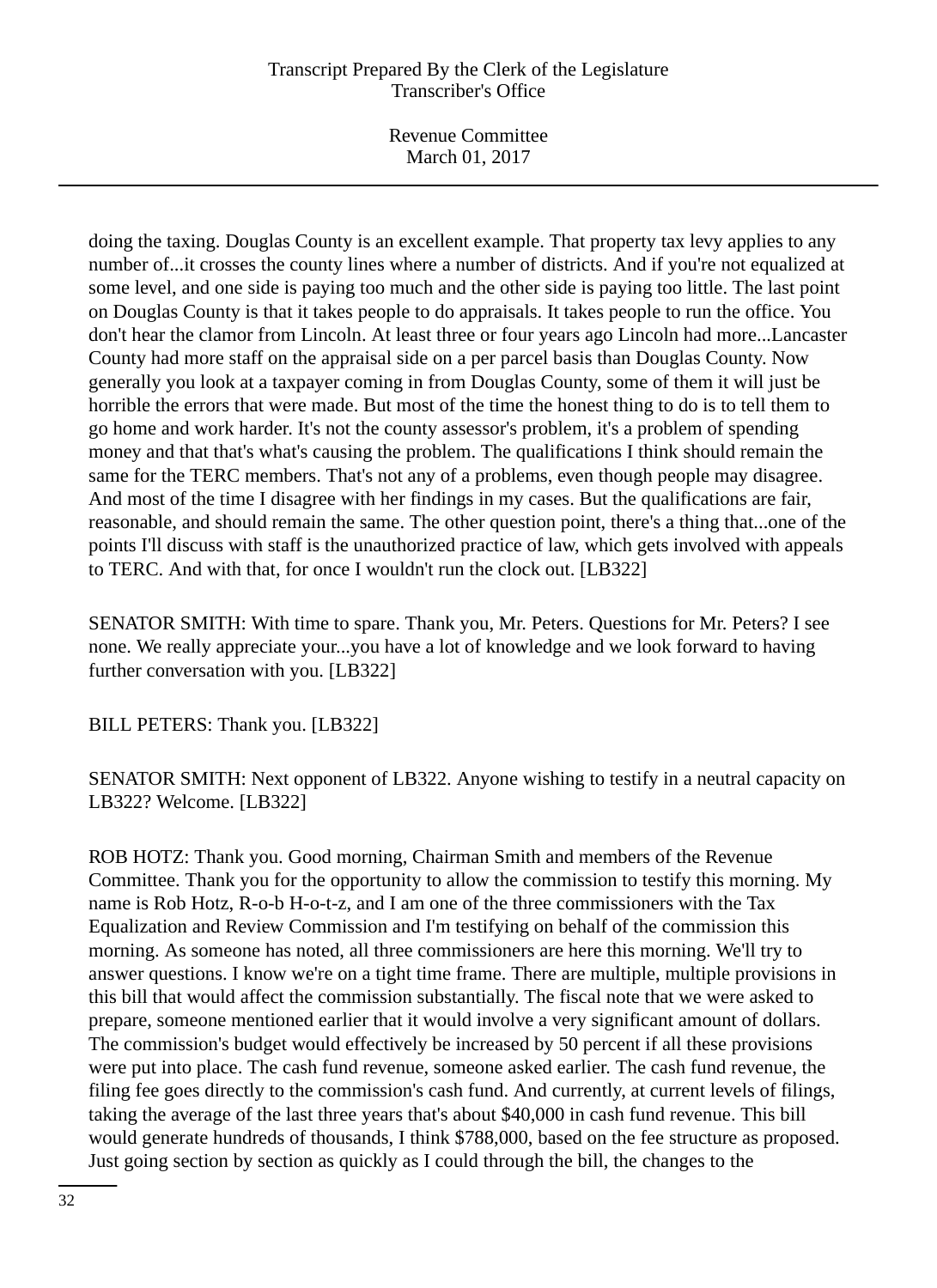Revenue Committee March 01, 2017

qualifications of the commissioners has been addressed by many people this morning. The current requirements are that there be three commissioners on the commission. One is required to be an attorney; one is required to have the qualifications to hold a appraisal license, but not necessarily hold an appraisal license; and the third commissioner has no specific requirement. That gives the Governor a lot of flexibility I believe that when there's a resignation or a changeover that there's some flexibility as to who is on the commission. The commission does...we are a quasi-judicial function. We function like a court but we're in the executive branch of state government. We do appeals. They involve evidence that's presented to us. And we need some lawyers around to be involved in the hearings so that when evidence is presented and objections are made on an evidentiary basis, we need lawyers around on staff to help the commissioners who are nonlawyers as well. What has worked for well over ten years is that at least two of the commissioners be attorneys. About five years ago we were reduced from four commissioners to three commissioners. We think that with the current qualifications that would work well. If you remember that the commissioners are on staggered terms, six-year terms, and each comes from a Congressional district. When one resigns or leaves office whatever qualifications that commissioner brought, it might be a required qualification and that would limit the Governor as to who would be able to be appointed. So leaving it at a requirement for one, though we're going to always advocate that there be two lawyers on the commission so that we can do the panel hearings and have someone preside over them and rule on evidence and so on and deal with all the motions that we receive, not just continuances but a lot of other motions that involve legal judgment and so on. So the commission would recommend that...we'd strongly recommend that the qualification requirements in current statute be maintained. In Section 2 of the bill regarding the filing fee I mentioned that based on a three-year average of actual filings to the commission the \$25 filing fee, which has been in place for some time, this is an issue that I'll testify to later on LB555. The current filing fee generates about \$39,000 or \$40,000 per year. The filing fee has been around for about 20 years, so it has some regressivity to it in that...it has a lack of being kept up with inflationary standards, if you would. It's been \$25 that entire time. The filing fee may have some regressivity to it in that regardless the value of the property the filing fee is \$25. It doesn't matter if it's a very small, low-dollar property or a very complex, high-dollar property, the filing fee is \$25. The commission would advocate for some change to that to deal with the regressivity and some change perhaps to deal with the...over time, keeping up with time. In LB322 the proposed change as I mentioned would generate about \$788,000, based on a three-year average. That's a very, very large amount of money to add to the commission' budget or perhaps to offset General Fund. The other thing I didn't mention about the filing fee is that currently the user of the process, if you would, the user pay percentage is 4 percent. The General Fund taxpayer picks up 96 percent of the overall costs of the commission. The proposal in this bill would change the user pay percentage to 90 percent. The proposal made in LB555, the commission asked Senator Smith to introduce, would change that user percentage to 5 percent to 6 percent. It would change it, but not drastically. Section 3 of the bill deals with the filing process, this post-filing acknowledgment that's been mentioned. There are issues with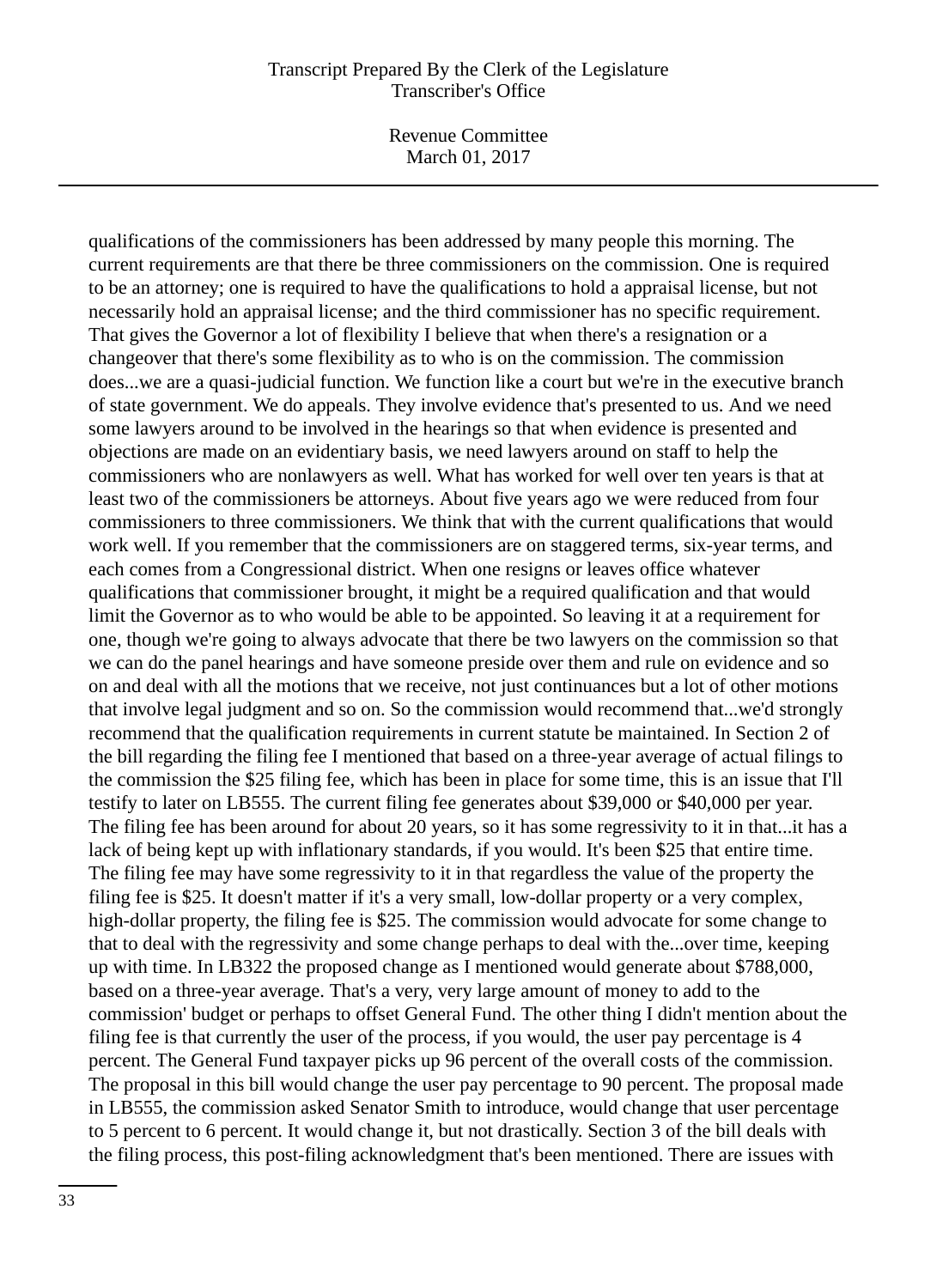no-shows, we call them. But bear in mind that these taxpayers have a right to do something and we afford them that right. And they paid the filing fee and they have a right to come and effectively they have a right not to come. And there is cost to that. There are multiple ways to deal with that. One is to stay in contact with the county and with the taxpayer and we do that. We maintain by telephone, our staff, trying to make sure that we know which hearings are going to happen and which are not. We do require that taxpayers send us something in writing when they want to dismiss. Senator Smith, I'm nowhere near going to cover all the provisions of the bill within the red light. [LB322]

SENATOR SMITH: Yeah. If you could take a couple more minutes and just try to cut through those as quickly as you can, but I think it's worth hearing just your general comments on those sections. All right? [LB322]

ROB HOTZ: And thank you very much. The proposed change would require what the bill calls a post-filing acknowledgment form. The commission already sends out, like courts do, a notice of hearing. Now it is true that there are some cases where the taxpayer and the county have requested continuances or they've requested for some reason or another to combine cases for multiple years for the same parcel. We do have a number of those. I do think that there are some mischaracterizations that I've heard today in terms of just what I would consider misinformation. We don't have a large boatload of backlog. We often have, when the county requests, whether it be the county assessor's office or county attorney's office, we like to try to settle these. We'd like to have the time to be able to do that. We do have a fair number of those. There are some 2014 tax year cases right now that have not been resolved for that reason, but the commission is not years behind. It's helpful to note that the effective date for all ad valorem tax is January 1 of that tax year. The taxpayer doesn't get notice until June 30. That's already half a year. The protest proceedings happen in July or so in 91 counties. Those have to brought...an appeal filed by August 25. And in the large two counties, those appeals have to be filed by September 10. When we receive all of the appeals for a whole tax year, we're already nine months beyond January 1. So to say that we're nine months behind at that point is kind of an unreasonable expectation. We can only hear one case at a time and do one hearing at a time. The requirement that this postfiling acknowledgment would add some burden to the commission, not a substantial burden, we would send out acknowledge form, there would be some postage, there would be some administrative costs to that. The commission would recommend not adding the additional burden to the individual taxpayer or this additional administrative cost to the General Fund taxpayers. Section 3 of the bill also current law dealing with the schedule requirement, current law does not require the commission to schedule hearings under any specific time frame. All appeals are filed with the commission by August 25 and September 10, as I mentioned, unlike judicial branch courts where the appeals are filed throughout the year. So they receive them and they begin scheduling them and working out the progression of things. We don't get everything until August 25 or September 10 and then it's all on the table to be taken care of. The commission routinely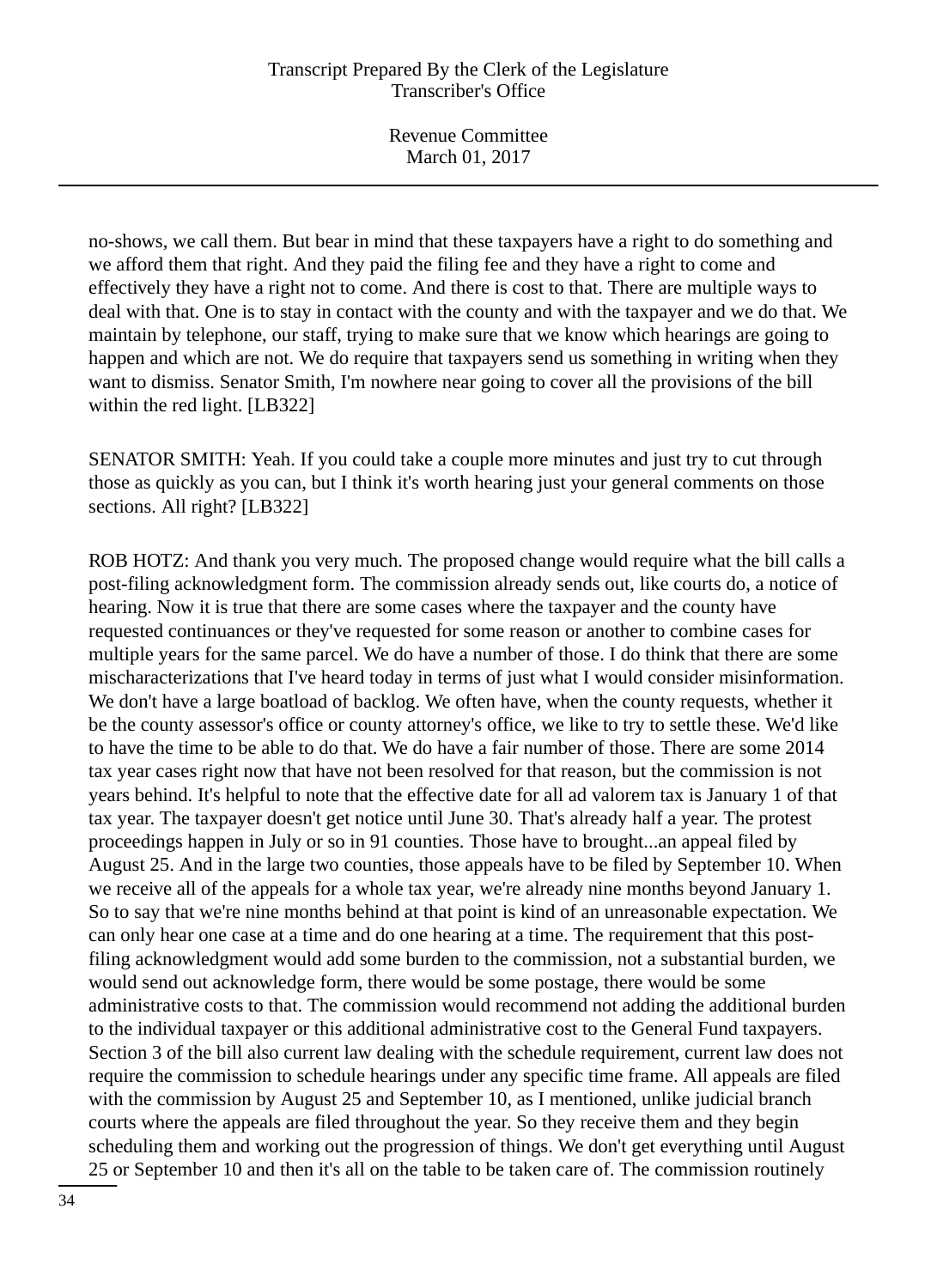Revenue Committee March 01, 2017

schedules outstate hearings. There's been some misinformation today, to be frank. The commission routinely goes outstate. We go to...and I'll address this in the other section, but outstate hearings where we travel in the summer and fall, to multiple cities throughout Nebraska. The larger counties routinely request significant time to negotiate with taxpayers before the commission schedules hearings. And this has efficiencies all around. It's efficient for the county, it's efficient for the taxpayers, and its efficient for the commission. If people can negotiate a settlement while the commission has jurisdiction, this also provides for certainty for both the parties. They know what they're going to get if they can negotiate a settlement. [LB322]

SENATOR SMITH: Maybe just hit a couple of the high points remaining so we have time for maybe some questions for you. [LB322]

ROB HOTZ: I'll do that, Senator, thank you. The commission currently travels to Scottsbluff, Ogallala, North Platte, Kearney, Hastings, Grand Island, Aurora, Columbus, and Norfolk. We look for bundling a bunch of cases and we have a day of hearings, maybe a week of hearings, and we schedule it that way. To require us to go to all 12 judicial court judicial districts would be very inefficient. We'd be going out for one hearing here and two hearings there and so on. It wouldn't be a good use of resources, in our opinion. We'd recommend not adding that requirement. On the appeal form, the current appeal form already includes an oath. The language in the bill in Section 5 would make a change there. The language in the appeal form already would comply with either the current statute or that language change. We wouldn't take a position on that one way or the other. On the order issuance deadline, to require the commission to issue all orders within 30 days after hearing, one, no party would ever be able to brief a matter after an appeal. Secondly, we probably right now--I don't have the exact data--but a very large percentage of the cases we issue orders within 30 days. But to require us in the ones that have a lot of complexity or where the parties are requesting time to brief the matter after the hearing, to require us to take those few cases and compress them into a time frame of 30 days would create poorer orders, frankly. I think it would be very hard to write good orders and to do it well. To treat the taxpayers and the county officials like we should treat them, the commission would recommend not incorporating that requirement. We already meet that requirement largely. There are multiple requirements in Section 7 regarding statewide equalization. I would say that, as quickly as I can, that, for one, I cannot talk about a pending matter. The case that's been discussed, folks from Douglas County and Omaha are talking about a pending matter that's before the Nebraska Supreme Court. I can't comment on the case. The commission is a party to the appeal and it could come back to us on remand by the court, so I'm not going to make comments on that. I will say that there are specific time frames and the commission has to complete statewide equalization by May 15 and have all orders issued. We issue an order regarding every class and every subclass of every...all 93 counties in statewide equalization. We get the reports and opinions on April 8 from the Property Tax Administrator. If we're going...and the counties know what's in that report and opinion. There's a liaison from the Property Tax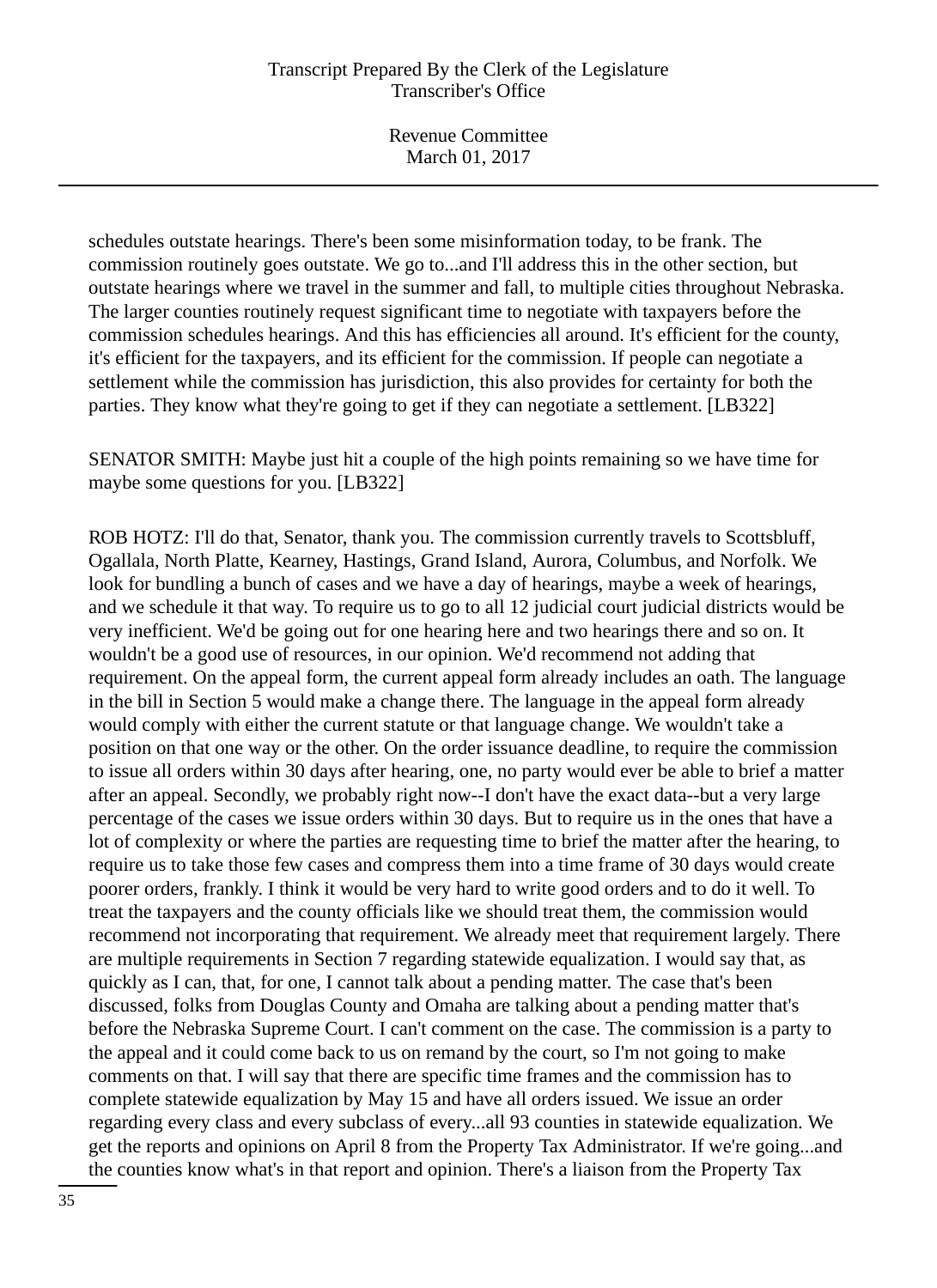Administrator's Office who works with the county assessor. They know what's in that report and opinion before April 8. When it is published on April 8, if the statistics looking at appraisal standards and the statistics involved, if something is outside of the acceptable range we look at it. Usually the Property Tax Administrator makes a recommendation for an adjustment. And I would emphasize that that recommendation is a nonbinding recommendation. This bill would make the Property Tax Administrator's recommendation effectively binding. We would just be required to do it. If she recommends it, we have to do it. I don't think that would be a good way to do statewide equalization. [LB322]

SENATOR SMITH: Let's leave some time for questions here. [LB322]

ROB HOTZ: Yes, sir. [LB322]

SENATOR SMITH: Do we have questions from the committee? Senator Groene. [LB322]

SENATOR GROENE: Thank you, Mr. Chairman. There's three commissioners? [LB322]

ROB HOTZ: Yes, sir. [LB322]

SENATOR GROENE: And you said two of them are attorneys? [LB322]

ROB HOTZ: Yes. At least two commissioners have been attorneys for I think the last 14 years. [LB322]

SENATOR GROENE: But that's not in statute though. [LB322]

ROB HOTZ: No, one is required. Yes, sir. [LB322]

SENATOR GROENE: Oh, and which position do you fill? [LB322]

ROB HOTZ: Well, when I was appointed I was the third attorney of a commission of four... [LB322]

SENATOR GROENE: So have two attorneys now? [LB322]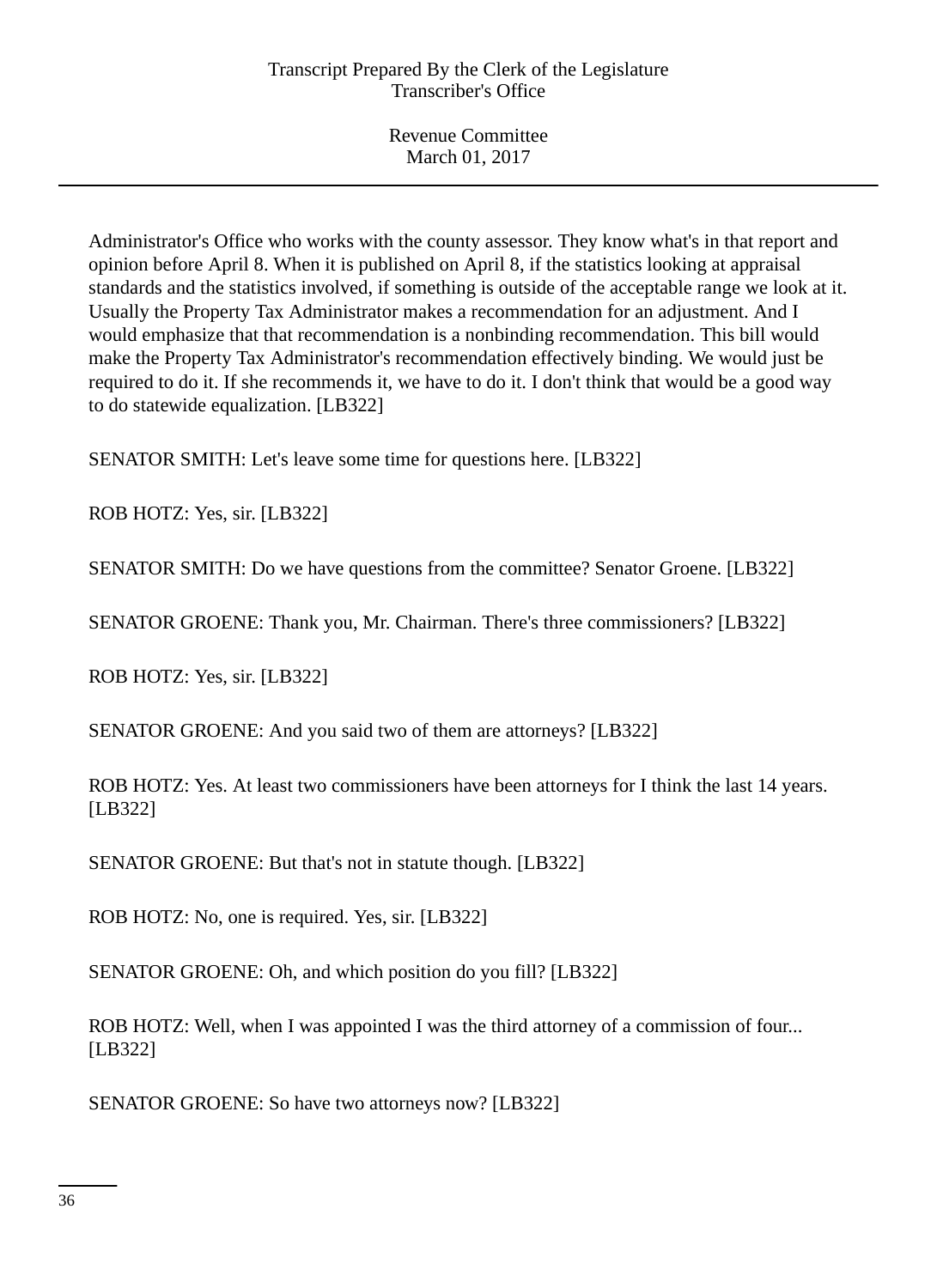ROB HOTZ: ...and then after the commission was restructured in 2011, I was the only attorney for a while and then a second attorney was appointed. [LB322]

SENATOR GROENE: So you fill the attorney position as in present law. [LB322]

ROB HOTZ: Either I do or Commissioner Keetle, because we're both attorneys. [LB322]

SENATOR GROENE: One time you did when you were only one. At one time you did. [LB322]

ROB HOTZ: Yes. In July of 2011 I was the only one. [LB322]

SENATOR GROENE: And you're on the payroll. You're a full-time employee of the state? [LB322]

ROB HOTZ: We are. [LB322]

SENATOR GROENE: What do you do for the other nine months before you get the appeals after June and July? You said you're only doing all...the appeals come to you in September. I'm just curious what you guys do for that rest of the year. [LB322]

ROB HOTZ: Well, okay, so the appeals are filed in August and September and we're already conducting hearings around the calendar. So we schedule the calendar nearly full around the entire year. And so we're working on the appeals that we're processing when the new appeals are coming in. I don't recall a time that we ever were waiting for appeals to... [LB322]

SENATOR GROENE: Well, I'm just wondering, because you said everything has to be done by January 1. [LB322]

ROB HOTZ: No, sir. I'm sorry, I may have misspoken. The effective date for taxes for each tax year is January 1, so the value of the property is the value as of January 1. And so when the taxpayer gets notice in June, it's the January 1 value of six months ago that's effective for that tax year. [LB322]

SENATOR GROENE: So some appeals you don't rule on before January 1, because you're working on them in the next year? [LB322]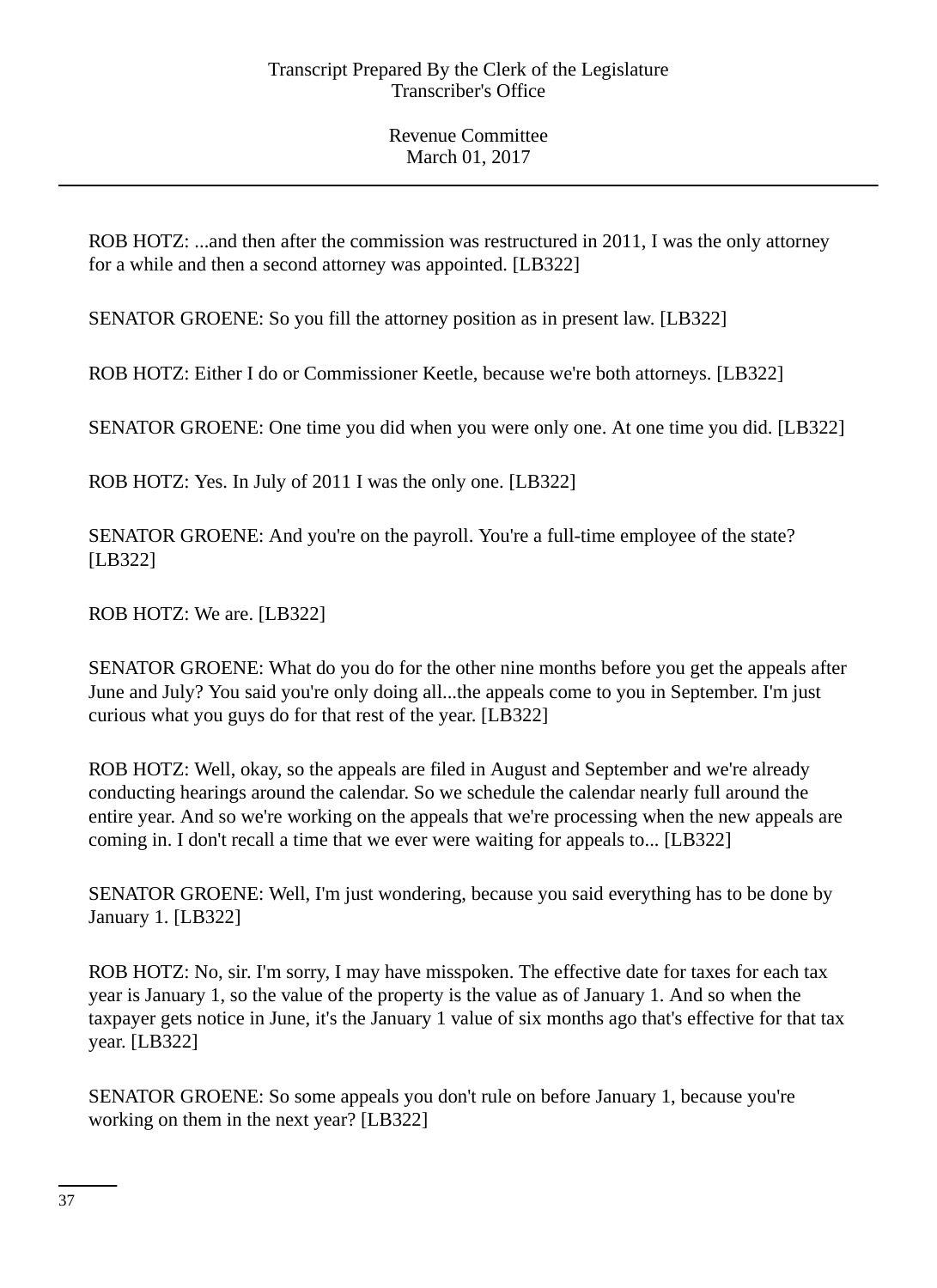ROB HOTZ: Oh, we don't even see them until August 25 or September 10 for the January 1 that's already passed. We don't even see the appeal for nine months after the effective date. [LB322]

SENATOR GROENE: So you're filling the whole calendar year. [LB322]

ROB HOTZ: Yes, sir. [LB322]

SENATOR GROENE: And how much staff do you have? [LB322]

ROB HOTZ: We have five administrative staff, we have two lawyers, we try to hire a law student, and then we have three commissioners. [LB322]

SENATOR GROENE: What's your average cases that you can cover a year? [LB322]

ROB HOTZ: The average in the last three years of the number of appeals filed is about 1,600. We had a spike in '11 and '12 of 2,200 and 2,300 appeals. This year we're down to 1,200, believe it or not. [LB322]

SENATOR GROENE: Were they all farmers? [LB322]

ROB HOTZ: Oh, no. Actually, ag land is our least appealed classification of land. Mom and pop residential a lot, Douglas County and Lancaster County a fair amount. Douglas County is our lion's share, by far. Even per capita or per parcel it would be our lion's share. [LB322]

SENATOR GROENE: But ag appeals per capita of farmers, though. [LB322]

ROB HOTZ: Ag appeals would be our lowest. Commercial and residential, but residential would be our highest on average. [LB322]

SENATOR GROENE: Thank you. [LB322]

ROB HOTZ: You're welcome. [LB322]

SENATOR SMITH: Senator Schumacher. [LB322]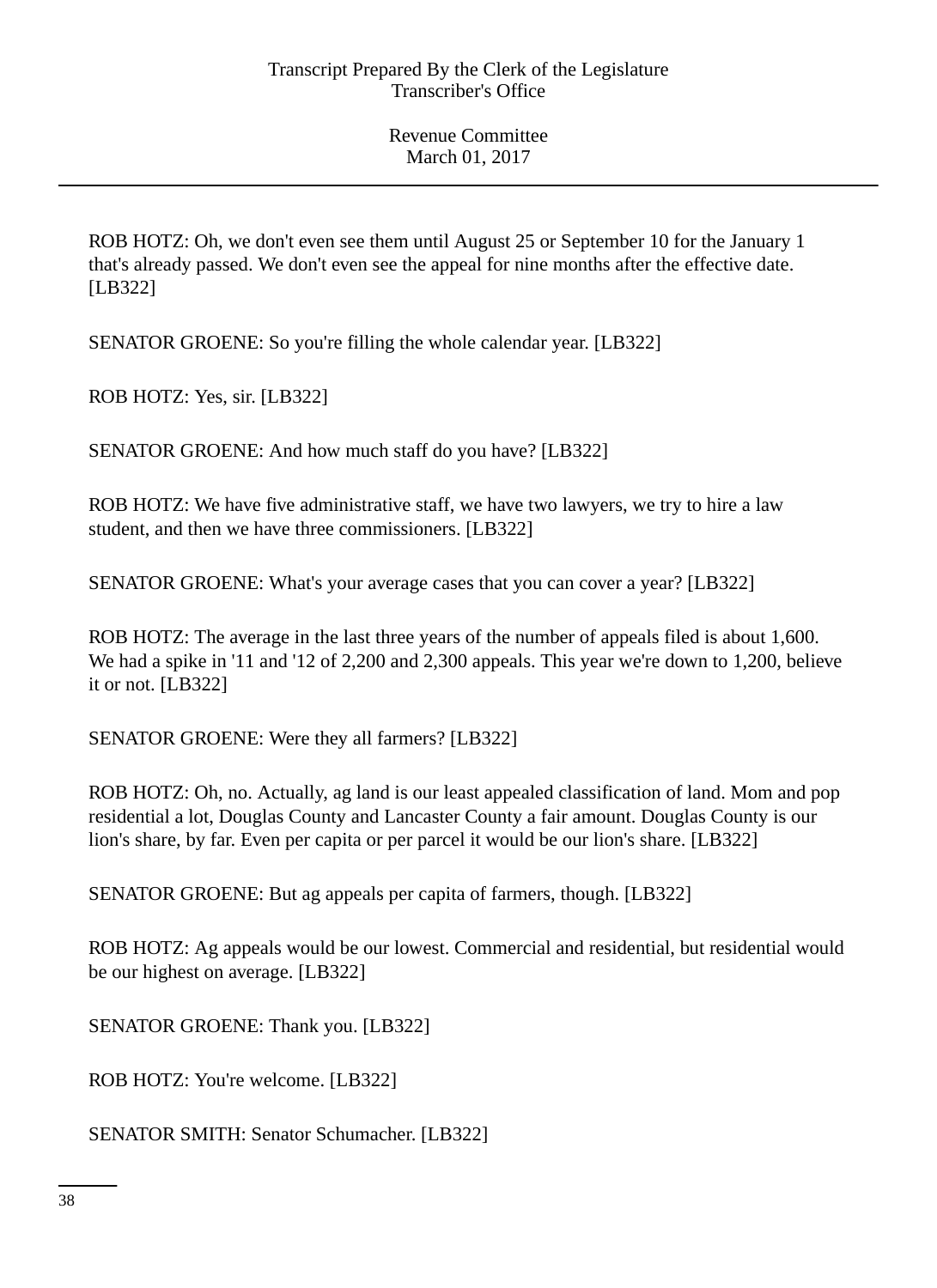SENATOR SCHUMACHER: Thank you, Senator Smith. And thank you for your testimony. Is the operations of the commission, is that entirely funded off of fees or do you have a budget request and receive money through the appropriations process? [LB322]

ROB HOTZ: As I mentioned earlier, right now based on the last three years of actual filings, 4 percent of the commission's budget is paid from the filing fees and the cash fund related to those filing fees. Ninety-six percent is General Fund. [LB322]

SENATOR SCHUMACHER: And were you one of the operations that were affected by the recent request to roll back your funding request from the General Fund? [LB322]

ROB HOTZ: Yes. LB22, the Governor's recommendation, we complied with and testified two months ago now, I guess, that we would be able to do that. And part of the reason we were able to do that is because we had some vacancy savings when a commissioner left and a lawyer left in late 2015. Those funds, the vacancy savings were reappropriated into the current biennium and so we had a little bit of cushion, if you would. And so we let the Appropriations Committee know that we would be able to make it on the Governor's recommendation under LB22, up until this July 1. [LB322]

SENATOR SCHUMACHER: Okay. And is that...will you have those resources available then year after year or is it a one-time bite at the apple. [LB322]

ROB HOTZ: Those vacancy savings will go away at the end of this biennium. [LB322]

SENATOR SCHUMACHER: Okay. So what we're having here is a rollback on what you're asking from the General Fund and an increase in fees to offset that. [LB322]

ROB HOTZ: The committee could look at that one of two ways I guess. Is if we want to keep the overall commission's costs flat, then LB322 would say, let's pay 90 percent of that with cash fund with the filing fees and 10 percent General Fund. Currently, it's 96 (percent), 4 (percent). And LB555, the bill we've requested, would be 95 percent, 5 percent. Does that answer your question? [LB322]

SENATOR SCHUMACHER: Yeah, it looks basically a shift from General Fund and general taxation as a method as part of your funding, to a fee-base system. [LB322]

ROB HOTZ: The more that you rely upon the filing fee, it would be more of a fee-based system. Yes. [LB322]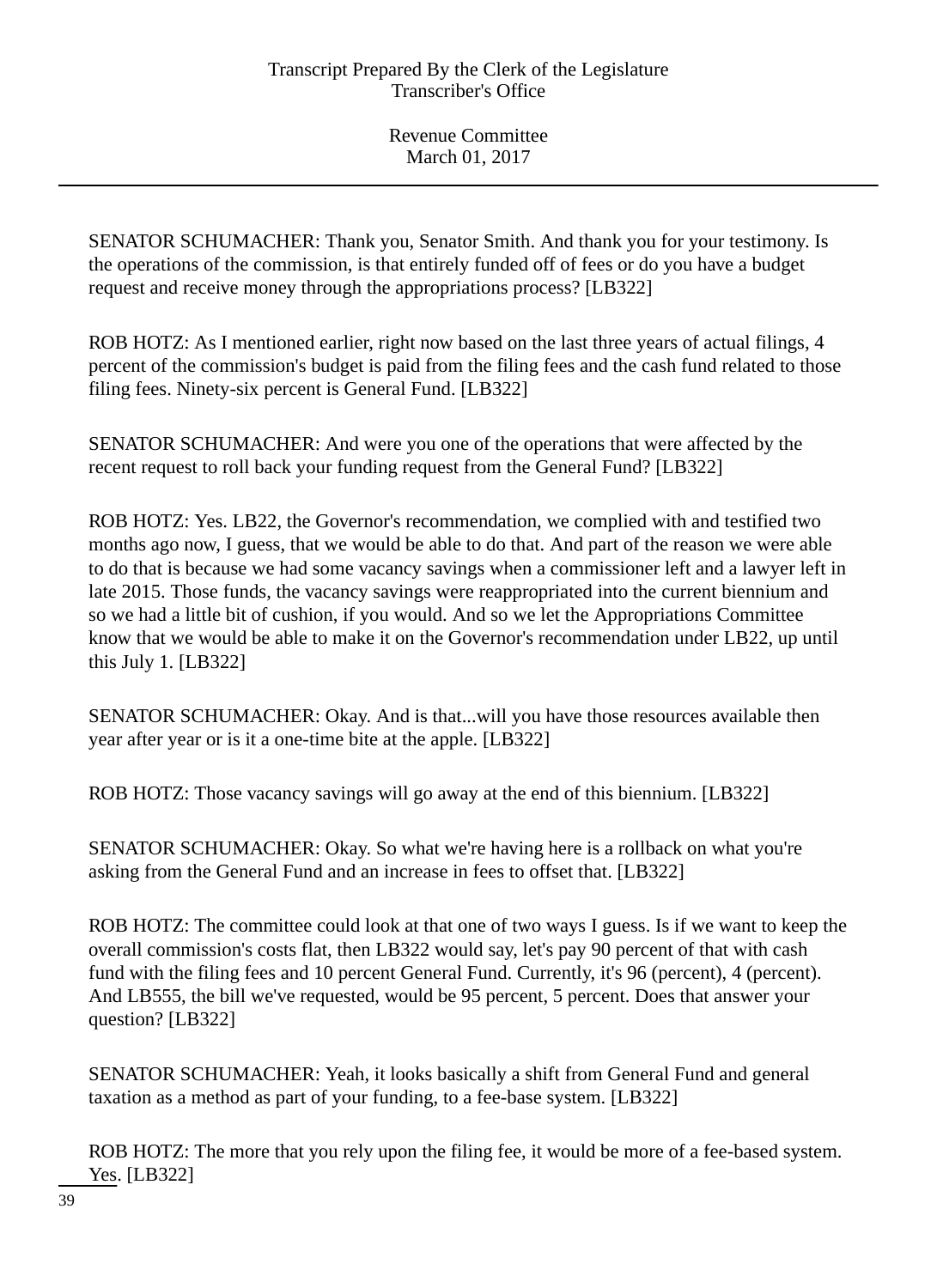SENATOR SCHUMACHER: And as contemplated here your net overall expenditures are, regardless of source of funding, going up or down? [LB322]

ROB HOTZ: With LB322? [LB322]

SENATOR SCHUMACHER: Yes. [LB322]

ROB HOTZ: LB322 would increase our overall expenditures by about 50 percent. We're an \$800,000 or \$900,000 state agency. LB322 would raise new revenues of \$788,000 through the filing fee. [LB322]

SENATOR SCHUMACHER: And yet you went along with the cut requested by the Governor, even though you need more money? [LB322]

ROB HOTZ: We went along with the cut because for the current fiscal year we were able to make it because of those vacancy savings that were reappropriated. [LB322]

SENATOR SCHUMACHER: Thank you. [LB322]

ROB HOTZ: Thank you. [LB322]

SENATOR SMITH: And, Mr. Hotz, just for clarification, in your early testimony in neutral you did not appear to been keen on the increase in fees. That's the way I interpreted it, that it might be a hindrance to people that wanted to appeal. But you're just recognizing that this would have an increase in cost or burden to the commission. Did I interpret that correctly? [LB322]

ROB HOTZ: The other requirements of LB322 would add on the expenditure side about \$300,000 for additional staff to do things within tighter time frames, do more within a tighter time frame. [LB322]

SENATOR SMITH: But your position on the fees, what was your position on the fees? [LB322]

ROB HOTZ: On the fees our position would be what LB555 would do, that we would recommend that the committee look at the regressivity, the cost-of-living issues. Over time the filing fee has been the same. And it is true that for some taxpayers a \$25 filing fee is low enough that it doesn't discourage them. [LB322]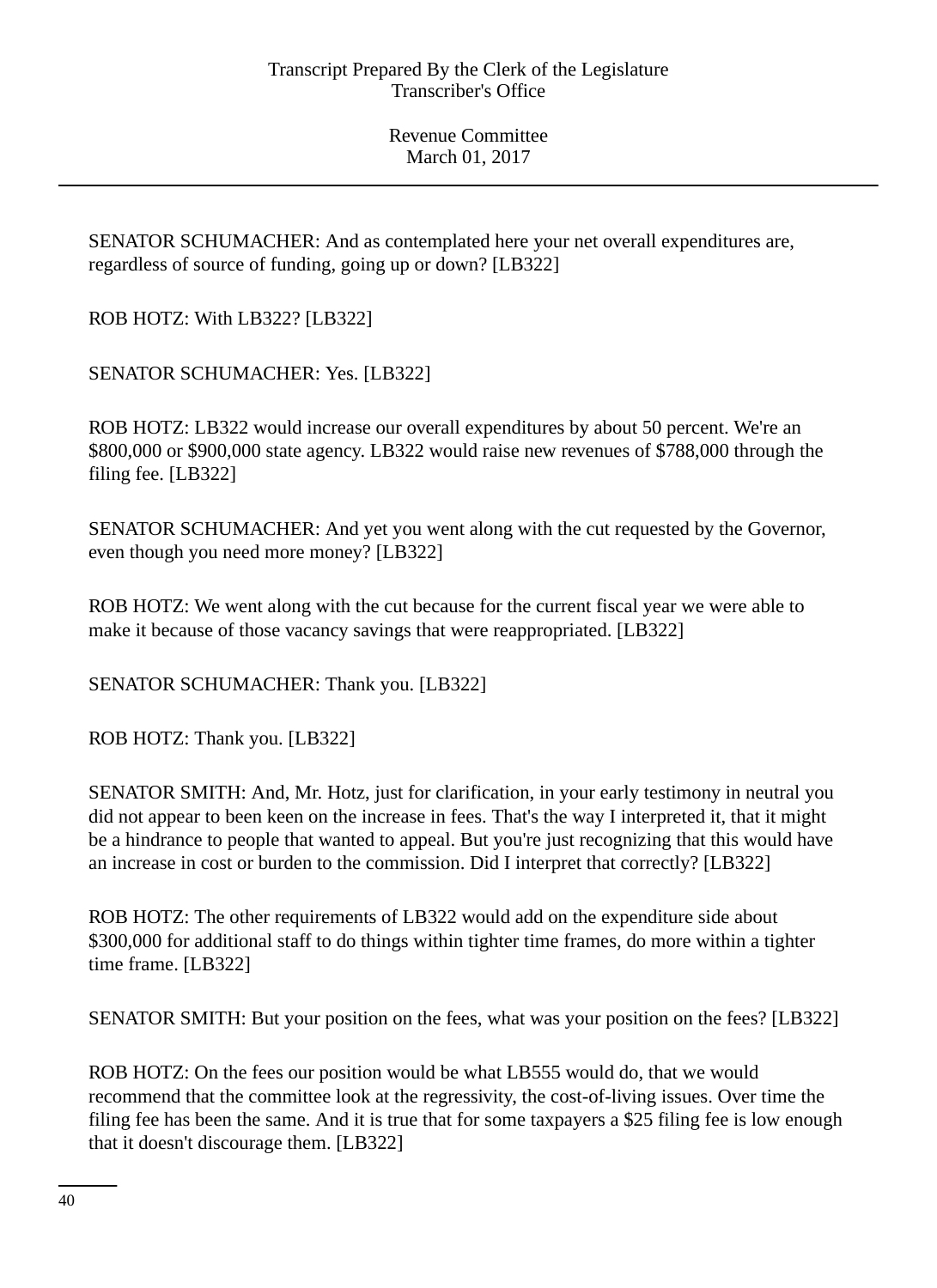SENATOR SMITH: Right. Well, I thought I heard that from you. I thought I heard that correctly. Senator Larson, you have a question? [LB322]

SENATOR LARSON: Real quick. The only reason that you're...LB322 specifically requires more resources, correct? [LB322]

ROB HOTZ: It does. [LB322]

SENATOR LARSON: So that's, in the sense of you're not asking for more resources...what was your budget request? Did you request more resources in your budget request to the Legislature? [LB322]

ROB HOTZ: In our budget request that's currently before the Appropriations Committee, the preliminary budget would give us a little bit more than what the Governor recommended... [LB322]

SENATOR LARSON: A little bit more. Okay. [LB322]

ROB HOTZ: ...and less than what we requested. [LB322]

SENATOR LARSON: Less than what you requested. [LB322]

ROB HOTZ: Yes. And I would add that in the preliminary budget of the Appropriations Committee, they take out almost all of our travel appropriation for going outstate for hearings. LB322 would require us to go to 12 judicial districts for outstate hearings. [LB322]

SENATOR LARSON: I guess...and that's kind of what my point was, is you're...because it felt like Senator Schumacher was asking or trying to say, you're requesting more money in LB322. But that's just part of the fiscal note process. [LB322]

ROB HOTZ: LB322 isn't our bill. Okay? No. [LB322]

SENATOR LARSON: Exactly. And I guess that's my point. That's just the fiscal note. You are giving us the fiscal note of what LB322 would do. [LB322]

ROB HOTZ: When LB322 was introduced, we were requested by the Fiscal Office to provide a (inaudible)... [LB322]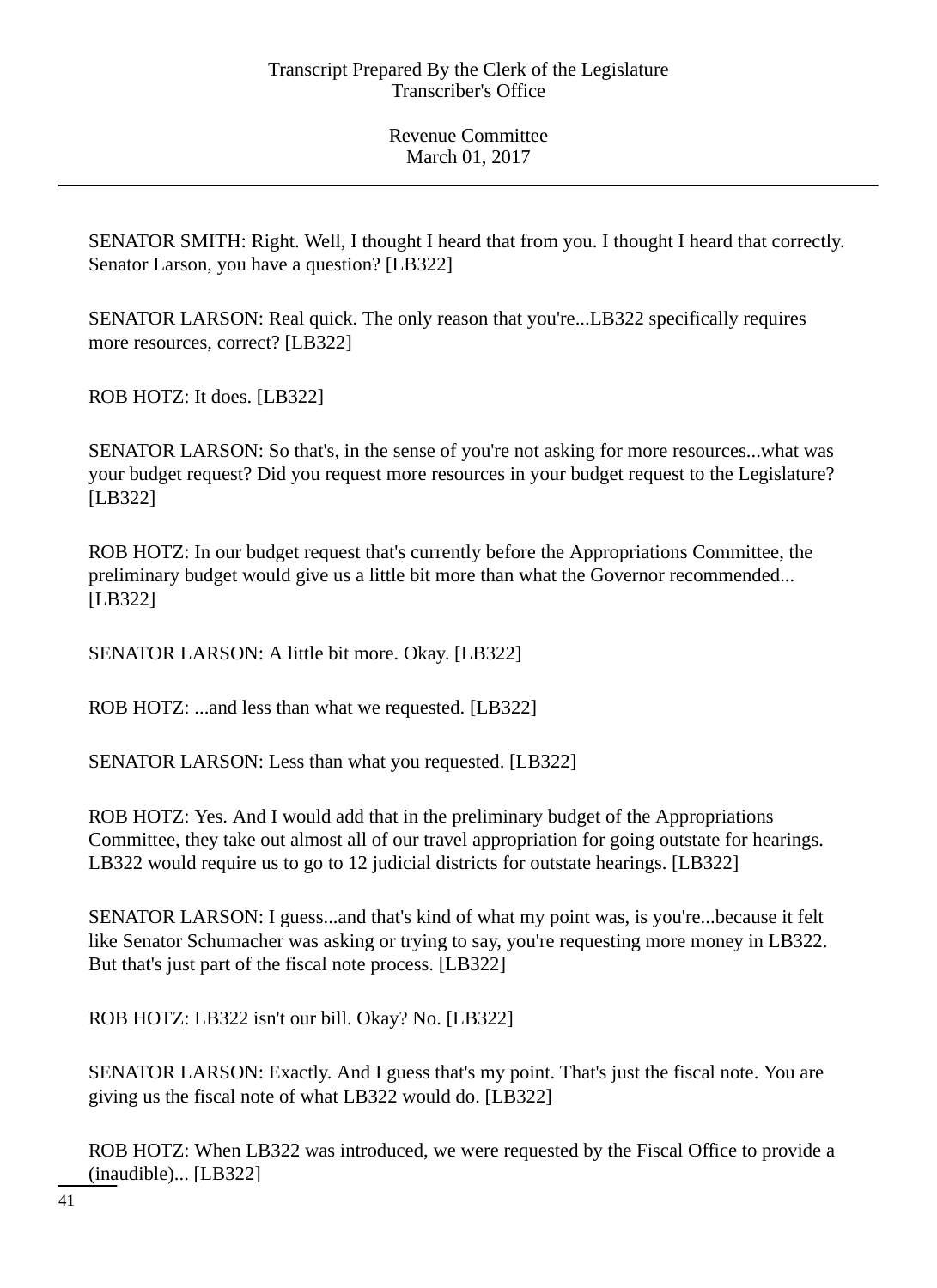SENATOR LARSON: Exactly. So it's not like you're...the reappropriation processes of LB322, you're not...that has nothing to do necessarily... [LB322]

ROB HOTZ: No, sir. No relationship. Correct. Correct. [LB322]

SENATOR SMITH: Thank you, Senator Larson. That was the point I was trying to get at as well. Okay. Further questions? [LB322]

ROB HOTZ: I'm sorry, Senator Smith. I didn't understand the nuance there apparently. [LB322]

SENATOR SMITH: All right. Further questions from the committee? I see none. All right, thank you very much. [LB322]

ROB HOTZ: Thank you. [LB322]

SENATOR SMITH: Thank you for your testimony. Anyone else wishing to testify in a neutral capacity on LB322. Welcome back. [LB322]

NATHAN HABEL: Yeah, good to be back. So I think this is the issue that brings me out here. Currently, at my salary it takes me two months to pay my property tax bill and I'm here because I want my life back. I mean, I love working and all, but I also love my kids and would like to spend some time with them. As far as measure LB322, I think... [LB322]

SENATOR SMITH: I'm sorry, I'm going to need you to spell your name again for us for the record. [LB322]

NATHAN HABEL: Oh, sure. Nathan Habel, N-a-t-h-a-n H-a-b-e-l. [LB322]

SENATOR SMITH: Thank you. [LB322]

NATHAN HABEL: Yeah. As far as measure LB322 goes, I think a lot of it you guys have brought on yourself. For example, a relative of mine in Utah purchased a \$450,000 house. Their tax bill is approximately \$2,500. Here the tax bill would be much greater. And because the rate is so high, you have a lot of protests. People don't want to pay more than they have to. But if you had a more reasonable rate, do you think people would come out to protest and have such a problem with the process? They would...my brother-in-law, he's not going to go through all the hoops to worry about a 10 percent increase or a decrease. If he feels it's off 10 percent or 20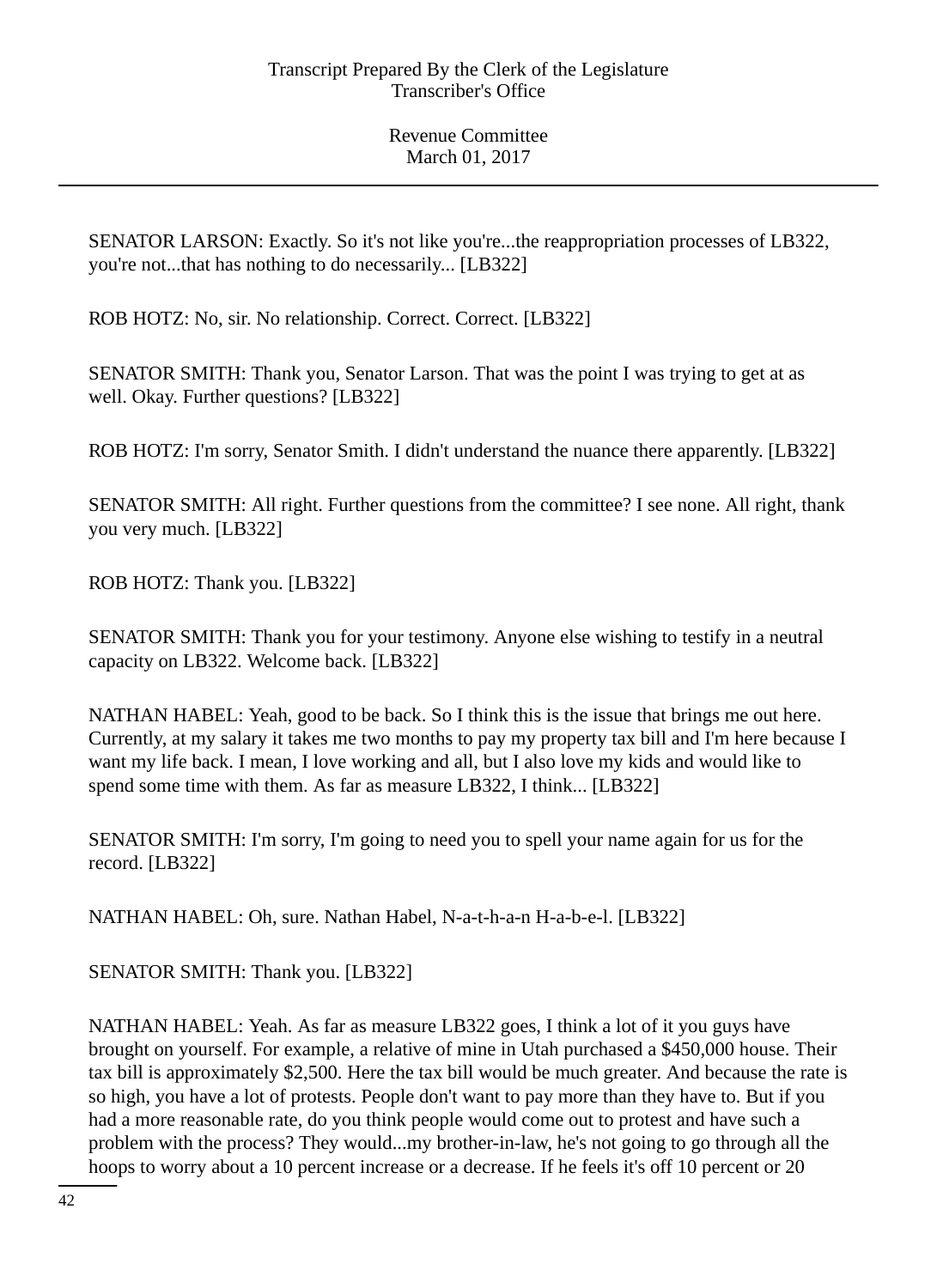Revenue Committee March 01, 2017

percent, he's not going to go through all these hoops to try and correct that because the rate is reasonable. So I think LB322 does nothing for affecting the actual problem of what's bringing all of your "guys's" backlog and inefficiencies and other things that cause us to nibble around the edges of the issue. I'm thoroughly against any fees for protesting an assessment. I think that at the current rate I should be able to bloviate as long as I want to somebody in authority over tax issues, just out of courtesy. You shouldn't charge me extra, because if you charge me something I'm going to want something in return. If you just listen to me calm and rationally, perhaps I don't get my way, but at least the system has been served. So I'm thoroughly against any fees for any type of appeals. I am all for any parts of the system that make it more nimble. Why is there a very short window to protest? Why isn't it a year-long process? Why isn't it fluid? Why can't it be adjustable, beginning of the year, end of the year, or when a sale is made, or for whatever reason, renovations, things like that? Right now, it's a behemoth. And to try and recoup any of your losses or to have it adjusted to your need, there's no reason that we can't accommodate any of those features. Another thing is it's inherently corrupt, I think. There's no mechanisms in place. Should an assessment be wrong and you lose a lot of money on the sale or for whatever reason, there's no way to recoup a faulty assessment, a bad judgment. So without any mechanisms of recuperation and process, people are on edge. Why would we pay one more dollar than is due, because we can't get any of it back if you guys prove to be wrong. So an assessor's opinion is essentially an assessor's opinion and the market will actually dictate the price. Further, it's misleading, your numbers, taxing us on the full cash value. Meanwhile, the things that you have to do to fix your house in a negotiation and the process of realtors' fees dramatically improve the cash that you get back from a sale. Why are we paying the full tax amount for money that we never see? It's inherently corrupt. And I think that a lot of your issues would be alleviated if there were a move towards transparency, flexibility, honesty, and the fact that we have some type of redress. I will protest just to protest, because that's the only mechanism I have at my disposal. You guys set the rate. You guys set the amount. I have no other lever of control. So as I grasp for that control I will protest just to protest because I can and it should be sacrosanct. Once again, all of these features would be ameliorated should that rate be more reasonable, should the system be more responsive, and should there be some accountability if problems were wrong. LB322 does nothing to address these. I do appreciate the features that lean towards these principles that I am for. And I am against any of these features that complicate or empower you guys in stepping over the taxation limits that I think are reasonable. Any questions? [LB322]

## SENATOR SMITH: Thank you, Mr. Habel. Questions from the committee? Senator Groene. [LB322]

SENATOR GROENE: You know that every single tax dollar...property tax dollar that is collected is spent locally? [LB322]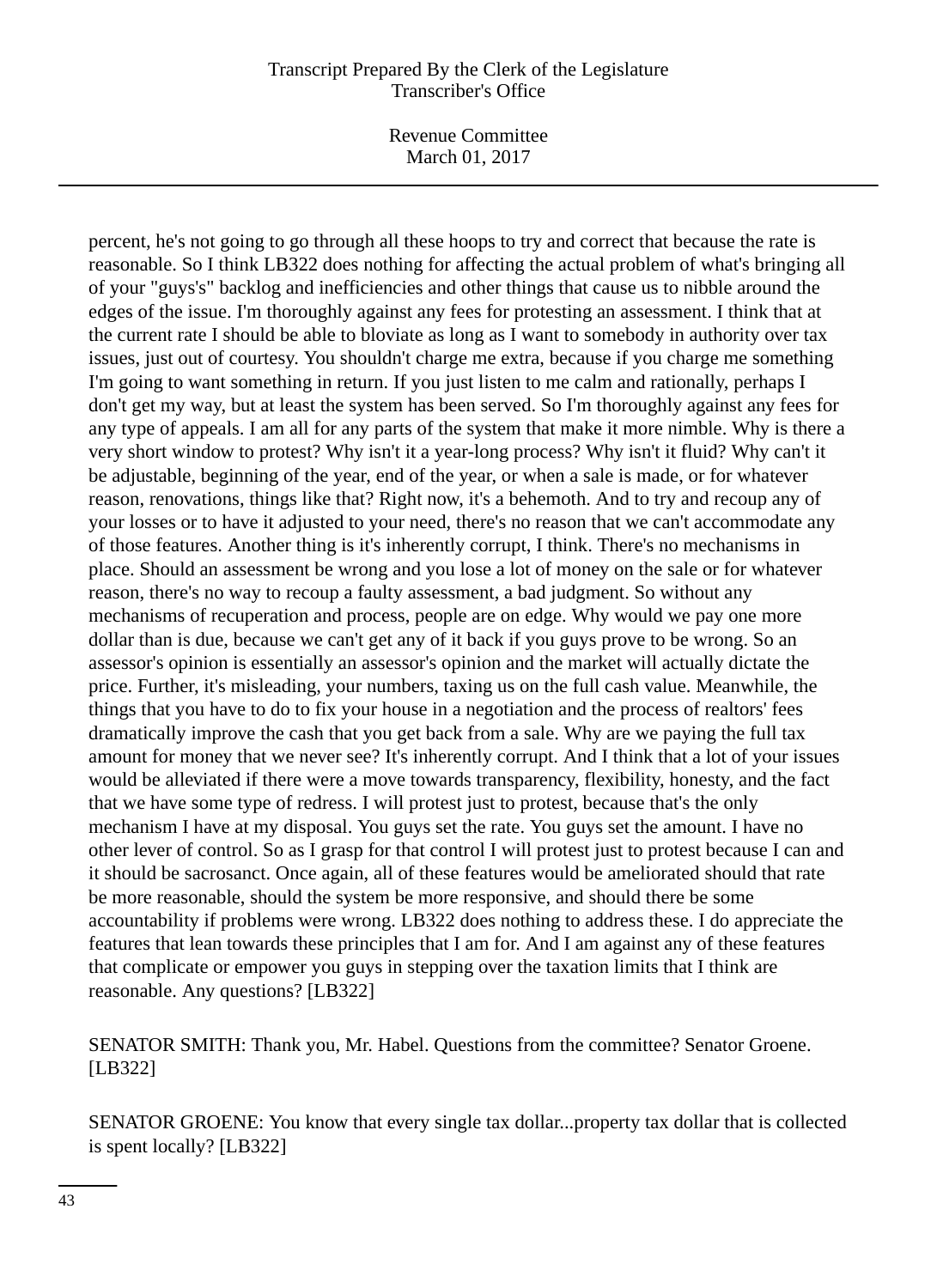NATHAN HABEL: Okay, yeah. [LB322]

SENATOR GROENE: So I'm on your side, but if you don't pay them, who's going to pay them? [LB322]

NATHAN HABEL: Well, that is a good question. I think there are mechanisms in place. In visiting the state of Utah, while I am not familiar with everything in their state, their schools didn't have dirt floors. They seemed quite modern, perhaps maybe not as nice. The fact that if we don't, nobody will, I think is a misnomer. I think that we have to innovate. And the fact is, the old ways aren't getting it done. So here we are. I mean, how many more people have to show up once they do the math and say, I'm working so long to pay my property taxes, there's a point where it doesn't become worth it. Now, full disclosure, I am going to move the moment my parents-inlaw pass away because of the onerous taxes. I don't like it here. My wife's family is integral to her and everything about the way that our family operates, so I'm stuck. This is me reaching out an olive branch, so to speak, to try and fix the broken system. So, yeah, let's innovate, let's figure it out. But to say that if I don't pay them, who will? We'll figure it out. [LB322]

SENATOR GROENE: By the way, Utah is about two-thirds per student spending--and they have very good schools--than Nebraska does. [LB322]

NATHAN HABEL: Exactly my point. [LB322]

SENATOR GROENE: I'm just agreeing with you. [LB322]

NATHAN HABEL: The point is that LB322 I think does not meet the measures inasmuch as what I've described. But, you know, sure, let's do something. [LB322]

SENATOR SMITH: Very good. Thank you, Mr. Habel. [LB322]

NATHAN HABEL: Okay. Thanks. Yeah. [LB322]

SENATOR SMITH: Others wishing to testify in a neutral capacity. I see no one else. Senator Craighead, you're invited to close on LB322. [LB322]

SENATOR CRAIGHEAD: Thank you, Mr. Chairman. Thank you to all of you for listening this morning to LB322 and thank you to all of the testifiers. Again, LB322 is a culmination of several meetings with Douglas County staff, Douglas County commissioners and elected officials, city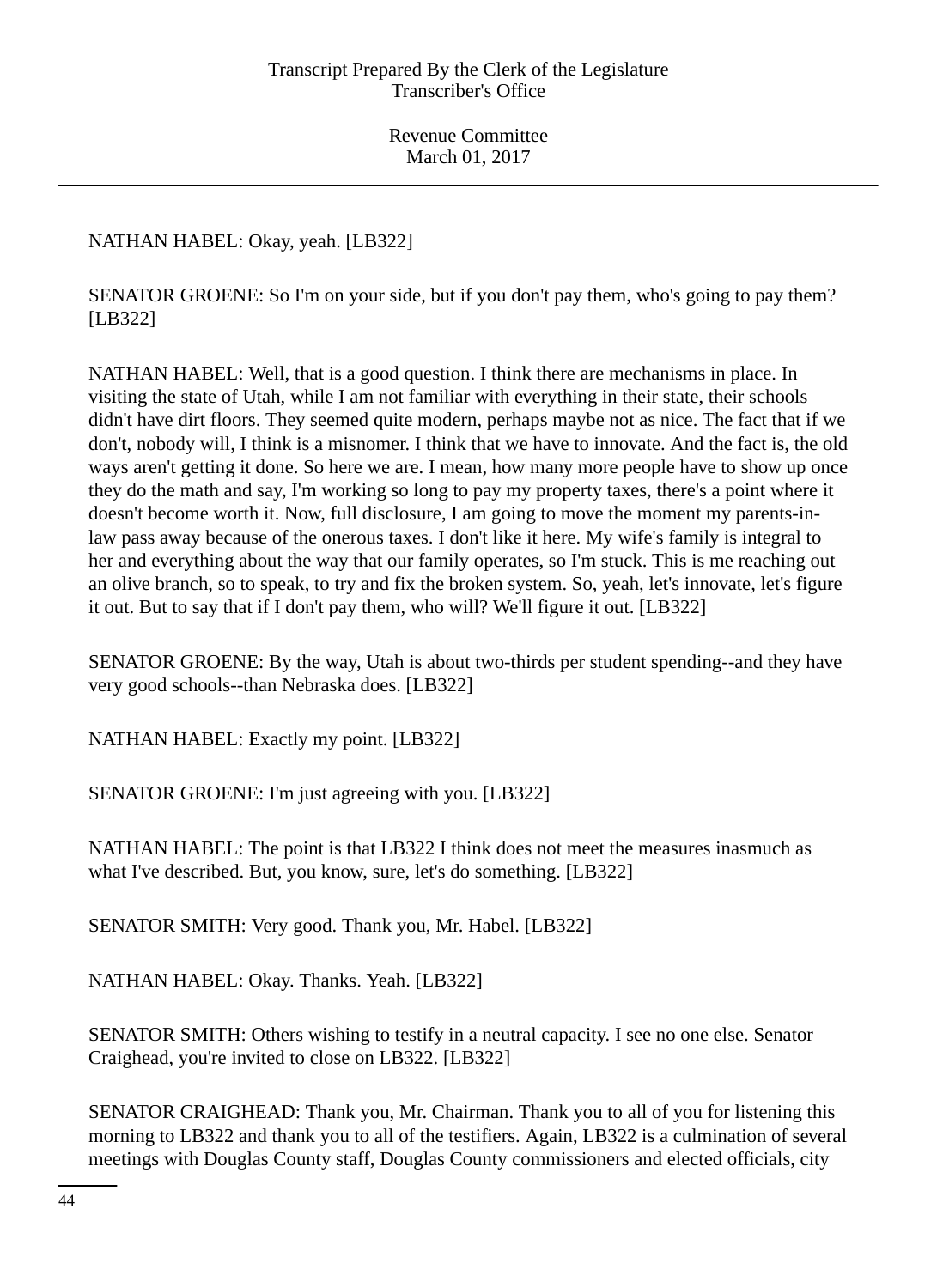Revenue Committee March 01, 2017

of Omaha staff and the city of Omaha elected officials that was driven by many constituents reaching out asking me to help them after the TERC ordered "egrarious" (phonetic) increases and decreases on real property in Douglas County. And actually we started these meetings last May. While people want it, they resist it at the same time. But it is time for TERC to change. It's time for TERC to be modified. Now, as someone who has been a real estate broker for almost 15 years, I'm going to again reiterate that there should be a broker on the TERC as another perspective. We do not need three attorneys. We do not need two attorneys. I believe that we need a broker, we need an appraiser, and we need one attorney. Three years is too long for an appeal, in my opinion, for the TERC. Eighteen months is even too long. Here's an example. In Douglas County, as I mentioned to you, there was the arbitrary decrease of 8 percent in northeast Omaha and an arbitrary increase 7 percent in west Omaha. Now let me tell you, because Councilman Gray talked a little bit about this, many of the people who live in north Omaha--and we're not...we're talking areas like Minne Lusa and Florence and just older areas but very nice, very respectable--some of these people have been paying mortgages for 20 years. Their valuations went down. They lost money. This may be the only asset that they have. They did not want their valuations decreased by 8 percent. Why it happened, I don't know. The same on the flip side. Why was a certain area of west Omaha decided to have a 7 percent increase? So if we have three years for a valuation and let's take the city of Omaha for last year or Douglas County. In 2015, property values increased tremendously. In 2016, the land values increased tremendously, which you've talked about. Some have increased from like \$20,000 to \$300,000. Okay, this is in basically a one-year period. So what happens if we do not have a hearing for three years? Things can change again. Eighteen months is even too long, but that would be a very good compromise to do this. Fifty dollars for a fee is actually really in my opinion not too much. It would increase...it would raise \$788 million of which about \$500,000 of that is profit. I agree that people do have the right to protest, just to protest because it's their right as a Nebraskan, as an American citizen, but it does take valuable time away from the TERC. And I think that this is something that we really...this is one way...\$50 is not really going to break anyone. And if there is a problem, I would be very happy to pay the \$50 personally for someone who is going through a protest. Again, I want to thank you. I hope you'll give this some good thought. We will continue to work on this. But, again, we decided that something needed to be done with the TERC, so this is our first attempt at it. Do you have any final questions for me? [LB322]

SENATOR SMITH: Senator Larson then Senator Groene. [LB322]

SENATOR LARSON: Real quick on the \$50. And I understand any individual, as you said, that doesn't want to pay the \$50...but it's my understanding that TERC is a quasi-judicial forum and just like any...to use the judiciary...our regular judiciary, it takes a fee because you are filing a formal protest. It's not like you're going to talk to the county board or us. [LB322]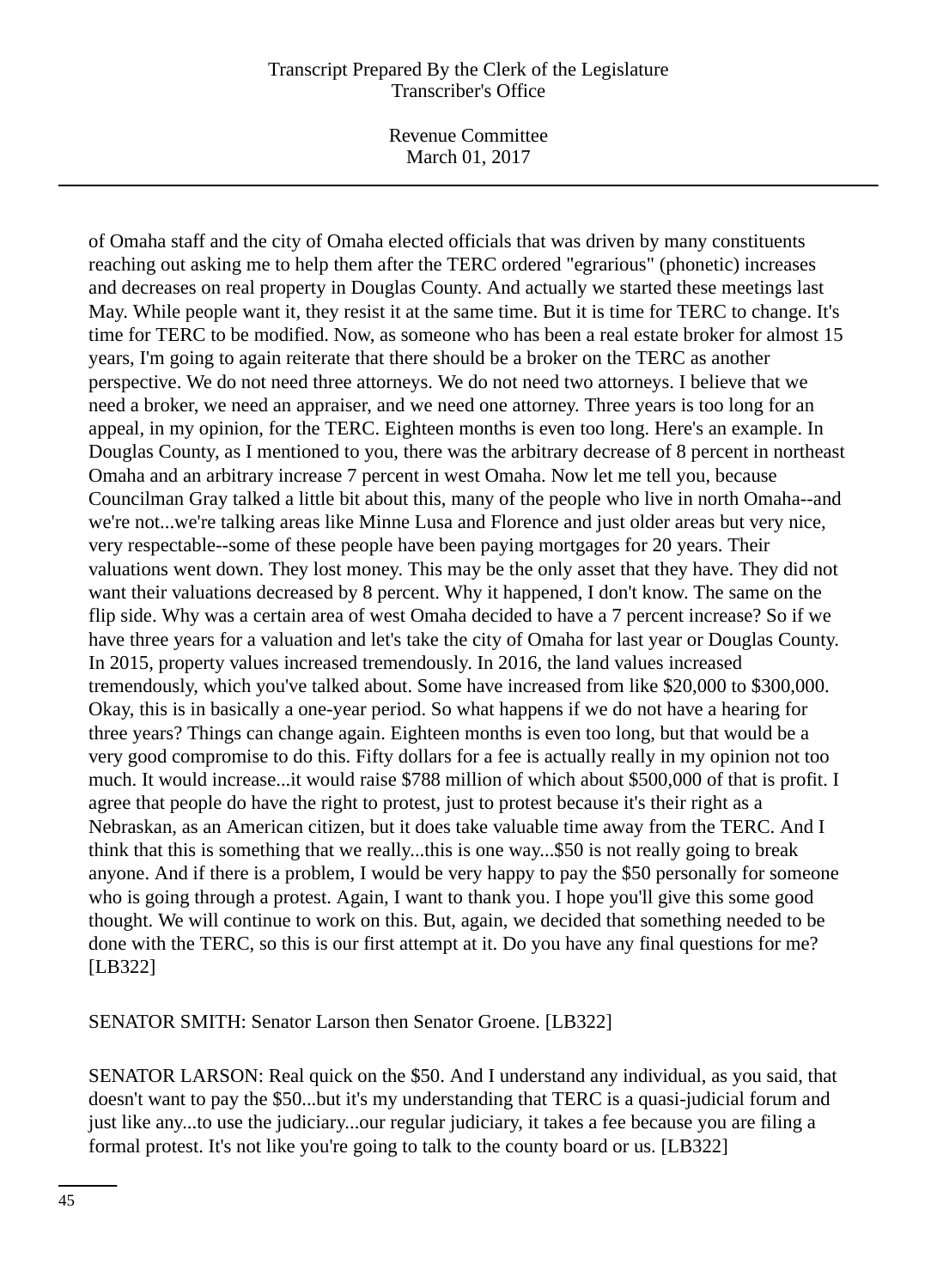# SENATOR CRAIGHEAD: Yes. [LB322]

SENATOR LARSON: Because it's judicial, it does take a fee and that's why that fee has to be there. Correct? [LB322]

SENATOR CRAIGHEAD: Yes. That is my understanding. And also I believe that with the fee, if people just want to protest for the heck of protesting and then not show up--which is a waste of time and energy and money--it will decrease the no-shows. [LB322]

SENATOR LARSON: And as Chairman of the General Affairs I find the same with the Liquor Control Commission and dealt with this of those that are protesting liquor licenses. Their protests could result in legal action, therefore it does take a fee. So thank you. [LB322]

SENATOR CRAIGHEAD: Thank you. [LB322]

SENATOR SMITH: Senator Groene. [LB322]

SENATOR GROENE: Thank you, Chairman. So I'm living in North Platte and I see that Douglas County is under valued quite a bit. The TERC board just looks at facts, comparable sales. And they come back and said, your county assessor is not doing their job. So if you're 7 percent or 8 percent less, me, as a taxpayer in North Platte says, I'm giving a lot of money to state aid to schools because you guys are undervalued. Looks to me like you got a county assessor problem. We got hit in one part of my county for 17 percent increase. We all knew it was undervalued. The county assessor knew that there was a problem there. We accepted it, because we knew that those homes in that area were worth more than what they were assessed. Every home I've sold--I've moved five or six times--I never looked at what the assessed value at the county was when I valued my home. I knew what the market was, I set a price on it, and I sold it. I don't think the assessed value has anything to do with when you put a price on your house, I really don't. But anyway, you've got a county assessor problem, it sounds to me like. [LB322]

SENATOR CRAIGHEAD: I would agree that there are several problems here, yes. I would agree with that. I also agree that the TERC needs to be modified. And as a real estate professional I'm going to disagree with you as far as looking at the assessed value. The first thing that a realtor will do is go into the county assessor Web site and look at the assessed value. And the reason that they do that is because every potential client goes in and looks at the assessed value. And that is one thing that they use as far as negotiation. I'm going to disagree with you on that one. [LB322]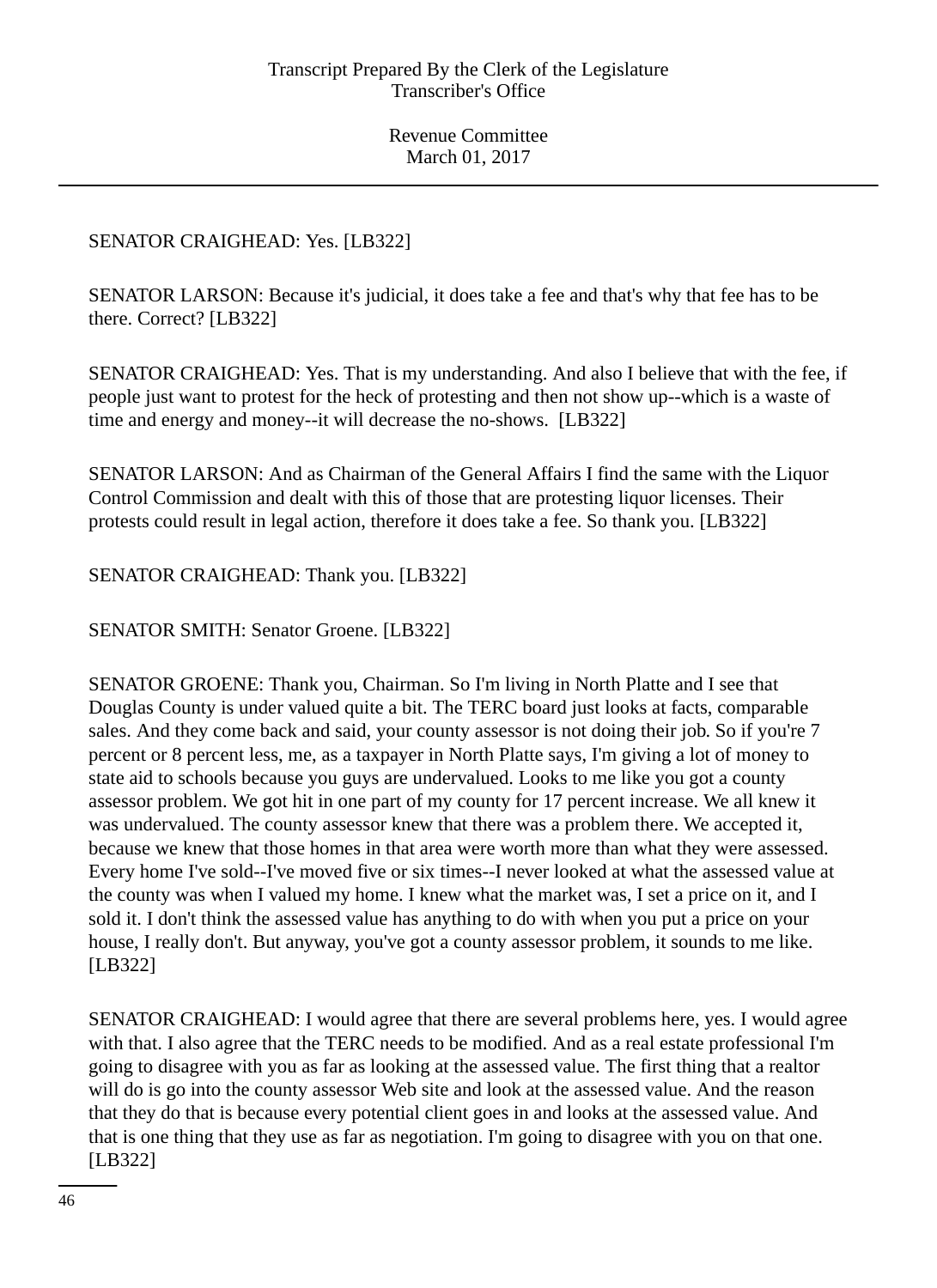SENATOR GROENE: So if we put a professional person in there, then the way they put a price on a house when they recommend to sell it is going by what the county assessor says, not what the value is. [LB322]

SENATOR CRAIGHEAD: No, you do a competitive market analysis. [LB322]

SENATOR GROENE: Yeah, that's what I meant, a market analysis. [LB322]

SENATOR CRAIGHEAD: Yeah, you do a CMA. Yes. You do a CMA. But again, like I say, if there was an attorney, an appraiser, and a broker, it would be a very well-rounded TERC board, in my opinion. [LB322]

SENATOR GROENE: Thank you. It's just while you're here, we have a property tax problem in the state everywhere. Thank you. [LB322]

SENATOR SMITH: Very good. Thank you, Senator Craighead, for your closing on LB322. And that concludes our hearing on LB322. [LB322]

SENATOR CRAIGHEAD: Thank you. [LB322]

SENATOR SMITH: So we have two more bills ahead of us and we do have some time constraints before we have our ceremonies today. Can I see a show of hands of people that are going to testify on Senator Lindstrom's bill in either direction? Okay. And then how many will be testifying on my bill in either direction? Okay. So we don't have that many testifying, but I do want us to be conscious of the time mix so everyone has a chance to speak that needs to speak. All right, so Senator Lindstrom is going to introduce LB385 and welcome. [LB322]

SENATOR LINDSTROM: Good morning, Senator Smith and members of the Revenue Committee. I am Brett Lindstrom, B-r-e-t-t L-i-n-d-s-t-r-o-m, representing District 18 out of northwest Omaha and I'm bringing LB385 today for your consideration. Property tax and property valuations have been hot topics this year, especially in my Omaha district. We have received numerous phone calls and e-mails from property owners whose valuations have skyrocketed from the last year. There have been groups of unhappy property owners voicing their frustrations to their county boards and preparing to file appeals. After a property owner appeals to the county Board of Equalization, the next step is to appeal to the Tax Equalization and Review Commission or TERC. TERC was established in 1996 to give property owners an avenue to challenge the counties' property rulings without going through the court system. TERC was set up to be a neutral body to settle disputes that is more accessible to taxpayers than the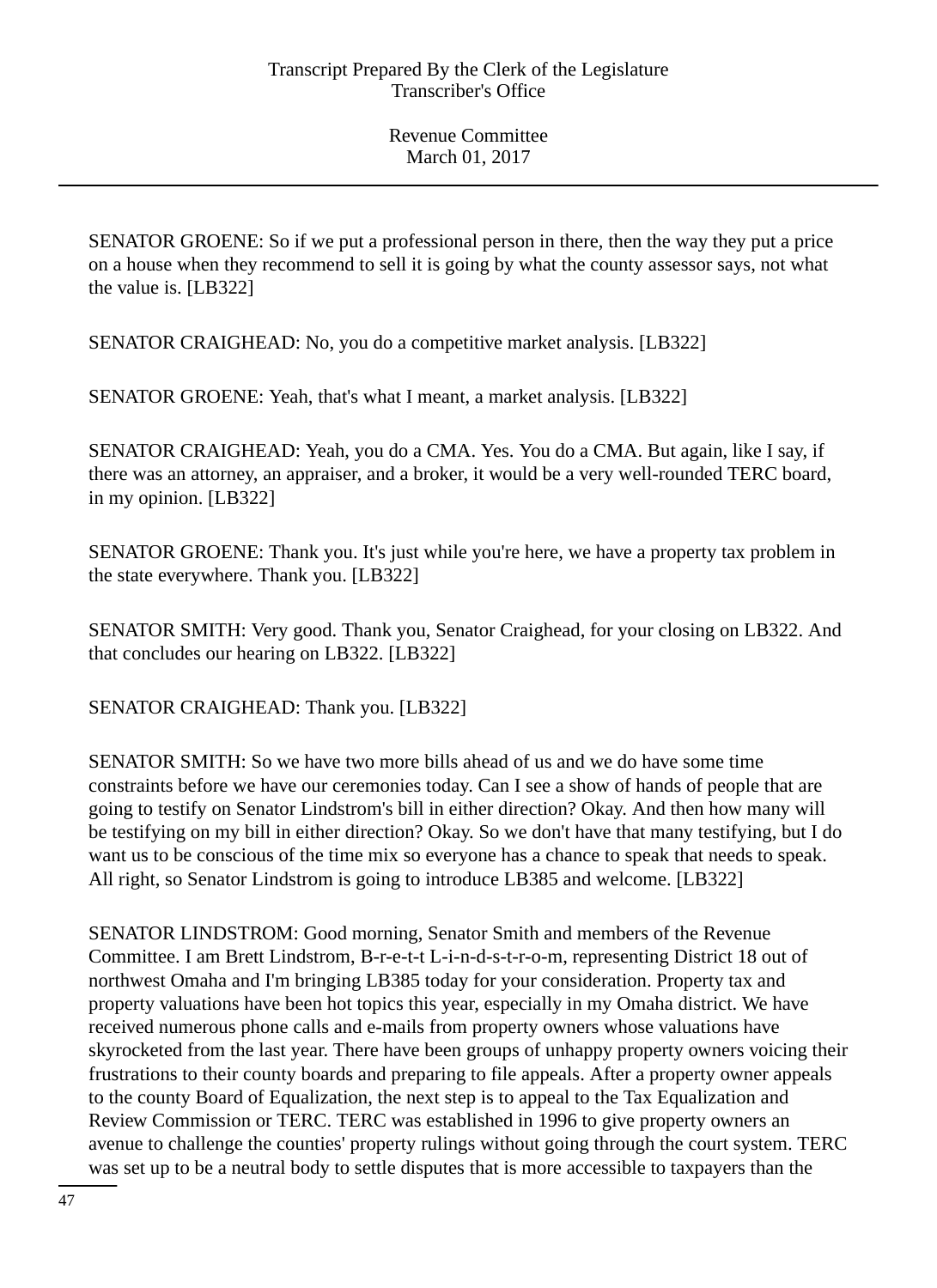Revenue Committee March 01, 2017

district court. There are different opinions as to whether TERC currently operates in the manner it was originally intended. Multiple changes have been made to TERC since 1996 and I am here today to add two more changes. First, LB385 places the burden on the county Board of Equalization to prove by a preponderance of evidence that the property valuation is proper when assessed value of a property jumps by more than 5 percent over the previous tax year. Second, LB385 allows those with the power to execute an appeal on behalf of a taxpayer, a person with a power of attorney or durable power of attorney and a person who is a trustee of an estate can sign the TERC appeal. This is helpful to taxpayers, businesses, and landowners who own more than one parcel of land and allows nonlawyers to be able to file on behalf of the property owner they represent. The changes proposed in LB385 help our taxpayers navigate the property valuation appeals system in a more beneficial and friendly manner. With that, I'll be happy to take any questions you have. [LB385]

SENATOR SMITH: Thank you, Senator Lindstrom, for your opening on LB385. Questions? I see none. Thank you. [LB385]

SENATOR LINDSTROM: Thank you. [LB385]

SENATOR SMITH: Proponent of LB385. Welcome. [LB385]

VANESSA SILKE: (Exhibit 1) Thank you. Good morning, still. My name is Vanessa Silke, my name is spelled V-a-n-e-s-s-a S-i-l-k-e, I'm an attorney with Baird Holm and I'm here today on behalf of the Nebraska Association of Commercial Property Owners. We worked directly with Senator Lindstrom on this bill and we appreciate his effort to identify a couple of simple ways that we can make the process better for taxpayers in Nebraska. My colleague, David Levy, is actually on the board for the association. And so if you have any questions on this and I'm not able to answer them, I'll defer you to him. I'm going to make sure that he follows up. The goal of LB385 is to be fairer to taxpayers who face significant procedural and substantive hurdles and burdens under the current law for their appeals that they file with TERC. And the bill does this in two ways: One, it facilitates due process for taxpayers in Nebraska by clarifying and confirming in statute specifically who can file on behalf of a taxpayer. There are some general references to other folks who are able to file on behalf of a taxpayer in current rules and regs and some authority for the commission to possibly grant this. But we want to clarify specifically that when you have a contractual relationship with a property manager or through a durable power of attorney, those types of examples that are set out in statute, that those folks are able to file a timely appeal on your behalf. The second way that LB385 meets this goal is by requiring the county Board of Equalization to carry the burden of proof for appeals in specific instances where the assessed value has increased by 5 percent or more. And this actually tracks what we see in other states. Specifically, in the state of Missouri the assessor does not have any...there's no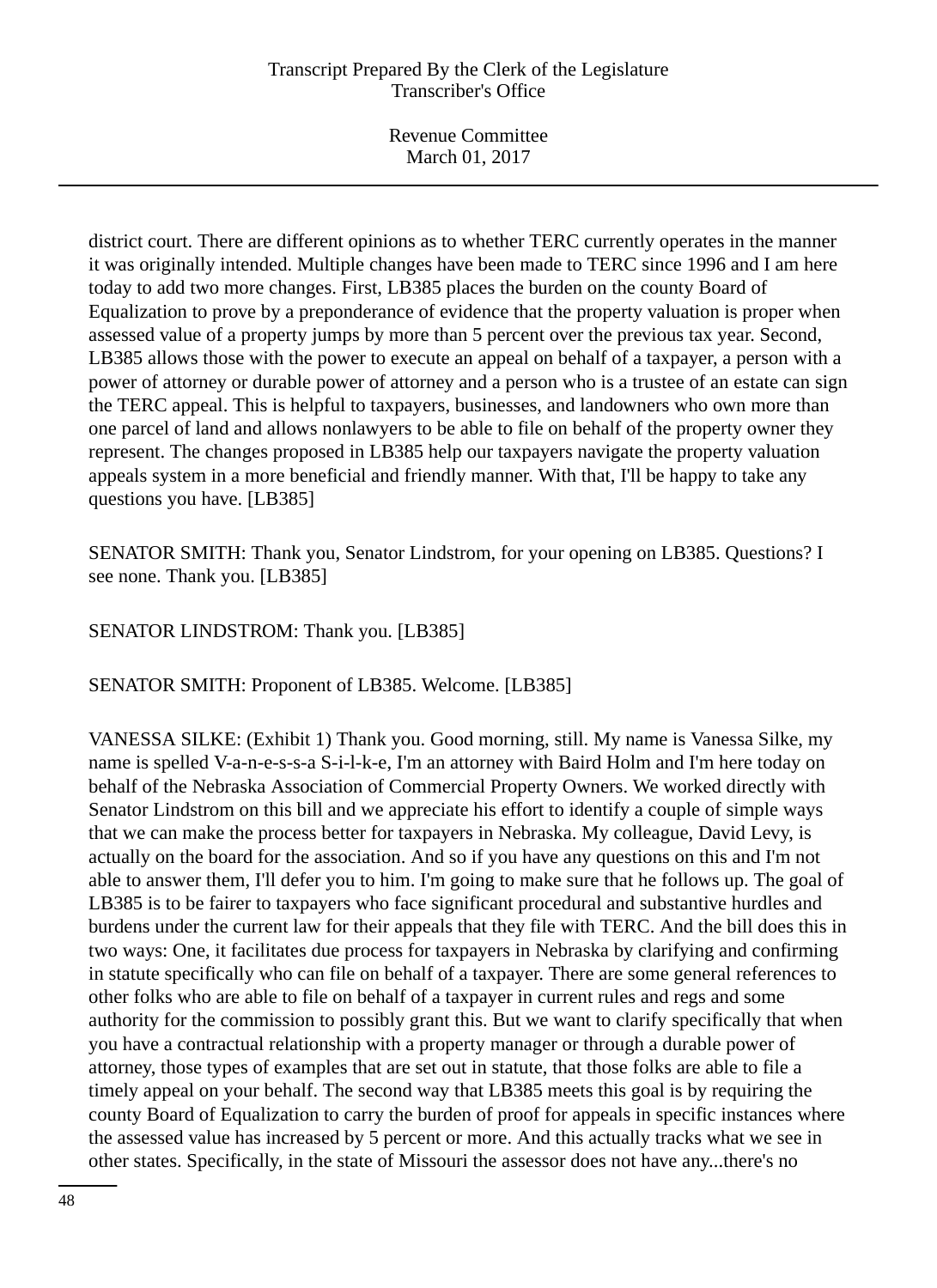deference to the assessor's opinion at all. The county Board of Equalization, under other local authority in the state of Missouri has to show up at a hearing and carry a burden of proof under all circumstances. What's proposed in LB385 tracks more closely with what we see in Indiana that has the same language. Above that threshold of 5 percent or more, the county Board of Equalization does have to meet a burden of proof at the hearing. As it stands right now, property owners that file an appeal have the entire burden of proof to show that this valuation was incorrect at the hearing. And when it's increased by this much, we do think that the county board should come and meet that burden. So with that, I'm happy to answer any questions that you might have. [LB385]

SENATOR SMITH: Thank you, Ms. Silke. Questions from the committee? I see none. Thank you. [LB385]

VANESSA SILKE: Thank you. [LB385]

SENATOR SMITH: (Exhibit 2) Next proponent of LB385. Seeing no additional proponents of LB...proponent? Okay. We do have one letter for the record in support of LB385, Shaun Michelle James of Smith Slusky Pohren and Rogers, LLP, sent a letter in for the record in support of LB385. We now move to opponents of LB385. Welcome. [LB385]

SHAKIL MALIK: Thank you again. I'll be brief. I know the committee is on a time crunch now. Shakil Malik, S-h-a-k-i-l, last name Malik, M-a-l-i-k, testifying in opposition of the bill on behalf of the Nebraska County Attorneys Association. Once again, I'm a deputy Douglas County attorney. I handle the TERC appeals for Douglas County and the subsequent court actions. Two things I'll talk about. First of all, the expansion or the delineation of who can file a TERC appeal. There's never been any question that attorneys can file and sign TERC appeals at TERC. They've been doing it for years, Baird Holm included, I have cases with them. That's never been a question or an issue. Really where my concern is, what I talked about on the previous bill, you have these tax reps who come in and they can file the protest at the board of equalization level, but the TERC has stopped them from filing actual TERC appeals because it's not something that Nebraska regulates. If we did want to go down this route, Texas actually does regulation of these property tax representatives. They're not under any code of ethics or licensing or exam. And like I talked about before, a lot of confusion can ensue where we've had it where some were either on contingency or pay a fee to a tax rep to help them at the board of equalization level and then do we really have them expanding to the full quasi-judicial hearing at the TERC level? And I think there's, and I mentioned before, some unauthorized practice of law issues. I think certain parts of the expansion are fine, like the trustee, power of attorney. That stuff...I think that's common sense and TERCs normally let those in. That's not been an issue. Really it's this whole person who has a contract. Even property managers have been given some deference and been able to participate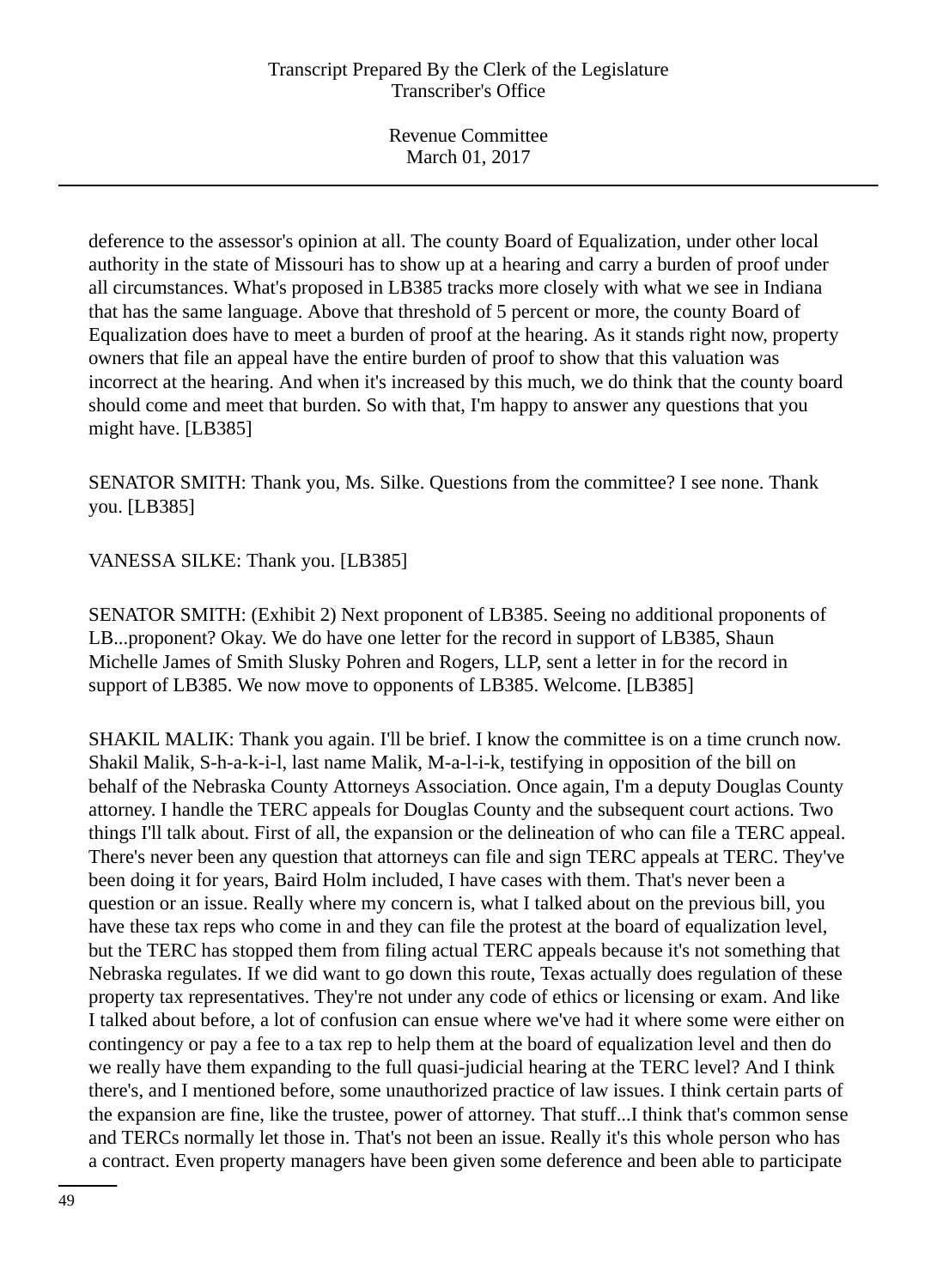Revenue Committee March 01, 2017

during these hearings, but when you just have this person who has no relationship other than, hey, hire me, I'll lower your property taxes. I think that becomes a concern. And also a concern about who can authorize settlements, who can authorize...because it's not just who can sign the appeal, it's who can actually participate. So do we go to the rep for settling the case, because I'll tell you and TERC will confirm this, many, many, many TERC cases, much more than actually go to hearing are actually settled well before a hearing. How does that happen? How do you make sure you're dealing with the right party? I think there are some concerns there. The next piece is this 5 percent threshold for shifting the burden of proof. Now, from the attorneys' perspective, yes, if you put the burden of proof over to the counties it's going to increase for county attorneys statewide. Really though, the biggest issue is how do you make this work? So let me give you an example of what we talked about. And no, it's not misinformation. The TERC does have cases where they're three years behind. You can look on their calendar on their Web site, terc.ne.gov. And, yes, multiple years do get often consolidated, where you have a 2014, 2015, and 2016 case for the same property heard at the exact same time. So under this 5 percent, let's say a property in 2012 was at \$100,000, they didn't appeal. Next year the assessor raises it to \$106,000. Well, that's a 6 percent increase. So now the burden of proof is on the country. (In) 2014 they kept it at \$106,000 and 2015 they kept it at \$106,000, but all three years got appealed. So how do we handle that then? So for 2013, the burden is on the county. But technically for '14 and '15, since the value stayed the same, it's on the taxpayer. But how do you do that all in one hearing? It's going to get really messy. So I think there's a lot of technical aspects that...well, I can understand the premise and I'm not per se saying it's a bad premise, in execution it would really be a nightmare. What happens if one value is up, one value is down or does it...and for multiple years the TERC have to right there at the hearing decide what one value is going to be and then look at, okay, what does that mean for a percentage change for the next year? And you literally...I don't even know if we'd be able to have consolidated hearings anymore, which would once again increase the amount of docket time and the amount of burden on the TERC. I really see some concerns there. And then lastly, just touching in on the no-shows, if you have the burden of proof on the county, right now if we show up and nobody else is there, it's a default judgment. Taxpayer didn't come, didn't present a case, do we still have to come and put on our full case, put on our evidence because the burden of proof is on us? So it's not like we can have default judgment as the responding party. How does that even work then at that point? Do we make that situation even worse where now a taxpayer who's just mad about something but doesn't want to actually put on a case files, we have to go down to Lincoln or maybe we do a single-commission in Omaha. I have to have the assessor appraisers there and put on a full case when there's nobody even on the other side because the burden of proof is on us. So just some things that I wanted to make the committee aware of there are some potential issues here. With that I'd entertain certainly any questions the committee might have. [LB385]

#### SENATOR SMITH: Thank you, Mr. Malik. Senator Schumacher. [LB385]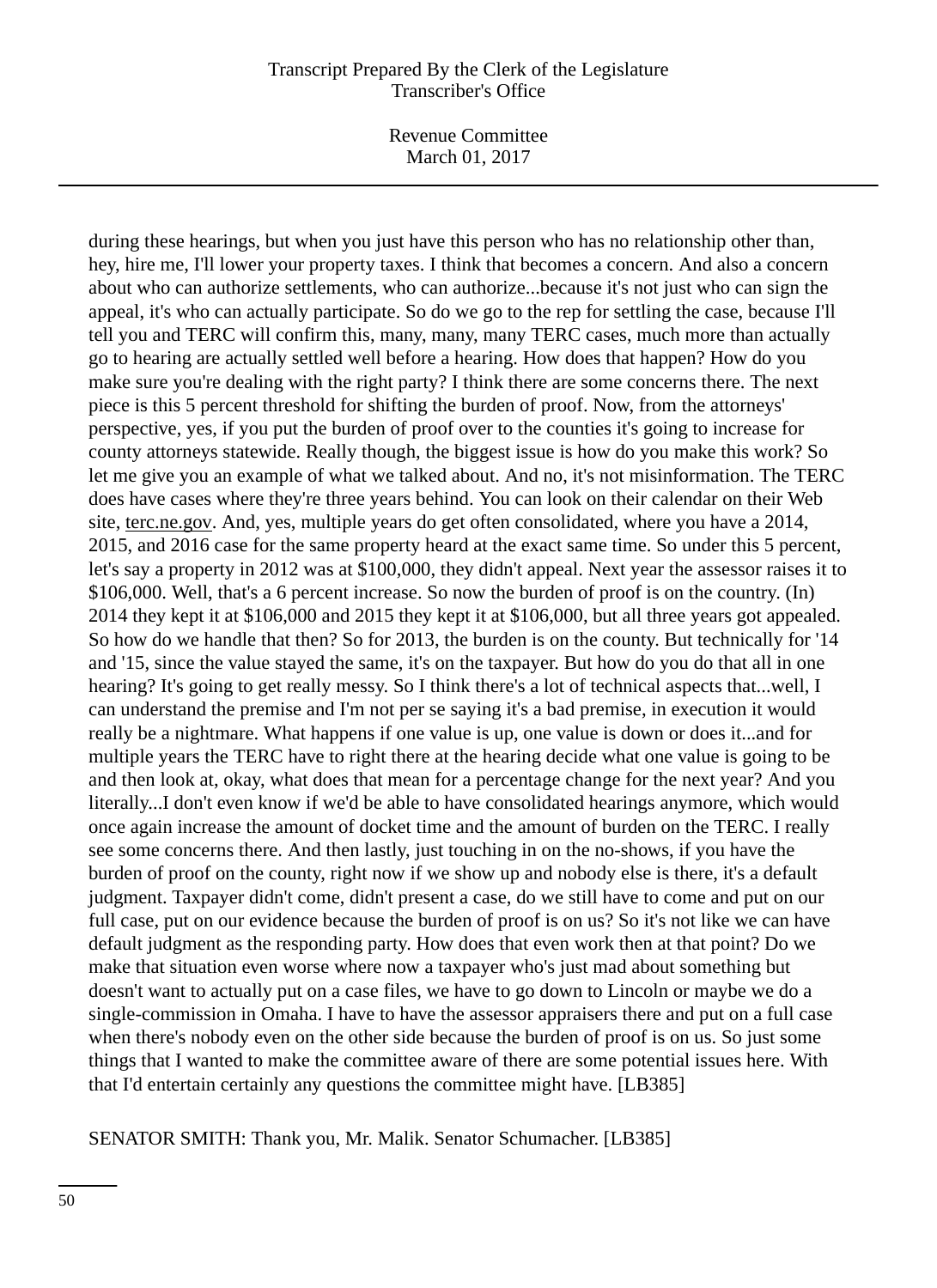SENATOR SCHUMACHER: Thank you, Chairman Smith. And thank you for your testimony. One of the things that appears in the bill as language, a person who is a trustee of an estate. Should that be personal representative of an estate? [LB385]

SHAKIL MALIK: If we want to keep it consistent with the probate code, I think so. In probate court oftentimes trustees, even nonattorneys are allowed to do some stuff, but then there's a certain threshold where you do have to have an attorney. I think you could certainly go with personal representative to make it more expansive, because that could be a lot of different things. [LB385]

SENATOR SCHUMACHER: Okay. And now, you raised a point of negotiating a settlement: who does the county deal with? Generally, someone with just a power of attorney, a regular attorney-in-fact, or a durable power of attorney--I guess that's the same thing as an attorney-infact--they don't carry malpractice insurance. And in the event they make a mistake in the proceedings that costs the taxpayer a lot of money, there may or may not be recourse or any standard of care that they have to deal with. [LB385]

SHAKIL MALIK: Correct. And, Senator, if I may respond, I tried to touch on this with talking about the tax reps but it applies generally. I'm not a private attorney. I'm not here to carry water and say, I'm trying to get more business for attorneys. I have the job regardless. In general though, yeah, there's not malpractice insurance, there's not code of ethics, there's not a supreme court looking over your shoulder and make sure you're not causing people issues. Now, in federal tax court you can have tax reps and whatnot, but really if the state wants to go down that route allowing nonattorney like reps of some sort to be in these types of hearings, then I think you might really have to look at doing a licensing, regulation, oversight, something to make sure taxpayers are protected, because Commissioner Hotz had talked about this, how they worked with the counties heavily to make sure there are no-shows, whatnot. We often act as an intermediary, especially when they don't have an attorney or a rep or they have something that's weird that's going on because the board of equalization, we're not the ones that originally set the value. We just...the assessor sets a value. If they protest, it goes to a referee and the referee hears the assessor and the taxpayer and then forwards it on to the board. And the board basically just signs off what the referee says. And we have to come and say, oh, here's...you know, so we don't really have per se a heavy dog in the fight. So a lot of times, yeah, we are in the position where somebody has been at the board of equalization level where they were being assisted by a tax rep and now they're up at the TERC. They don't know what's going on and we try to do our best to facilitate those. We even have issues where somebody will have...somebody helped them like file a protest, like maybe they just signed off on it and now three years later they don't want to do a hearing. They don't even know how to like file a dismissal or whatnot. Sometimes we'll even given them like a draft form like, here, if you want, to try to help them because...and I think this would just make that worse where you'd have these nonattorneys or nonlegal professionals don't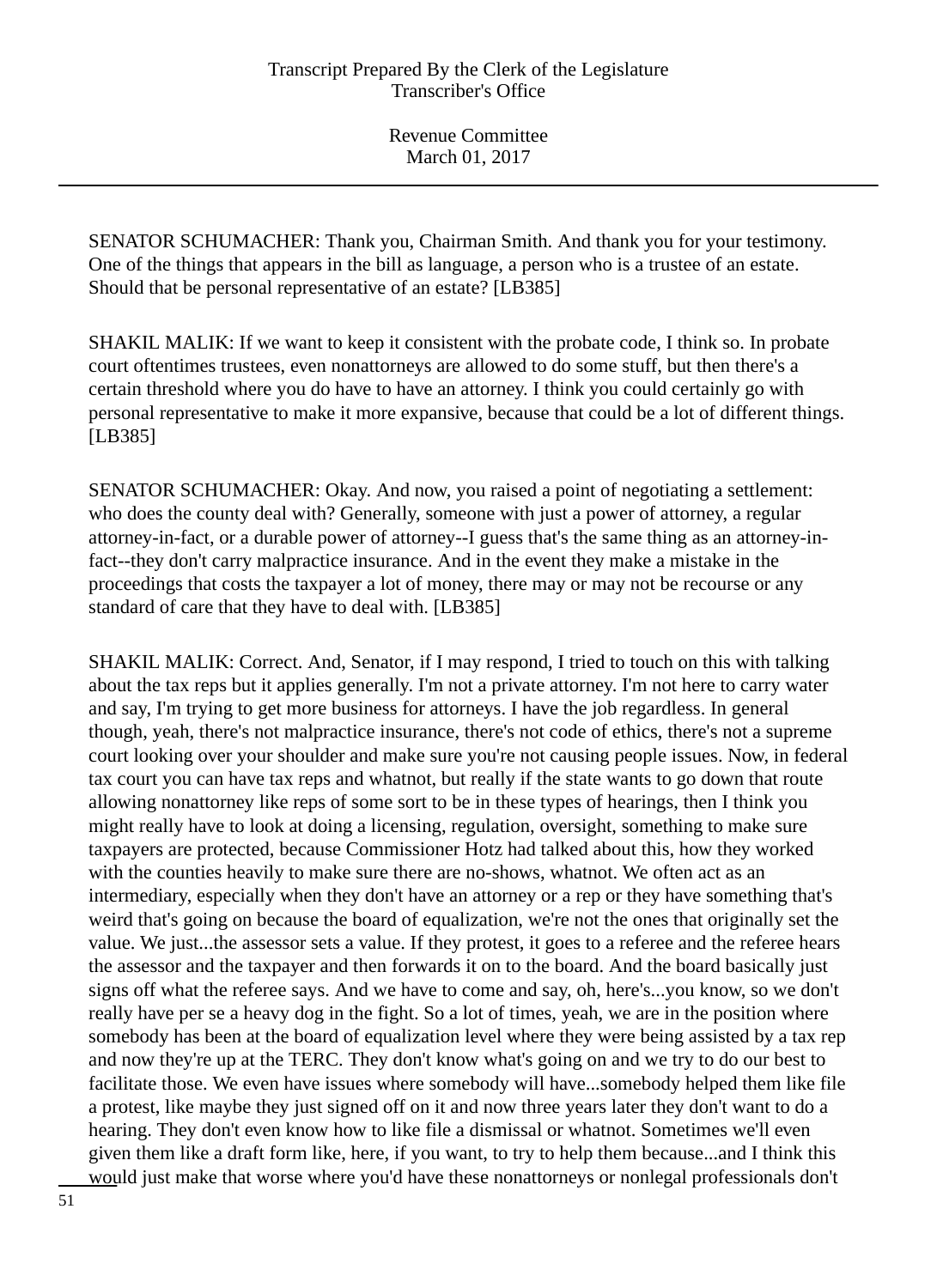have this knowledge work on these cases and potentially financially endangering their client. [LB385]

SENATOR SCHUMACHER: Well, in other states sometimes the bar does zealously defend its right to represent folks before these commissions on the theory that a lawyer who is obligated ethically to your interest, you may believe him a little bit more once in a while. And they may be able to tell you, look, you're wasting your time doing this. Or you've got an issue doing this. And actually reduce the workload of the administrative hearing folks. [LB385]

SHAKIL MALIK: And that certainly does happen. We do have a number...at least in Omaha we have several...probably five or ten practitioners who regularly do TERC hearings, attorneys. And the way those flow generally is quite a bit more efficiently, because they're not afraid to tell their client, look, I know you're mad about the increase, but you don't really have a case here or vice versa. They will sometimes help where they can bring the right evidence. So people don't realize--I can briefly add this--when I go to TERC I cannot settle a case unless--and this is according to TERC's rules--unless the county assessor signs off on it. So sometimes I actually need--even if I think, oh, maybe the taxpayer has a good case--I actually have to have the assistance of the taxpayer or their attorney to get me the right evidence I need to convince the assessor to sign off on the approval. People don't realize the board of equalization actually has limited power at the TERC. We cannot settle any case unless the assessor says, yeah, I'm okay with that, settle it--on an evaluation case. So, yes, they can actually assist us, too, when we have competent counsel on the other side. [LB385]

SENATOR SCHUMACHER: Thank you. [LB385]

SENATOR SMITH: I see no further questions. Thank you, Mr. Malik, for your testimony. [LB385]

SHAKIL MALIK: Thank you. [LB385]

SENATOR SMITH: Proponent. Opponent. Opponent? Okay. [LB385]

TOM PLACZEK: You stopped me there for a second. [LB385]

SENATOR SMITH: Welcome. [LB385]

TOM PLACZEK: I guess it's good afternoon, Chairman Smith and Revenue Committee members. My name is Tom Placzek, T-o-m P-l-a-c-z-e-k, I'm the Platte County Assessor,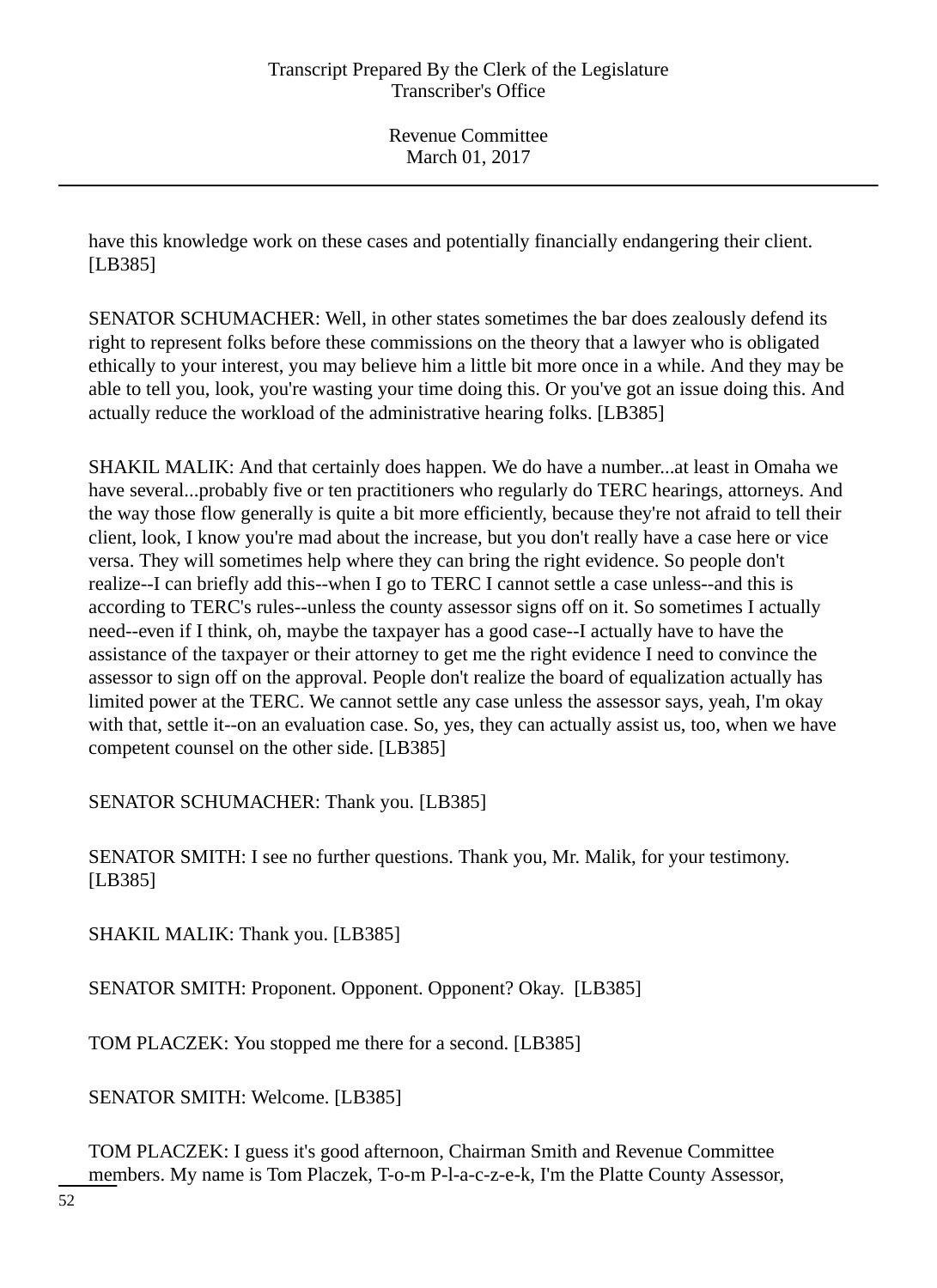Revenue Committee March 01, 2017

representing Nebraska Association of Assessors, NACO. I am opposed to this bill. I believe this bill and the previous bill we just heard are both in response to the 2016 changes implemented by Douglas County and later adjusted by the TERC. TERC, in my opinion, was well within their rights to make the adjustments. This was done statewide, but the Douglas County board, in my opinion, went crazy and got political and called all kinds of attention to a situation that occurs throughout the state. Douglas County should be held to the same standard as the rest of the state and the board should not have intervened. Because of the just stated brouhaha we have this bill which shows a blatant misunderstanding of mass assessment. Most counties, when doing a reassessment of a neighborhood, typically are only doing it because we have fallen below the 92 percent threshold. Most of us shoot for 92 percent or the midway point between 92 percent and 100 percent when we do a revaluation so it isn't done the next year. We don't like to do these year in and year out. And just to give you an idea, if we had fallen to 90 percent, it takes a 7 percent increase to get to 96 percent. So typically when we do this we try to get to that 96 (percent) so we're not doing a change every year. And taxpayers don't like yearly changes and neither do we. I believe changing the current standard of changing the burden of proof would undo 100 years of court decisions and statute. This change would lead to many more protests and more TERC cases. This change presumes the assessor is wrong, which in fact they are the most qualified to set the value versus a homeowner who is motivated solely by personal gain and most of the time is unaware of the current market values. The current standard was adopted by the courts because they knew that the determination of actual value is not a precise science. They acknowledged the idea that value is a range with no exact number for value. And that is correct. Value is a matter of opinion. The court's also acknowledge that when a county does a mass appraisal--emphasis on mass--it is concerned with not only the value placed on an individual property, but also how that value fits into the class or subclass in order to meet the constitutional burden of uniform and proportional. The current system is not broken. Assessors work with liaisons from the property tax department to set values and stay within the 92 percent to 100 percent range. If we as assessors fail to meet this qualification, we will have a show cause hearing with TERC in which we can make our case as to why we are not within those guidelines and why the TERC should not make a change. The TERC would then make the decision whether to leave it the same or make the change. Sometimes there are extenuating circumstances and the reason why a neighborhood might not be within those boundaries and we make our case to the TERC and they can decide whether they believe us or not. If they decide to make a change, we follow and make the change. I'm going to give you an example for this year. Platte County has adjusted six residential neighborhoods. And when I say neighborhood, a neighborhood consists of several additions, it may be several hundred houses or 1,500 houses, something like that. In all cases we gave more than a 5 percent increase to get within our 92 percent to 100 percent criteria. There's also one other question. This 5 percent, what...how does...when we make reassessments we don't revalue every property the same. We don't. And, generally, when I do it we look at all the properties, we look at any changes that have been made. So some may go up 5 percent, some may go down 3 percent based on conditions, some may go up 15 percent because of things that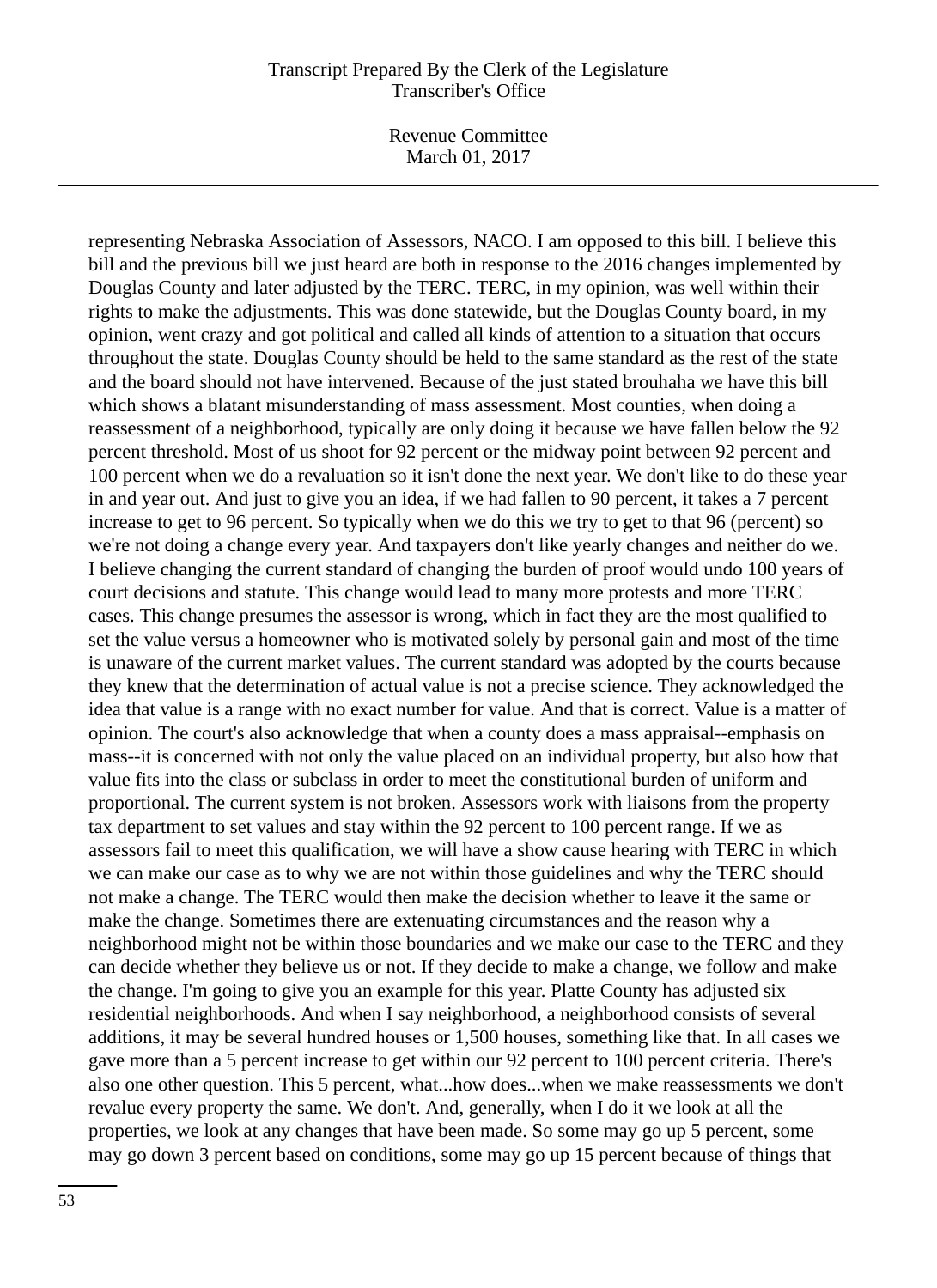they have done. You could have two neighbors and one maybe went up by 5.5 percent and one maybe only went up 4.5 percent, so the burden switches between the two. I'm not sure that that's a fair basis of working with this. So I'm opposed to this bill. I don't think that this is workable. And I think the issues with the TERC are overexaggerated and primarily a one-county problem. And I would entertain any questions that there might be. [LB385]

SENATOR SMITH: Thank you, Mr. Placzek. Senator Groene. [LB385]

SENATOR GROENE: When somebody protests locally... [LB385]

TOM PLACZEK: Yes. [LB385]

SENATOR GROENE: ...you're there, right? [LB385]

TOM PLACZEK: Yes. [LB385]

SENATOR GROENE: And they protest and they say, I checked my neighbors and my house is less square footage and there was a house sold down the street. What information do you come to that meeting with to dispute the taxpayer to say it's...tell the county commissioners the valuation is correct or the taxpayer is correct? [LB385]

TOM PLACZEK: Excellent question. I actually go to every protest. I look at that property, go inside and out and check on conditions. Usually our problems are conditional. They've either done or not done something on the inside that we can't see from the outside when we set our values. I do have a knowledge of a lot of the sales that have occurred in the neighborhood because we do sales reviews. And so I will put together my notes from my visit and then any sales that have occurred in that neighborhood, particularly that are immediate neighborhood. And I will also grab the neighboring houses to show them if there are differences how these differences work out in the value. [LB385]

SENATOR GROENE: Have you ever showed up and said, we were wrong? [LB385]

TOM PLACZEK: Oh, yeah. I've made a lot of changes. [LB385]

SENATOR GROENE: Right there at the protest? [LB385]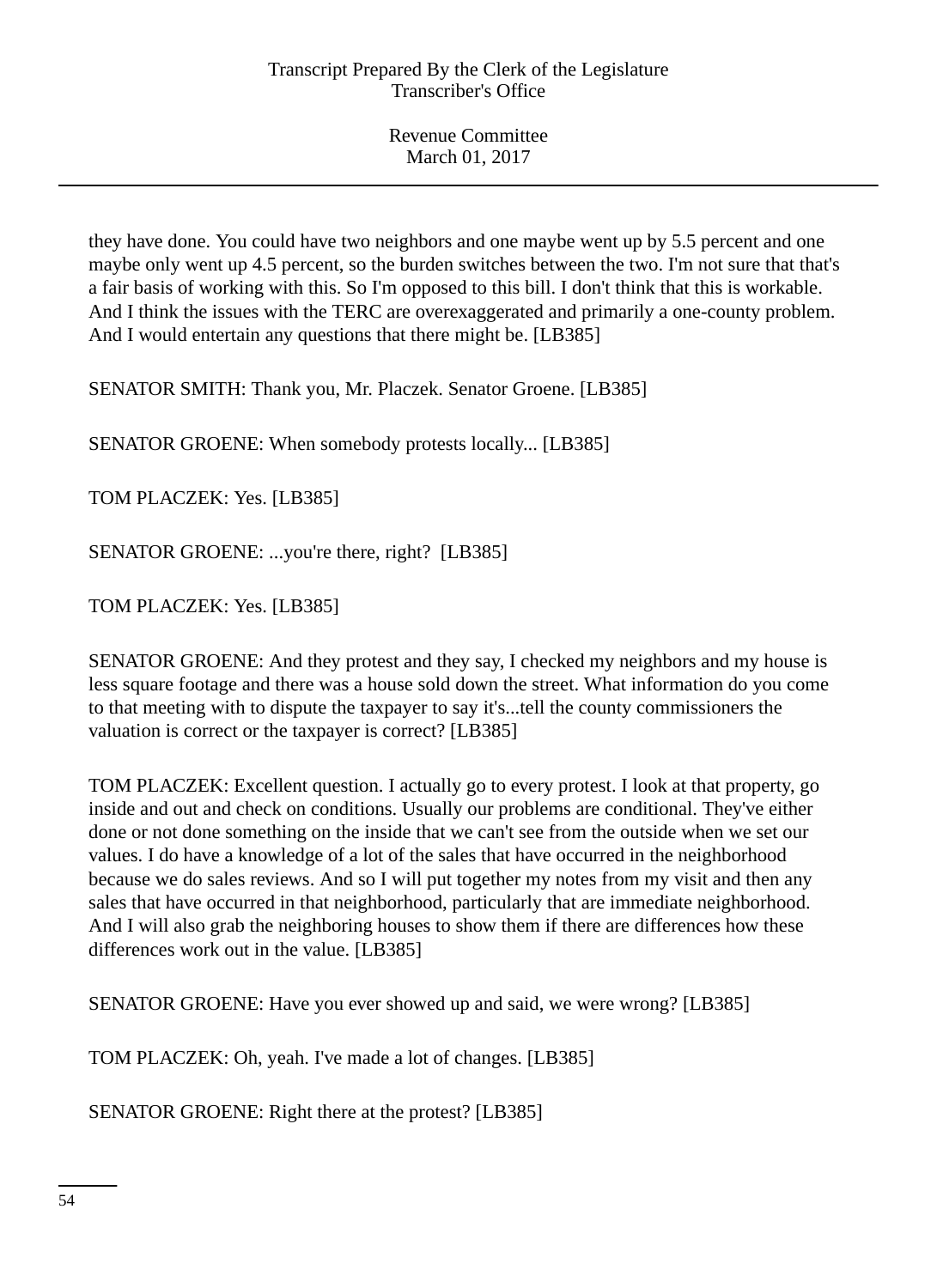TOM PLACZEK: Yeah. I would tell...what I do is, let's say, Mr. Jones, I can see we have an issue here. I promise you I'm going to make an adjustment on this. And frequently I get their number, give them a call later after we've made the adjustment and said, okay, you were at \$110,000, I think we probably should...\$99,000 is a closer number. I give him a call, he'd say, oh, that's fine. I'm not even going to come in then. I present that to the board and that's how that works in Platte County. [LB385]

SENATOR GROENE: Thank you. [LB385]

SENATOR SMITH: Very good. Thank you for your testimony. [LB385]

TOM PLACZEK: Thank you. [LB385]

SENATOR SMITH: Next opponent of LB385. Seeing none, do we have anyone wishing to testify in a neutral capacity on LB385? Welcome back, Commissioner. [LB385]

ROB HOTZ: Thank you. Chairman Smith and members of the Revenue Committee, thank you. My name is Rob Hotz, R-o-b H-o-t-z, I'm one of the three commissioners with the Tax Equalization and Revenue Commission. And there are basically two things that LB385 would do and I'll just speak briefly to those. They're both just cautionary concerns about what the bill would do. Currently, the people who may execute an appeal, those who may sign the appeal, those who may come into the hearing room and prosecute the appeal, either the taxpayer, the owner of the property, or some representative of the taxpayer. Currently, the list is pretty lengthy: The owner of the property; a taxpayer who...actually a taxpayer...if another property has been lowered by the county board a taxpayer in the county may come in and protest and appeal that; any party to the appeal would include directors of corporations; officers of corporations; fulltime employees of the owner of the property; members of LLCs; managers of LLCs; anyone authorized by the governing documents of the legal entity; anyone authorized by law to act on behalf of the legal entity. That's a fairly long list. Those who are authorized by law to execute an appeal on behalf of the owner might include, as Senator Schumacher mentioned: under a power of attorney or a durable power of attorney and an attorney-in-fact; trustee of a trust; personal representative of an estate; a bankruptcy trustee; a receiver; any person appointed by a court; also, any person directly affected by the outcome of an appeal, which would include someone who is a renter of the property. A lot of times in commercial properties you see triple net leases where someone has the obligation to pay the property tax, even though they're not the owner of the property. And then as Mr. Malik mentioned, always legal counsel for a party may represent the taxpayer and execute the appeal. LB385 would broaden that list a bit, first of all by including also a trustee of an estate. And, Senator Schumacher, personal representative, my understanding would be that the decedent has died. The personal representative has some obligation to do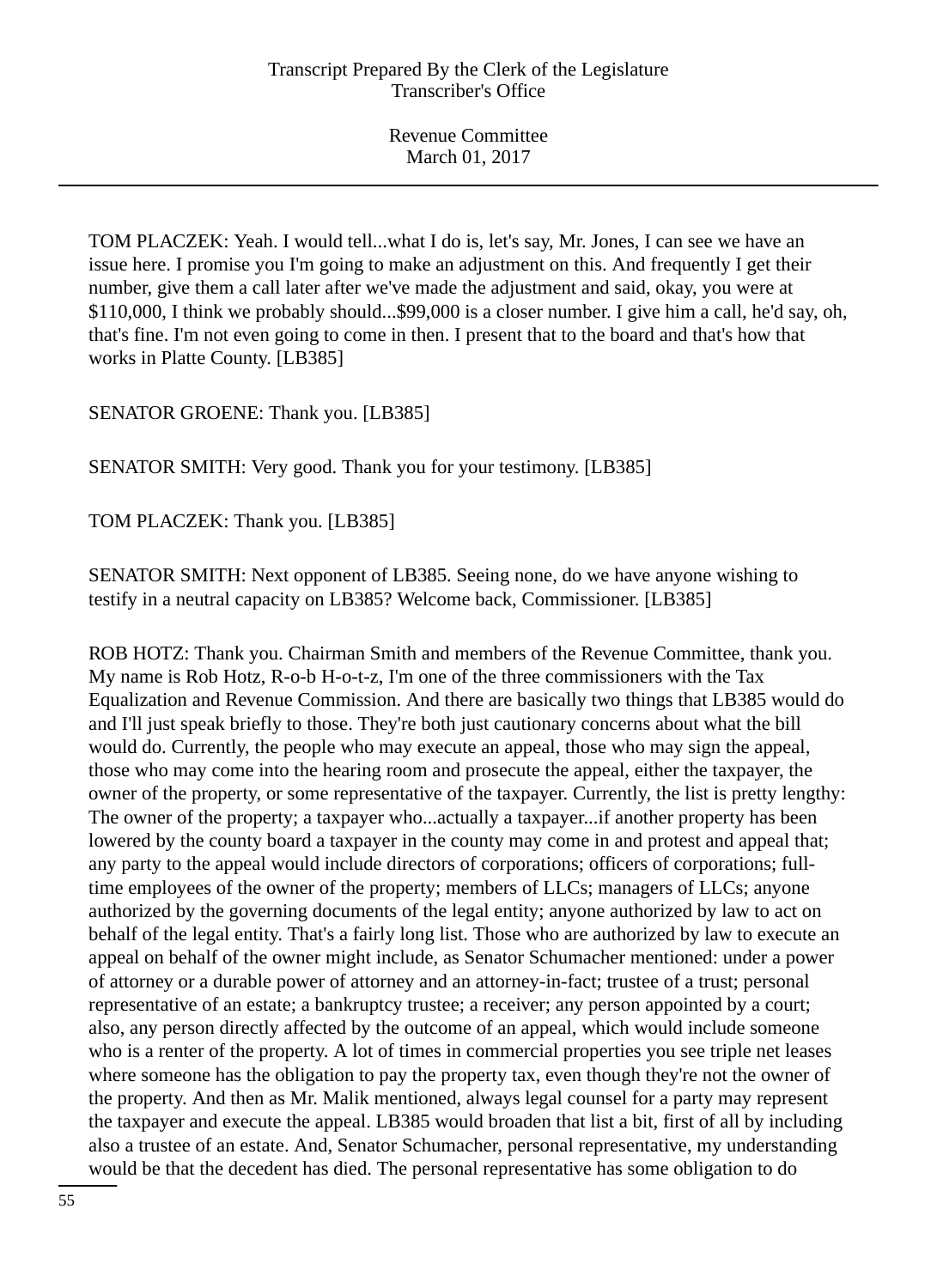Revenue Committee March 01, 2017

something. The trust of an estate, the person hasn't died. There's someone who functions in a trustee roll regarding an estate that could act on behalf, I think is what the bill would be getting at. The second, what has been talked about more, is a person or entity with a contract executed by the taxpayer or a legal representative that includes the power to execute an appeal on behalf of the taxpayer. The two caveats have been mentioned. One is, that in many of these instances where we have someone coming in other than the taxpayer, there's a fiduciary duty or there may be some ethics provisions that govern the way that this person would behave or there may be some malpractice...the lack of malpractice or malpractice issues related there. The caveat would be that what the bill would add is someone who is just simply under a bear contractual obligation to do something. Just a contract, you're contracted to do it, but there are not necessarily fiduciary duties and others that are currently covering other people who do this now. The second caveat would be in regard to the unauthorized practice of law. If the decision order of the commission is appealed to the Nebraska Court of Appeals, those who may represent the interests of the owner of the property becomes narrowed. We've had at least one recent case where a cotrustee of a trust was able to come before the commission and execute the appeal. But when that same person, the cotrustee of the trust went before the Nebraska Court of Appeals they were not allowed to go forward and the matter was dismissed at the Court of Appeals. So we would recommend some caution. The second part of the bill deals with the burden of proof. I think we would agree that there's a long-standing settled law on presumptions in favor of assessors, presumptions in favor of county boards of equalization. This bill would really tip differently the burden of persuasion significantly. The proposed change would be that when the county board determination of assessed value is more than a 5 percent increase from the prior year's taxable value, their burden of proof switches to the county board and would require a showing of a preponderance of the evidence that the county board determination is at actual value. The shifting of the burden would not be applicable if the increased valuation had been due to improvements being added to the property during that tax year. Assessed value under Nebraska law has the same meaning as taxable value. Nebraska courts have consistently ruled that since assessed values for real property may be different from year to year, dependent upon the circumstance, a prior year's assessment is not relevant to the subsequent year's valuation. It should be noted--and this would be applicable in some of the things that were said earlier as well--if you have with residential property a two-year window and you're looking at the sales and using the sales comparison approach, if you're using 2015 and 2016 sales for 2017...for January 1 of '17, those two years of sales are going to be applicable. You go one more year forward, the 2015 sales fall off and are no longer used and now '16 and '17 are used. So from the prior year the value, the actual value of the property based upon sales in the market that are used as proxies for the unsold property could be substantially different. And, of course, in a lot of jurisdictions right now we're seeing that. We're...if you read the papers I think sales are up in a lot of places. So we would encourage caution. As there would be any shifting of the burden, in the cases that we've had where we apply the standard, arbitrary, or unreasonable by clear and convincing evidence, not preponderance. In those case, I would say I could count on one hand when there was clear and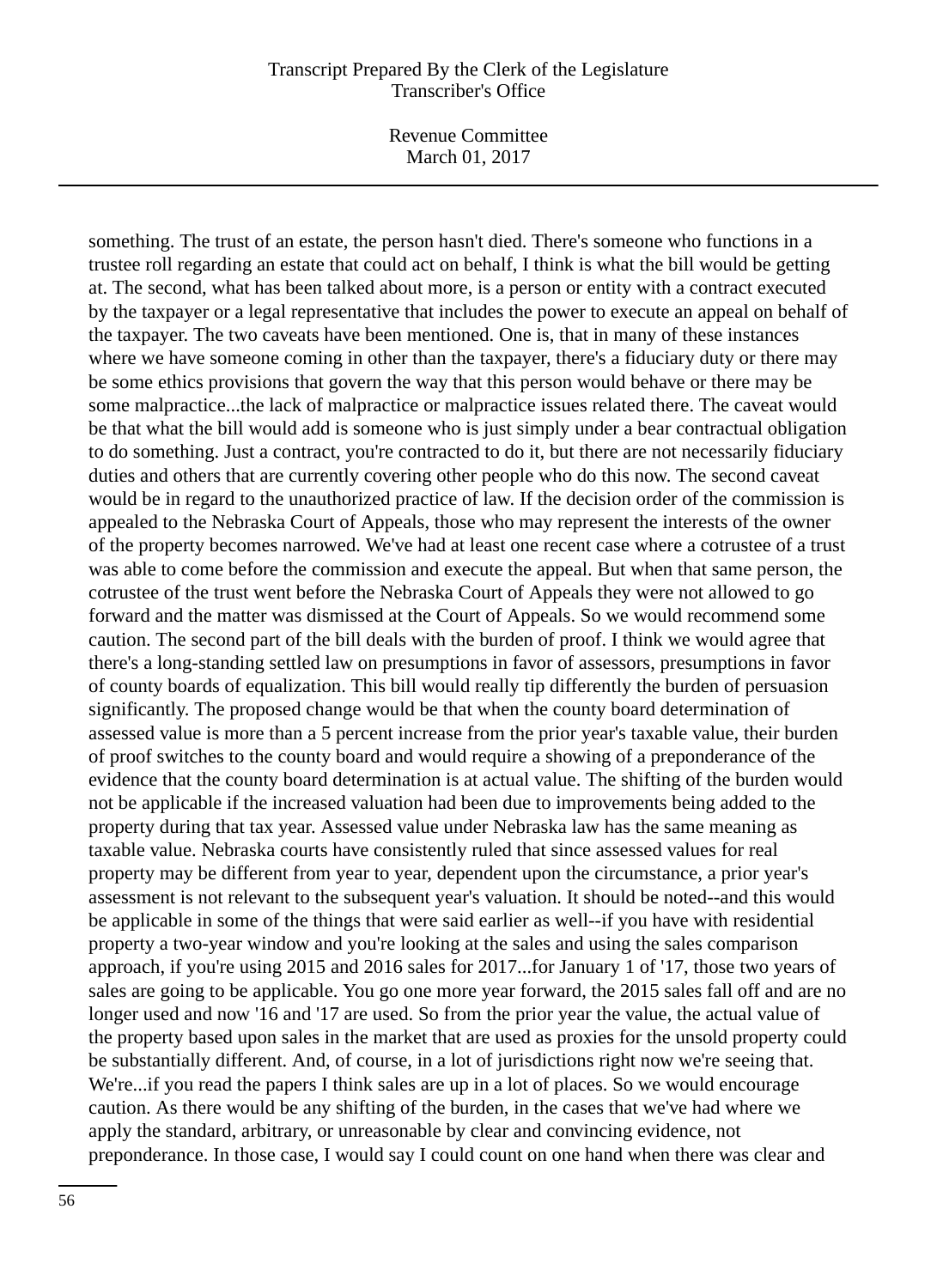convincing evidence, but I had to scratch my head where there had been a preponderance. So in terms of applying the burden, maybe not so difficult. But shifting the burden raises some issues that I would exercise caution [LB385]

SENATOR SMITH: Thank you, Mr. Hotz. I see no questions from the committee. Thank you. [LB385]

ROB HOTZ: Thank you. [LB385]

SENATOR SMITH: Anyone else wishing to testify in a neutral capacity? [LB385]

NATHAN HABEL: Getting good at this. Nathan Habel, N-a-t-h-a-n H-a-b-e-l. LB385 I think is a good step in the right measure. It's...I think it's a little downstream and I'd like the committee to think upstream. I think a lot of the issues that bring the disputes to the TERC could be avoided prematurely before it got there with a little more flexibility in the way that we handled some of those things. I just wanted to take umbrage a little but with the fact that homeowners are motivated by money and assessors are the most qualified. In my recent tax appointment, my assessor was respectful, kind, and I don't have anything bad to say about the experience. But also the decision happening around my kitchen table is swimming or soccer. We're not in a position where we can cover both. We have a daughter that has a propensity for gymnastics. Those are things that we can't afford. It's not in the budget. And so these are the discussions that we're having. And at some point it's not just money that homeowners are motivated by. We're motivated by life. We want to see quality of life. We want to see families together. We want to see everybody happy and healthy. So I don't think that LB385 would be detrimental. It is marginally nice that you guys would bring the burden of proof to the assessors, which I think is a good step. Thank you. [LB385]

SENATOR SMITH: Thank you, Mr. Habel. Others wishing to testify in a neutral capacity. Seeing none, Senator Lindstrom, you're invited to close on LB385. [LB385]

SENATOR LINDSTROM: Thank you, Chairman Smith, members of the committee. I want to just talk to you on a few things, I'll keep this brief. One was, it was talked about putting a high level of evidence...clear and convincing evidence is a higher level than a preponderance of evidence in this bill, so 50.1 (percent) or majority of evidence. As far as the...if we were to put...we could put a default statement there that if someone doesn't show up for the appeals process that they default the right to do so. Going back to what Mr. Habel said as far as personal gain, this might be between paying your property tax or living your life or feeding your family, so I appreciate his comments on that. There was a mix up I believe with what one of the gentlemen said as far as the improvements. If there is improvement on a piece of property that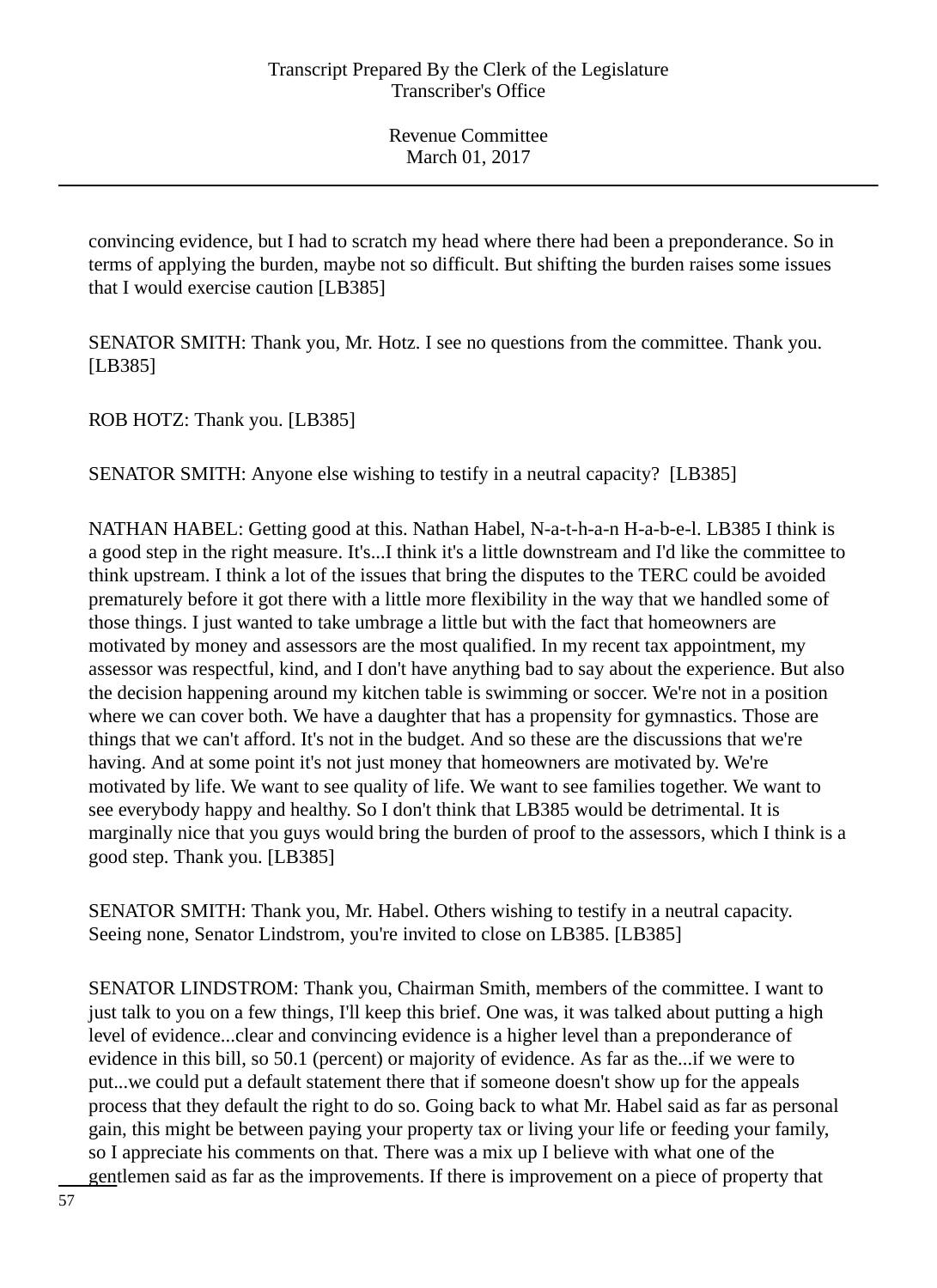does not apply or shall not is how it's stated in the statute. And then on page 3 at the top, when we talk about, also may execute an appeal, the intent is just the filing process of that. So if there's any mix up there, the intent is just to file. Just making sure I covered all my...and really the clarification on the durable power of attorney, power of attorney is just a clarification on the contractual obligation with a written contract of a third party. So we'd we be happy to work with the committee, but those are some of the things I'd just like to point out. And in the interest of time I will end my comments there. Thank you, Chairman. [LB385]

SENATOR SMITH: Thank you, Senator Lindstrom, for your closing on LB385. Any questions remaining for Senator Lindstrom? I see none. Thank you. And that closes the hearing on LB385. I'm going to turn control of the committee over to Senator Lindstrom as I introduce LB555. [LB385 LB555]

SENATOR LINDSTROM: All right. We will open the hearing on LB555, introduced by Senator Smith. [LB555]

SENATOR SMITH: Thank you. And good afternoon, Senator Lindstrom and members of the Revenue Committee. For the record, my name is Jim Smith, J-i-m S-m-i-t-h, and I represent the 14th Legislative District in Sarpy County and I'm here today to introduce LB555. And I do introduce LB555 on behalf of the Tax Equalization and Review Commission. As you know, the commission is comprised of three commissioners appointed by the Governor, representing each Congressional district. For some members, particularly the member from the Third District, commuting to Lincoln to carry out their duties gets costly. And LB555 as written would provide that any commissioner that resides more than 50 miles from the State Office Building shall be reimbursed for one round trip per week and be paid per diem at the federal rate, which is currently at \$91. Commissioners residing within 50 miles of the State Office Building will be reimbursed for actual round-trip travel as provided in Section 81-1176. In addition, the appeal filing is increased under LB555. Currently, the fee for all appeals is \$25. The bill would raise that fee to \$50 for appeals on parcels with taxable value of \$1 million or less and \$100 for parcels with a value of more than \$1 million. The funds generated from the filing fee of course goes to the TERC cash fund, as we heard earlier in testimony. Those are the basics of LB555 and I'm going to defer to the commissioners to make the case for the components of the legislation. I guess in concept, for me, I do believe that there...we do want to make certain that the commissioners are compensated for any additional costs, particularly those that are outstate. I think that's very important that we have their perspective...their representation, but I believe there could be some discussion around that. And then also, I do appreciate the comments that had been made earlier that we do want to move away from a regressive structure on the fees. I think there's some discussion to be had there, whether what is proposed in this bill or not is the right approach. I'm going to let the commissioners have that discussion with you. And I think this is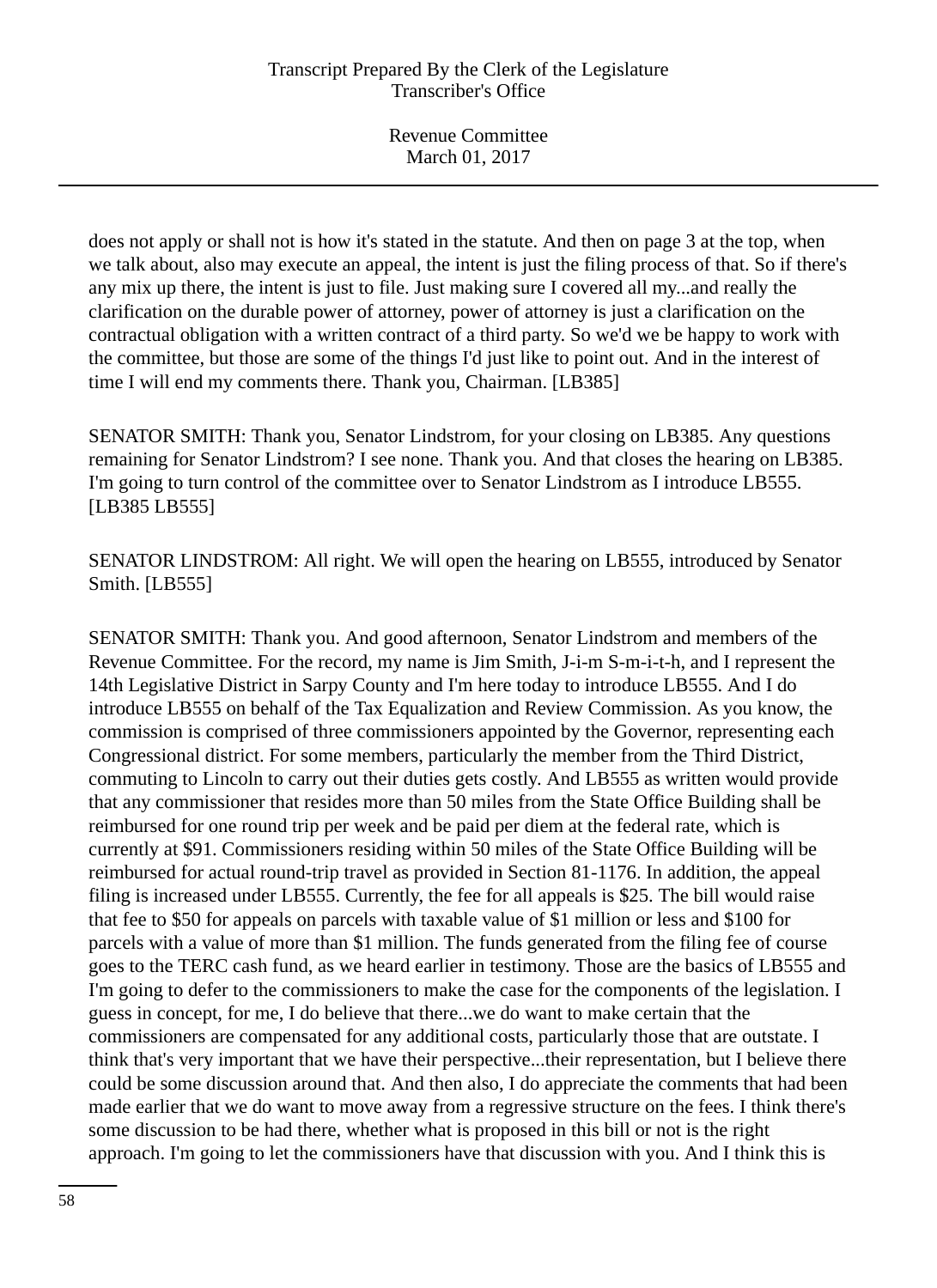probably something we can have further discussion in the committee on. So that's all I have to discuss on LB555. Thank you. [LB555]

SENATOR LINDSTROM: Thank you, Chairman Smith. Any questions from the committee? [LB555]

SENATOR GROENE: Just one. [LB555]

SENATOR LINDSTROM: Senator Groene. [LB555]

SENATOR GROENE: Do you know what their compensation is now? [LB555]

SENATOR SMITH: I will let them direct that to you. I have a general idea, but I cannot tell you with certainty. I prefer them to tell you. [LB555]

SENATOR GROENE: Thank you. [LB555]

SENATOR LINDSTROM: Senator Brasch. [LB555]

SENATOR BRASCH: Thank you, Vice Chair...not Vice Chair, but acting Chair. I do know what the compensation is, but are you also aware that as state employees that they have full benefits of healthcare and other items as employees? And saying that, so what about other state employees who live more than 50 miles? Should they also have a per diem (inaudible)? [LB555]

SENATOR SMITH: Senator Brasch, you're not going to get an argument out of me on this one. [LB555]

SENATOR BRASCH: Okay. [LB555]

SENATOR SMITH: As I said, as a courtesy, I brought this bill for the TERC. [LB555]

SENATOR BRASCH: A courtesy. Okay. [LB555]

SENATOR SMITH: And I want to make certain that they are kept whole, but I think you raise very good points. [LB555]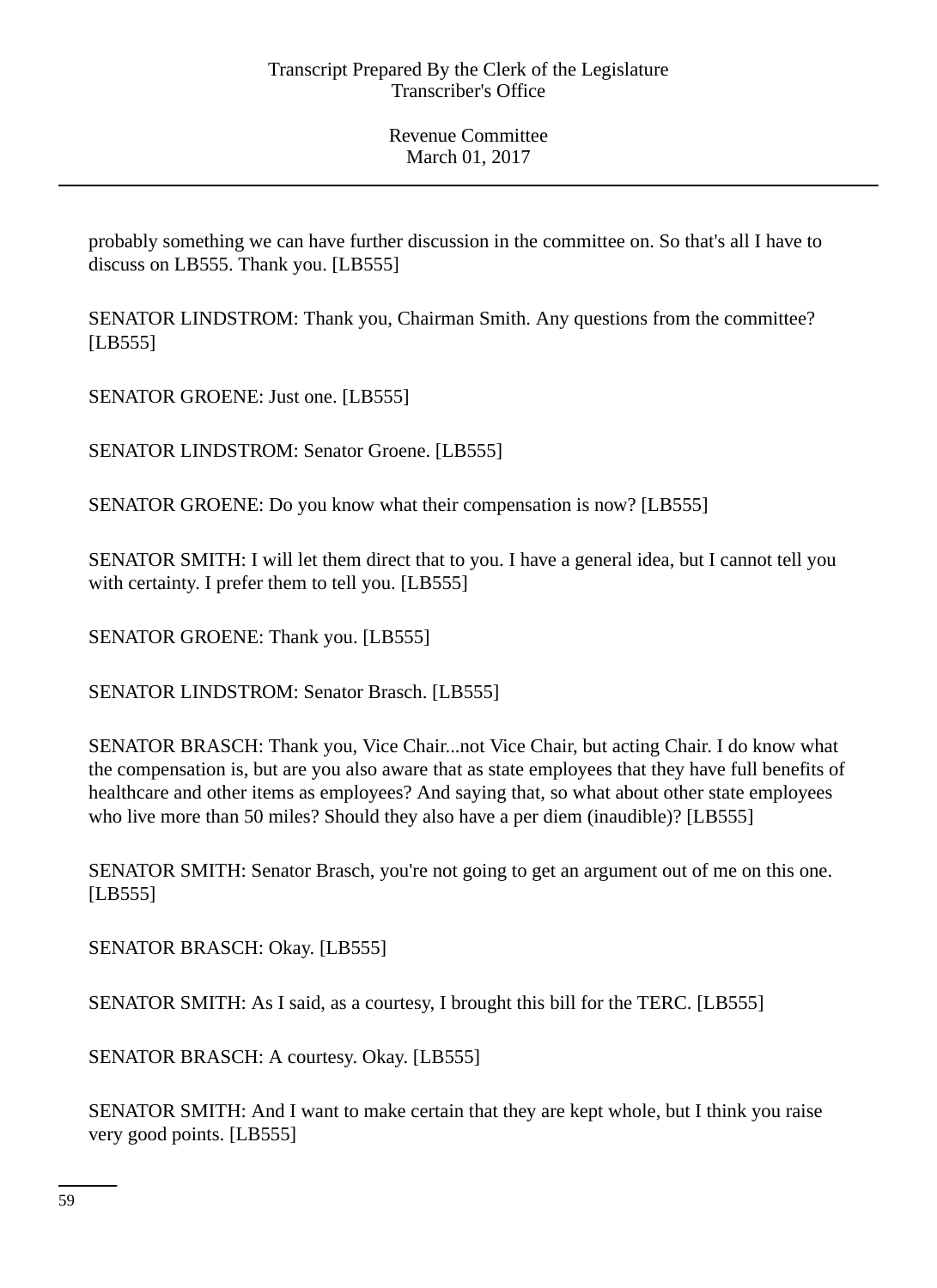SENATOR BRASCH: Okay. I have no other questions or comments. Thank you. [LB555]

SENATOR LINDSTROM: Thank you. Thank you, Senator Smith. We will now have proponents. Good afternoon. [LB555]

ROB HOTZ: (Exhibit 1) Good afternoon this time. Thank you. Senator Lindstrom and members of the Revenue Committee, my name is Rob Hotz, for the record, R-o-b H-o-t-z. I am one of commissioners with the Tax Equalization and Review Commission. And thank you, Senator Smith, for bringing this bill on behalf of the Commission. LB555 does basically three things. The first is the easiest of the three and that is that some years ago there was a provision put in statute regarding necessary parties. It's a fairly complex legal principle, but you want to make sure that you have everybody who would be affected by the outcome of the litigation present at the appeal, have a right to due process, and so on. There is currently in civil law...civil procedural law a provision that's adequate. The commission had a provision that was very specific put in that put us in a spot where once in a while the burden was put on the commission to know who the necessary parties were. And we don't know who the necessary parties are until sometimes even after we get all the evidence and they brief the matter. So we would request that that provision of statute be outright repealed and the general rule would apply, that the parties would be required to bring the necessary parties into the matter and we would go forward from there. For the sake of time, I've given you--and I won't read what I've given. I would like to say, however, that with...when comparing the commission's fee structure, if you go to the district courts in Nebraska where these appeals used to go 20 years ago, right now currently the most comparable civil district court on a civil matter would be an \$84 filing fee. I'm not advocating for \$84, but just as a comparable. Right now, the fee structure is \$25, regardless of the value of the parcel. The commission is asking the committee to consider addressing regressivity issues and inviting the committee to consider that, as well as adjustments based on time. The filing fee has been \$25 for 20 years. And then as in contrast to LB322 which has a \$50 fee for the lower end of the properties, what was discussed earlier today is just that \$50. That fee structure actually goes up; every dollar of value that fee will go up. And if you're in the millions of dollars range, that fee is several hundred dollars or more. This would have just a two-tiered approach. And we would encourage the committee to consider probably a two-tiered approach. Don't know the dollar amounts, but some would advocate for keeping it at \$25 for the lower-end-valued properties and then having another tier at some dollar amount. Right now, the way the bill is written it would be \$50 for the low end and \$100 for the high end, \$1 million being the threshold. I would also emphasize that in this context and in other contexts today, it should be emphasized that the commission doesn't set values. We don't--someone earlier testified about real estate brokers and so on--the commission only determines the evidence before the commission. It's a de novo proceeding. The parties can bring in whatever they want, but that evidence is what the commission considers. We can't make up a number. We can't make up a value. It's the evidence before us. And that can't be emphasized enough. In terms of the questions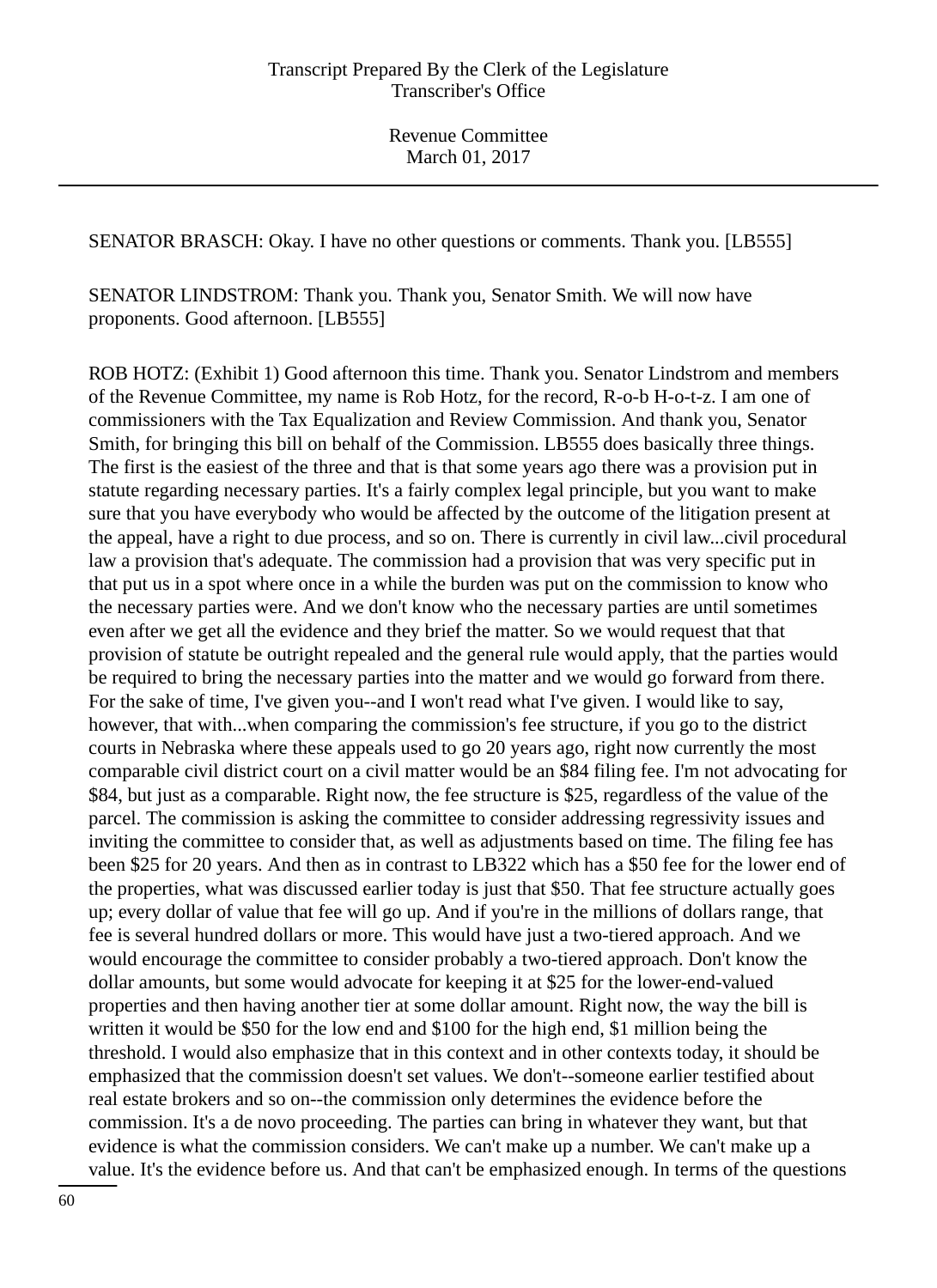Revenue Committee March 01, 2017

that have been asked, Senator Brasch asked about the rationale for the per diem structure. The commissioners and our staff and any other state employee, if somebody chooses to live and are not required to live somewhere, when they choose to live somewhere--and we have several staff who do live 50 miles from the commission's offices--there's no payment for any kind of mileage. But in the case of the commissioners, particularly giving the Governor flexibility regarding the Third Congressional District commissioner, if we're going to be able to entice and motivate qualified people from outstate Nebraska to come all the way to Lincoln every day for hearings or to travel throughout the district as we do now...Commissioner Salmon travels from the Aurora area. When she comes to the commission's offices she drives in all the way to Lincoln, she doesn't get a dime for that. She's required to live in the Third Congressional District to serve on the commission. That would be the rationale, Senator, for the difference. If I'm an employee of the state and I have been in the past, if I choose to live in Beatrice or Omaha or Fremont...we have a lawyer right now who lives in Fremont. We don't give any reimbursement for mileage. That's a personal choice, it's an employment decision that someone would make. In this case, the commissioners are required to reside, to domicile in each of the Congressional districts. For the sake of time, I'll just leave it at that. If you have any questions, I'd be happy to try to answer them. [LB555]

SENATOR LINDSTROM: Thank you, Commissioner Hotz. Any questions? Senator Schumacher. [LB555]

SENATOR SCHUMACHER: Thank you, Senator Lindstrom. Thank you for your testimony. You mentioned that you basically make your determination on the basis of the evidence as submitted to you. Do you ever take judicial notice of any...on your own motion, basically? [LB555]

ROB HOTZ: We have in our rules and regulations, there are a number of appraisal principle literature, laws, statutes, court decisions. We take notice of all of that. The party doesn't have to bring that in as evidence. We are required by statute to have so many hours of appraisal classwork that we do. I've taken 180 hours I think in the near ten years I've been on the commission where we study the appraisal principles and then apply those appraisal principles. So, yes, sir, we do take notice of those materials and part of that is what by rule and reg we're required to. But the terms of the evidence regarding the value of the property or equalization concerns, both parties can bring in whatever they want to the commission's hearing. They're not constrained by what happened at the county board level or what they've talked about with the assessor. [LB555]

SENATOR SCHUMACHER: The 180 hours, just out of curiosity, do you get continuing legal education credit for that or does... [LB555]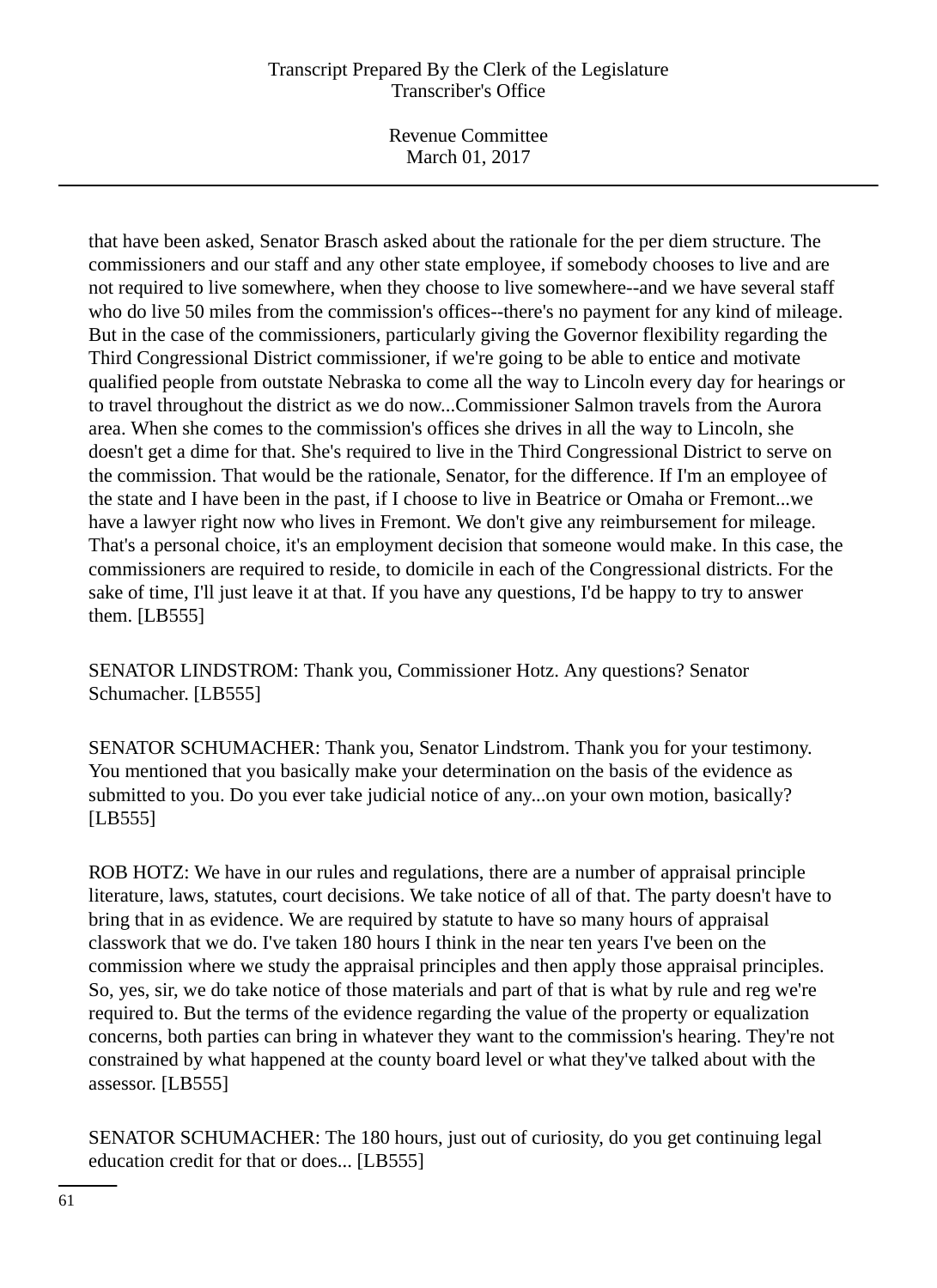ROB HOTZ: Not for the pure appraisal coursework. There are other requirements in statute of what we need to do to maintain our competence and I do double dip on that. I go to a conference where they pay for it and I get both the legal CLE and the statutory requirements. So if we can double or triple dip on that sort of thing, we absolutely do. [LB555]

SENATOR SCHUMACHER: So does everybody else. Thank you. [LB555]

ROB HOTZ: Yeah, right. [LB555]

SENATOR LINDSTROM: Thank you. Any other questions from the committee? Senator Brasch. [LB555]

SENATOR BRASCH: Thank you, Senator. And thank you again. We've had a conversation, but again I did want to clarify is that although there's a requirement to be in the Third District, it is open for anyone in that district. And it is very good compensation, wouldn't you say and the state benefits are awesome? [LB555]

ROB HOTZ: Yes. [LB555]

SENATOR BRASCH: I think it's 100 percent match on retirement and it's... [LB555]

ROB HOTZ: Retirement is the same as every state employee that \$1.56 on every dollar and the insurance. [LB555]

SENATOR BRASCH: Yeah, all state employees. But it is, yes. So you don't think that's enough to attract someone to want to serve on the commission? That there is...I was a former state employee. I was in Revenue; excellent benefits. The retirement plan, their match, the...you know, you name it. And even driving for that kind of a salary, should we open it to other...all state employees who choose to maybe work in an agency at an area and they drive or does that take place? Say, someone...I guess I'm not certain...maybe Agriculture Director Ibach, maybe his commute is two hours. So do we include mileage on a post other than having...there's no state vehicles involved for...but when you go to the outstate Nebraska there is a state car available that you can commute. [LB555]

ROB HOTZ: When we travel or our employees travel to do hearings we get reimbursed for mileage like any state employees would. And our employees would as well if they...either we use a state vehicle, which we haven't done in a while, or we use our personal vehicle and get mileage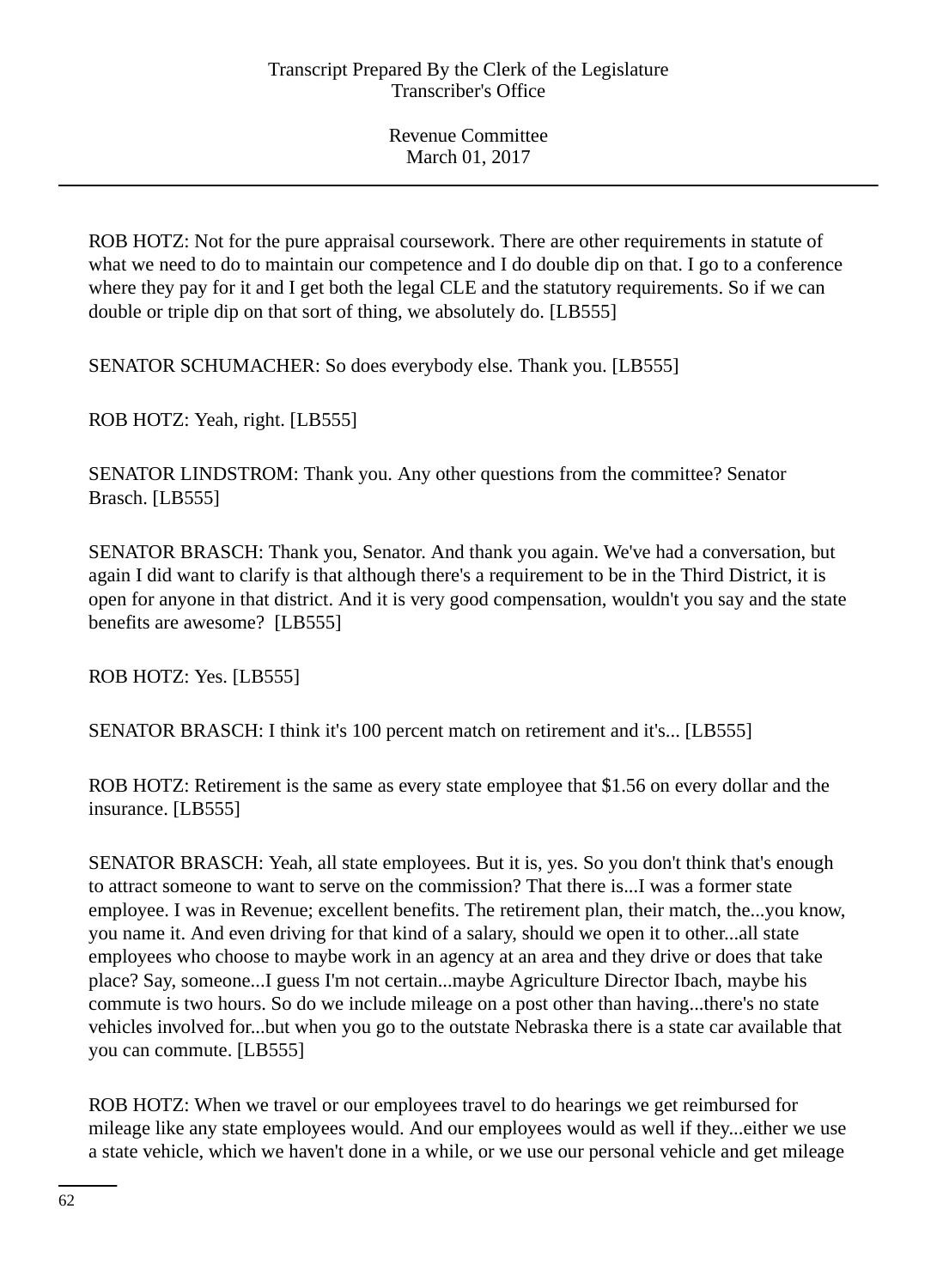reimbursement. That's different. We already have that and every state employee has that when they travel for business purposes. [LB555]

SENATOR BRASCH: Right. And so are you asking for what above and beyond? The per diem? [LB555]

ROB HOTZ: What I'm...what we're asking...and this would not...I live in Lincoln so there's not much in this. And that's why I'm the one talking about this is, I have a colleague who I've worked with for ten years and she drives 80 miles each direction each day and she's required to live in the Third Congressional District. We get paid the same, we get the same insurance, we get the same retirement, but she has the added cost of driving in and the time and the change in her lifestyle and so on. [LB555]

SENATOR BRASCH: But she chose....they chose to take that opportunity. We have people who... [LB555]

ROB HOTZ: She chose to accept the appointment. [LB555]

SENATOR BRASCH: ...in Bancroft who would like to live and work...not live, they want to live in Bancroft, yet they commute to Omaha because of the wages or benefits or whatever, so that choice is made by others in private enterprise as well. And I'm just questioning, is there truly a need to add in this per diem when it's an excellent job with excellent benefits and other taxpayers, as well, they make the same commute but not reimbursed. [LB555]

ROB HOTZ: The proof will be in the pudding when the Governor is looking for a replacement for the Third District commissioner. And knowing how hard or...you may be right. My sense is that it will narrow the pool quite a bit if a person isn't going to be compensated for all those extra expenses. [LB555]

SENATOR BRASCH: Very good. I have no other questions. Thank you. [LB555]

ROB HOTZ: Thank you. [LB555]

SENATOR LINDSTROM: Thank you. Thank you very much. [LB555]

ROB HOTZ: Thank you. [LB555]